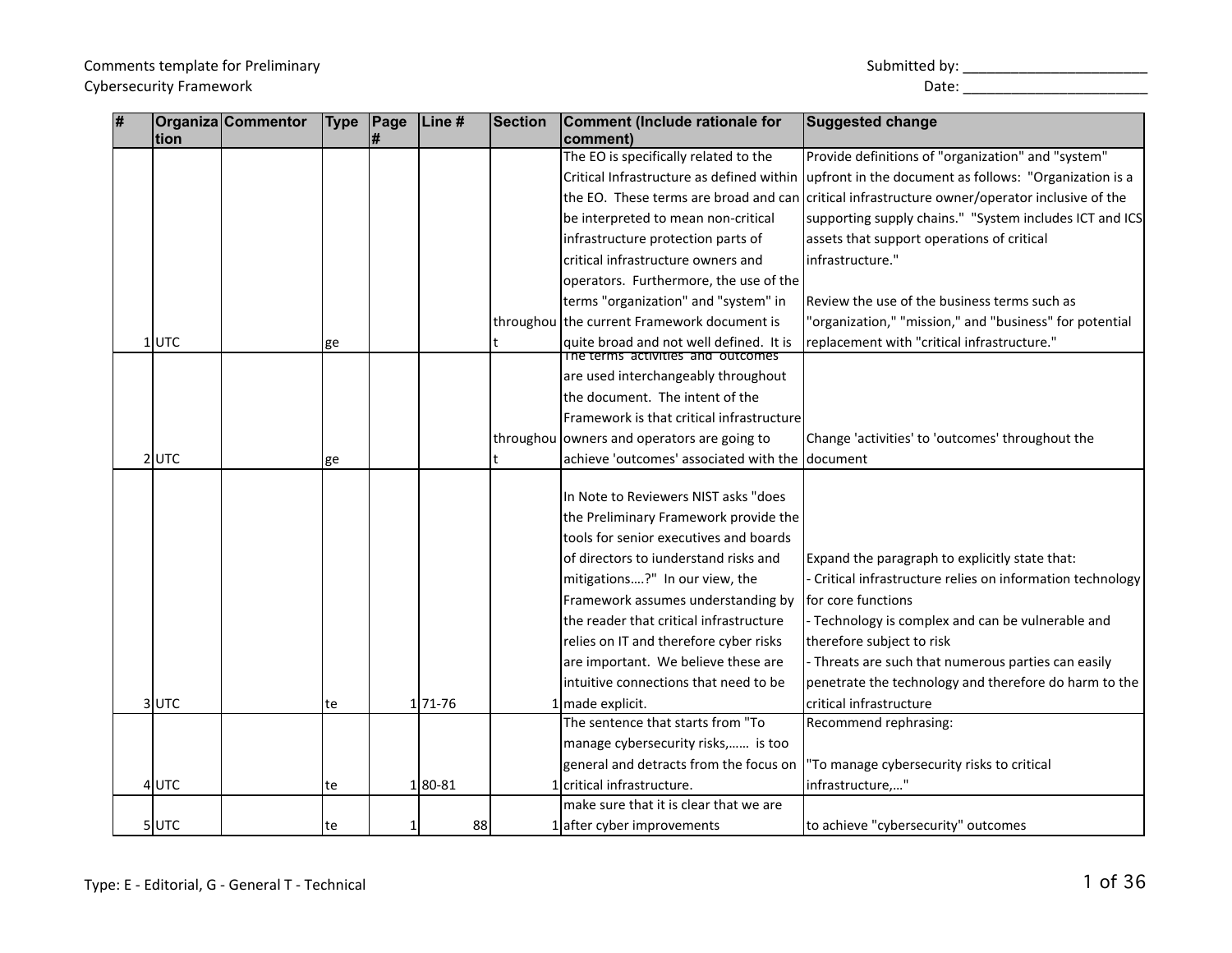# Comments template for Preliminary Cybersecurity Framework Date: \_\_\_\_\_\_\_\_\_\_\_\_\_\_\_\_\_\_\_\_\_\_\_

| Submitted by: |  |
|---------------|--|
|---------------|--|

|          |    |           | need to make it clear that this is meant |                                                           |
|----------|----|-----------|------------------------------------------|-----------------------------------------------------------|
|          |    |           | for critical infrastructure even with    |                                                           |
| 6UTC     | te | 91        | langauge in intro from EO                | add critical infrastructure in front of business          |
|          |    |           | need to make it clear that we are        |                                                           |
|          |    |           | leveraging existing standards but        |                                                           |
|          |    |           | recognizing there are emerging           |                                                           |
| 7UTC     | te | 91        | 1 standards                              | add "existing and emerging" after The use of              |
| 8UTC     | te | 100       |                                          | replace business with enterprise                          |
| 9UTC     | te | 102       | 1 its not just about improving a program | add to measure alignmnet with Framework                   |
|          |    |           | the open process in developing the       |                                                           |
|          |    |           | Preliminary Framework was to develop     |                                                           |
|          |    |           | a robust technical basis to allow        | Reword the sentence to point at the Framework             |
|          |    |           | organizations to align this guidance     | process as a process of aligning existing standards and   |
|          |    |           | with their organizational practices."    | best practices cross-sector which helps demonstrate       |
|          |    |           | This statement is a bit confusing as in  | commonality among those frameworks and assist             |
|          |    |           | our view the Framework is consistent     | critical infrastructure owners/operators to align their   |
|          |    |           | with existing standards and best         | organizational practices accross different existing       |
| $10$ UTC | te | 2 105-106 | 1 practices and is extremely valuable in | frameworks using the NIST framework.                      |
|          |    |           | we are looking to achieve outcomes       |                                                           |
| $11$ UTC | te | 114       | 1.1 through the subcategories            | change activities to outcomes                             |
|          |    |           | Making sure to connect back to the       |                                                           |
|          |    |           | Informative References identified        |                                                           |
|          |    |           | either in the Framework Core or          |                                                           |
| $12$ UTC | ed | 114       | 1.1 selected by the sector/organization  | add informative in front of references                    |
|          |    |           | Making sentence clearer that there are   |                                                           |
| $13$ UTC | ed | 116       | 1.1 existing standards                   | add existing in front of standards                        |
|          |    |           |                                          | Remove sentence This structure ties the high-level        |
| $14$ UTC | ed | 2 123-125 | 1.1 this sentence appears confusing      | strategic view, outcomes                                  |
|          |    |           | This is intended to make it clear that   |                                                           |
|          |    |           | some sectors have standards that are     | add cross-sector and sector specific in front of industry |
| $15$ UTC | te | 143       | 1.1 directly applied to them.            | standards                                                 |
|          |    |           | Attempting to tie back to the overal     |                                                           |
| $16$ UTC | ed | 145       | 1.1 posture of cybersecurity.            | add posture in front of by comparing                      |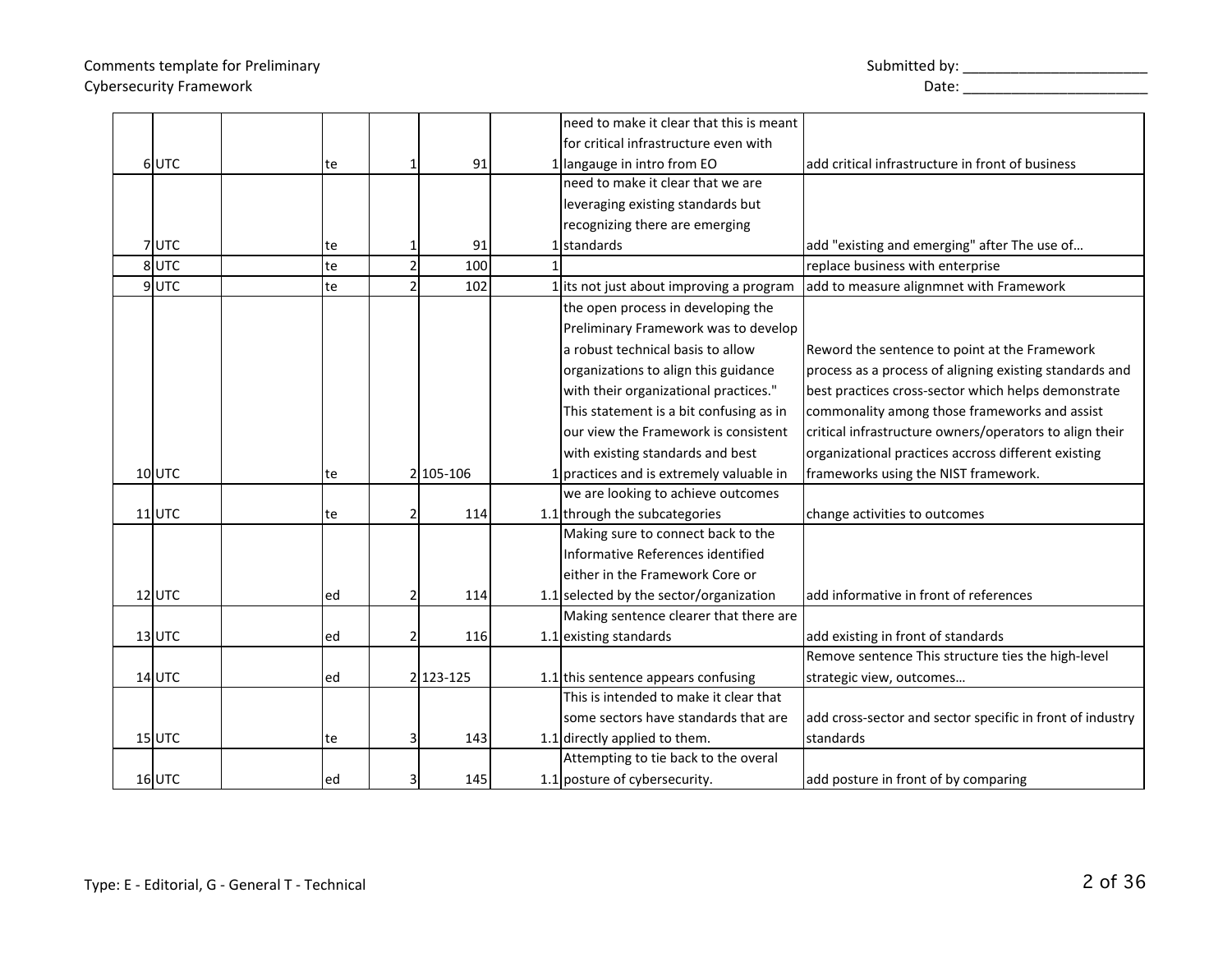## Comments template for Preliminary Cybersecurity Framework and the control of the control of the control of the control of the control of the control of the control of the control of the control of the control of the control of the control of the control of

|  |  |  | Submitted by |  |
|--|--|--|--------------|--|
|--|--|--|--------------|--|

|          |     |           | The Framework Core is a "baseline"                    |                                                                                              |
|----------|-----|-----------|-------------------------------------------------------|----------------------------------------------------------------------------------------------|
|          |     |           | meant to be cross sector. Through the                 |                                                                                              |
|          |     |           | creation of the first Current Profile, the            |                                                                                              |
|          |     |           |                                                       |                                                                                              |
|          |     |           | organization needs to evaluate each of                |                                                                                              |
|          |     |           | the Functions, Categories and                         |                                                                                              |
|          |     |           | Subcategories in the Framework Core.                  |                                                                                              |
|          |     |           | As critical infrastructure creates their              |                                                                                              |
|          |     |           | Target Profile, they may need to add                  |                                                                                              |
|          |     |           | more categories and subcategories that                |                                                                                              |
|          |     |           | might be entity or sector specific, but               |                                                                                              |
|          |     |           | they should not subtract any of the                   | it is unclear whether a Profile could subtract categories                                    |
|          |     |           | Framework Core categories and                         | and subcategories. Recommend adding clarifying                                               |
| $17$ UTC | te  | 3 140-149 | 1.1 subcategories from the Current Profile. language. |                                                                                              |
|          |     |           | Making sure to reiterate that this is for             |                                                                                              |
| $18$ UTC | te  | 153       | 1.1 critical infrastructure.                          | add critical infrastructure in front of business/mission                                     |
|          |     |           | This is the first reference to a specific             |                                                                                              |
|          |     |           | section in the introductory material                  | Remove the reference from here or provide references                                         |
|          |     |           | and is somewhat confusing to the                      | to specific sections where concepts are described for                                        |
| $19$ UTC | ed  | 3 155-156 | 1.1 reader.                                           | the core, the profile, and the tiers.                                                        |
|          |     |           | this is a global change to make it clear              |                                                                                              |
|          |     |           |                                                       | that this applies to the CI aspects of the Define "organization" as proposed or add critical |
| 20UTC    | te  | 166       | 1.2 organization                                      | infrastructure in front of organizations                                                     |
|          |     |           |                                                       |                                                                                              |
|          |     |           |                                                       | add needed in front of changes. Replace organizational                                       |
| $21$ UTC | ed  | 167       | 1.2 Rewording the sentence.                           | with their. Add programs after cybersecurity                                                 |
|          |     |           | These statements were made at the                     |                                                                                              |
| $22$ UTC | led | 3 174-176 | 1.2 opening of the paragraph.                         | remove entire opening sentence                                                               |
|          |     |           | Examples seem to flow well being                      |                                                                                              |
| $23$ UTC | led | 3 176-179 | 1.2 moved.                                            | move to end of 173                                                                           |
| $24$ UTC | led | 177       | 1.2 ISO 27005 should be ISO/IEC 27005                 | Replace "ISO" with "ISO/IEC"                                                                 |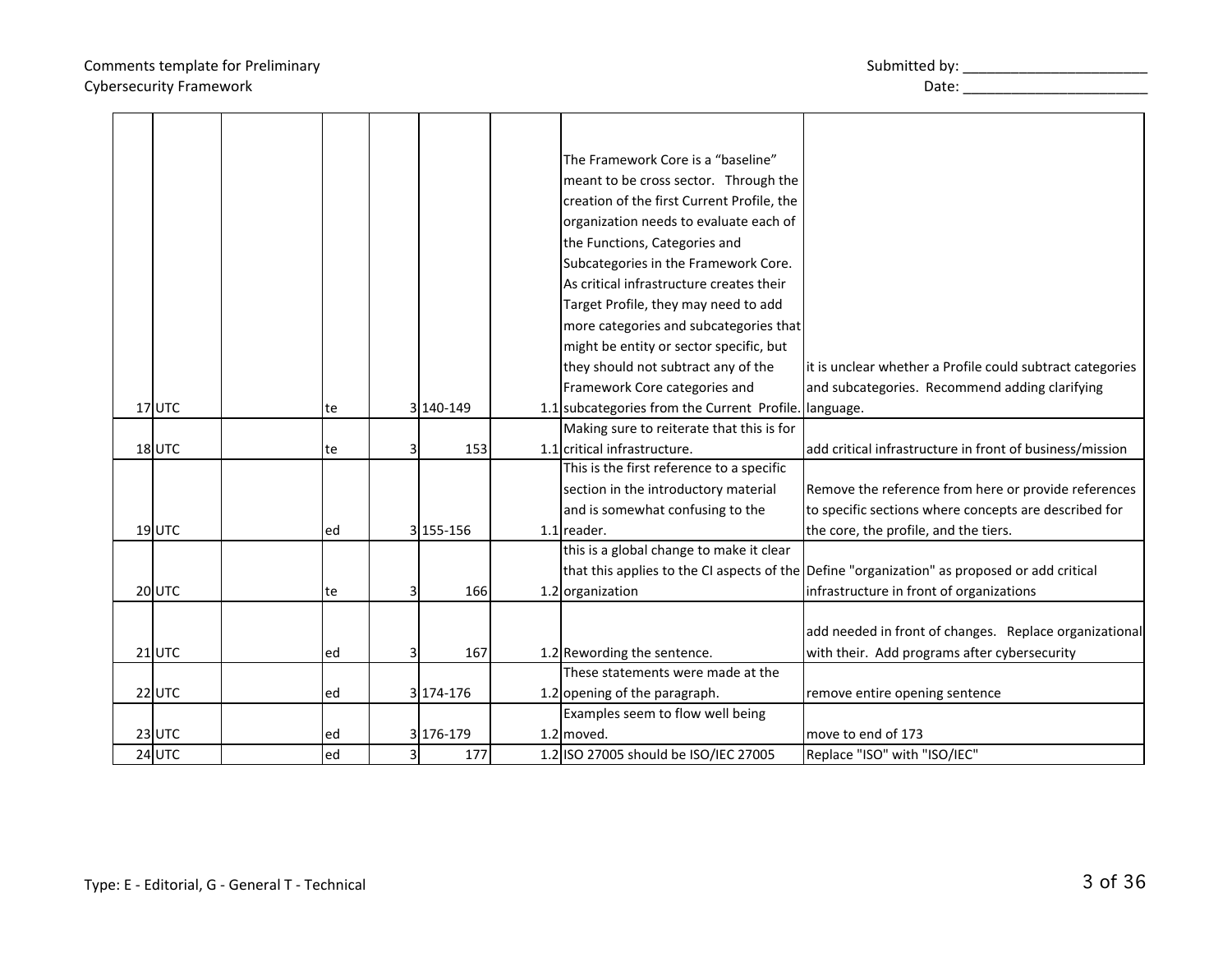| We believe that "Because of these<br>differences, the Framework is risk-<br>based to provide flexible<br>implementation" does not<br>communicate the intent of the<br>$25$ UTC<br>3 182-183<br>Consider revising the sentence to clarify.<br>1.2 paragraph. Is the sentence trying to<br>te<br>Adding cyber to make sure we stay<br>connected to cybersecurity as the<br>$26$ UTC<br>181<br>add cyber in front of security<br>1.2 outcome.<br>te<br>change sentence that begins with "Different types" to<br>say "The Framework provides critical infrastructure<br>This statement leads the reader to be<br>owners and operators the ability to create a Profile that<br>concerned about how other uses will<br>meets the outcomes and risk management practices<br>27UTC<br>5 203 - 205<br>2 be made with the framework.<br>within their sector or within their organization.<br>ed<br>add informative in front of references and remove from<br>Rewording the sentence to be more<br>end of sentence. Add "which contain existing<br>$28$ UTC<br>207<br>2 specific about informative references.<br>cybersecurity pratices" Change activities to outcomes<br>ed<br>$29$ UTC<br>2 Adding clarifying word.<br>add "succesfully" in front of manage<br>ed<br>209<br>change the opening sentence to say "Functions provide<br>the highest level of organization within the Framework.<br>Adding clarification to the sentence for<br>The five Functions are"<br>30UTC<br>$2$ flow.<br>216<br>ed<br>the functions do not necessarily<br>themselves provide this ability, as do |
|------------------------------------------------------------------------------------------------------------------------------------------------------------------------------------------------------------------------------------------------------------------------------------------------------------------------------------------------------------------------------------------------------------------------------------------------------------------------------------------------------------------------------------------------------------------------------------------------------------------------------------------------------------------------------------------------------------------------------------------------------------------------------------------------------------------------------------------------------------------------------------------------------------------------------------------------------------------------------------------------------------------------------------------------------------------------------------------------------------------------------------------------------------------------------------------------------------------------------------------------------------------------------------------------------------------------------------------------------------------------------------------------------------------------------------------------------------------------------------------------------------------------------------------------------------------------------|
|                                                                                                                                                                                                                                                                                                                                                                                                                                                                                                                                                                                                                                                                                                                                                                                                                                                                                                                                                                                                                                                                                                                                                                                                                                                                                                                                                                                                                                                                                                                                                                              |
|                                                                                                                                                                                                                                                                                                                                                                                                                                                                                                                                                                                                                                                                                                                                                                                                                                                                                                                                                                                                                                                                                                                                                                                                                                                                                                                                                                                                                                                                                                                                                                              |
|                                                                                                                                                                                                                                                                                                                                                                                                                                                                                                                                                                                                                                                                                                                                                                                                                                                                                                                                                                                                                                                                                                                                                                                                                                                                                                                                                                                                                                                                                                                                                                              |
|                                                                                                                                                                                                                                                                                                                                                                                                                                                                                                                                                                                                                                                                                                                                                                                                                                                                                                                                                                                                                                                                                                                                                                                                                                                                                                                                                                                                                                                                                                                                                                              |
|                                                                                                                                                                                                                                                                                                                                                                                                                                                                                                                                                                                                                                                                                                                                                                                                                                                                                                                                                                                                                                                                                                                                                                                                                                                                                                                                                                                                                                                                                                                                                                              |
|                                                                                                                                                                                                                                                                                                                                                                                                                                                                                                                                                                                                                                                                                                                                                                                                                                                                                                                                                                                                                                                                                                                                                                                                                                                                                                                                                                                                                                                                                                                                                                              |
|                                                                                                                                                                                                                                                                                                                                                                                                                                                                                                                                                                                                                                                                                                                                                                                                                                                                                                                                                                                                                                                                                                                                                                                                                                                                                                                                                                                                                                                                                                                                                                              |
|                                                                                                                                                                                                                                                                                                                                                                                                                                                                                                                                                                                                                                                                                                                                                                                                                                                                                                                                                                                                                                                                                                                                                                                                                                                                                                                                                                                                                                                                                                                                                                              |
|                                                                                                                                                                                                                                                                                                                                                                                                                                                                                                                                                                                                                                                                                                                                                                                                                                                                                                                                                                                                                                                                                                                                                                                                                                                                                                                                                                                                                                                                                                                                                                              |
|                                                                                                                                                                                                                                                                                                                                                                                                                                                                                                                                                                                                                                                                                                                                                                                                                                                                                                                                                                                                                                                                                                                                                                                                                                                                                                                                                                                                                                                                                                                                                                              |
|                                                                                                                                                                                                                                                                                                                                                                                                                                                                                                                                                                                                                                                                                                                                                                                                                                                                                                                                                                                                                                                                                                                                                                                                                                                                                                                                                                                                                                                                                                                                                                              |
|                                                                                                                                                                                                                                                                                                                                                                                                                                                                                                                                                                                                                                                                                                                                                                                                                                                                                                                                                                                                                                                                                                                                                                                                                                                                                                                                                                                                                                                                                                                                                                              |
|                                                                                                                                                                                                                                                                                                                                                                                                                                                                                                                                                                                                                                                                                                                                                                                                                                                                                                                                                                                                                                                                                                                                                                                                                                                                                                                                                                                                                                                                                                                                                                              |
|                                                                                                                                                                                                                                                                                                                                                                                                                                                                                                                                                                                                                                                                                                                                                                                                                                                                                                                                                                                                                                                                                                                                                                                                                                                                                                                                                                                                                                                                                                                                                                              |
|                                                                                                                                                                                                                                                                                                                                                                                                                                                                                                                                                                                                                                                                                                                                                                                                                                                                                                                                                                                                                                                                                                                                                                                                                                                                                                                                                                                                                                                                                                                                                                              |
|                                                                                                                                                                                                                                                                                                                                                                                                                                                                                                                                                                                                                                                                                                                                                                                                                                                                                                                                                                                                                                                                                                                                                                                                                                                                                                                                                                                                                                                                                                                                                                              |
|                                                                                                                                                                                                                                                                                                                                                                                                                                                                                                                                                                                                                                                                                                                                                                                                                                                                                                                                                                                                                                                                                                                                                                                                                                                                                                                                                                                                                                                                                                                                                                              |
|                                                                                                                                                                                                                                                                                                                                                                                                                                                                                                                                                                                                                                                                                                                                                                                                                                                                                                                                                                                                                                                                                                                                                                                                                                                                                                                                                                                                                                                                                                                                                                              |
|                                                                                                                                                                                                                                                                                                                                                                                                                                                                                                                                                                                                                                                                                                                                                                                                                                                                                                                                                                                                                                                                                                                                                                                                                                                                                                                                                                                                                                                                                                                                                                              |
|                                                                                                                                                                                                                                                                                                                                                                                                                                                                                                                                                                                                                                                                                                                                                                                                                                                                                                                                                                                                                                                                                                                                                                                                                                                                                                                                                                                                                                                                                                                                                                              |
|                                                                                                                                                                                                                                                                                                                                                                                                                                                                                                                                                                                                                                                                                                                                                                                                                                                                                                                                                                                                                                                                                                                                                                                                                                                                                                                                                                                                                                                                                                                                                                              |
|                                                                                                                                                                                                                                                                                                                                                                                                                                                                                                                                                                                                                                                                                                                                                                                                                                                                                                                                                                                                                                                                                                                                                                                                                                                                                                                                                                                                                                                                                                                                                                              |
|                                                                                                                                                                                                                                                                                                                                                                                                                                                                                                                                                                                                                                                                                                                                                                                                                                                                                                                                                                                                                                                                                                                                                                                                                                                                                                                                                                                                                                                                                                                                                                              |
| the use of the Tiers and Profiles within<br>remove "the state of an organization's cybersecurity                                                                                                                                                                                                                                                                                                                                                                                                                                                                                                                                                                                                                                                                                                                                                                                                                                                                                                                                                                                                                                                                                                                                                                                                                                                                                                                                                                                                                                                                             |
| $31$ UTC<br>2 the Framework.<br>218<br>activities by organizing"<br>te<br>6                                                                                                                                                                                                                                                                                                                                                                                                                                                                                                                                                                                                                                                                                                                                                                                                                                                                                                                                                                                                                                                                                                                                                                                                                                                                                                                                                                                                                                                                                                  |
| $32$ UTC<br>ed<br>remove high-level<br>227<br>2 The result is that these are outcomes.                                                                                                                                                                                                                                                                                                                                                                                                                                                                                                                                                                                                                                                                                                                                                                                                                                                                                                                                                                                                                                                                                                                                                                                                                                                                                                                                                                                                                                                                                       |
| this subcategory to be more broad and<br>If this is the example that is to be retained, align with                                                                                                                                                                                                                                                                                                                                                                                                                                                                                                                                                                                                                                                                                                                                                                                                                                                                                                                                                                                                                                                                                                                                                                                                                                                                                                                                                                                                                                                                           |
| to tie to critical infrastructure data.<br>recommendation for the subcategory and change to:                                                                                                                                                                                                                                                                                                                                                                                                                                                                                                                                                                                                                                                                                                                                                                                                                                                                                                                                                                                                                                                                                                                                                                                                                                                                                                                                                                                                                                                                                 |
| "Critical Infrastructure Data-at-rest is protected based<br>Not all data needs to be protected at                                                                                                                                                                                                                                                                                                                                                                                                                                                                                                                                                                                                                                                                                                                                                                                                                                                                                                                                                                                                                                                                                                                                                                                                                                                                                                                                                                                                                                                                            |
| 33UTC<br>on risk management practices"<br>230<br>2 rest. It needs to be commensurate<br>te                                                                                                                                                                                                                                                                                                                                                                                                                                                                                                                                                                                                                                                                                                                                                                                                                                                                                                                                                                                                                                                                                                                                                                                                                                                                                                                                                                                                                                                                                   |
| This seems like a broad introduction of                                                                                                                                                                                                                                                                                                                                                                                                                                                                                                                                                                                                                                                                                                                                                                                                                                                                                                                                                                                                                                                                                                                                                                                                                                                                                                                                                                                                                                                                                                                                      |
| 34UTC<br>232<br>21 the Information References.<br>Change "specific sections" to "existing"<br>led<br>6                                                                                                                                                                                                                                                                                                                                                                                                                                                                                                                                                                                                                                                                                                                                                                                                                                                                                                                                                                                                                                                                                                                                                                                                                                                                                                                                                                                                                                                                       |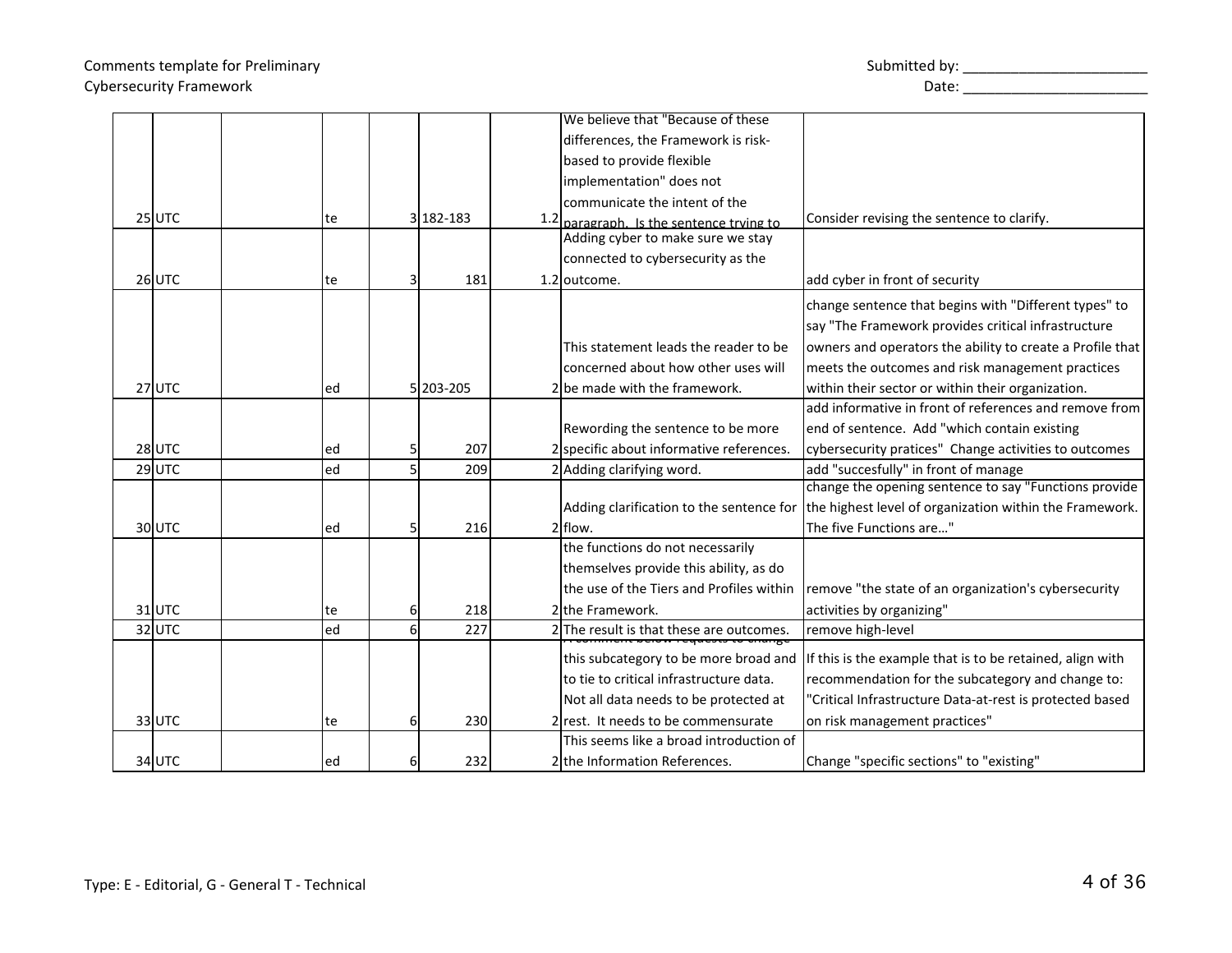## Comments template for Preliminary Cybersecurity Framework **Example 20** and the contract of the Date: <u>Date:</u> 20 and Date:

| Submitted by: |  |
|---------------|--|
|---------------|--|

|          |     |   |             |                                           | Reword the senence beginning at "The Informative                                           |
|----------|-----|---|-------------|-------------------------------------------|--------------------------------------------------------------------------------------------|
|          |     |   |             |                                           | References presented" to say "The Informative                                              |
|          |     |   |             |                                           | References presented in the Framework Core are a                                           |
|          |     |   |             |                                           | baseline set of standards, guidelines and practices.                                       |
|          |     |   |             |                                           | Through the use of Profiles, critical infrastructure                                       |
|          |     |   |             |                                           | sectors are encouraged to include other standards,                                         |
|          |     |   |             |                                           | guidelnes, and practices that are more specific to their                                   |
| 35UTC    | led |   | 6 235-237   | 2 Rewording the sentence for clarity.     | Isector.                                                                                   |
|          |     |   |             | This statement seems out of place after   |                                                                                            |
|          |     |   |             | completing the introduction of the        |                                                                                            |
| 36UTC    | led |   | 6 238-241   | 2 components of the framework.            | Move to a call out box or footnote.                                                        |
|          |     |   |             | Need to keep making it clear that this is |                                                                                            |
| 37UTC    | te  | 6 | 249         | 2 related to critical infrastructure      | Insert "infrastructure" in front of "functions"                                            |
| 38UTC    | ed  |   | 251         |                                           | change "or" to "of"                                                                        |
| $39$ UTC | te  |   | 253         |                                           | change "delivery" to "resilience"                                                          |
|          |     |   |             |                                           | change the sentence beginning with "The Detect                                             |
|          |     |   |             |                                           | The detect function iteself is not about Function" to read as "The Detect function enables |
|          |     |   |             | response, but about the discovery to      | timely discovery of cybersecurity events to limit or                                       |
| $40$ UTC | te  |   | 7 262 - 264 | 2 aid the response function.              | contain the impact of a potential cyber incident.                                          |
|          |     |   |             | This is an outcome of effective risk      |                                                                                            |
| $41$ UTC | te  |   | 266         | 2   management.                           | remove (including effective planning)                                                      |
| 42 UTC   | ed  |   | 274         |                                           | change "or" to "of"                                                                        |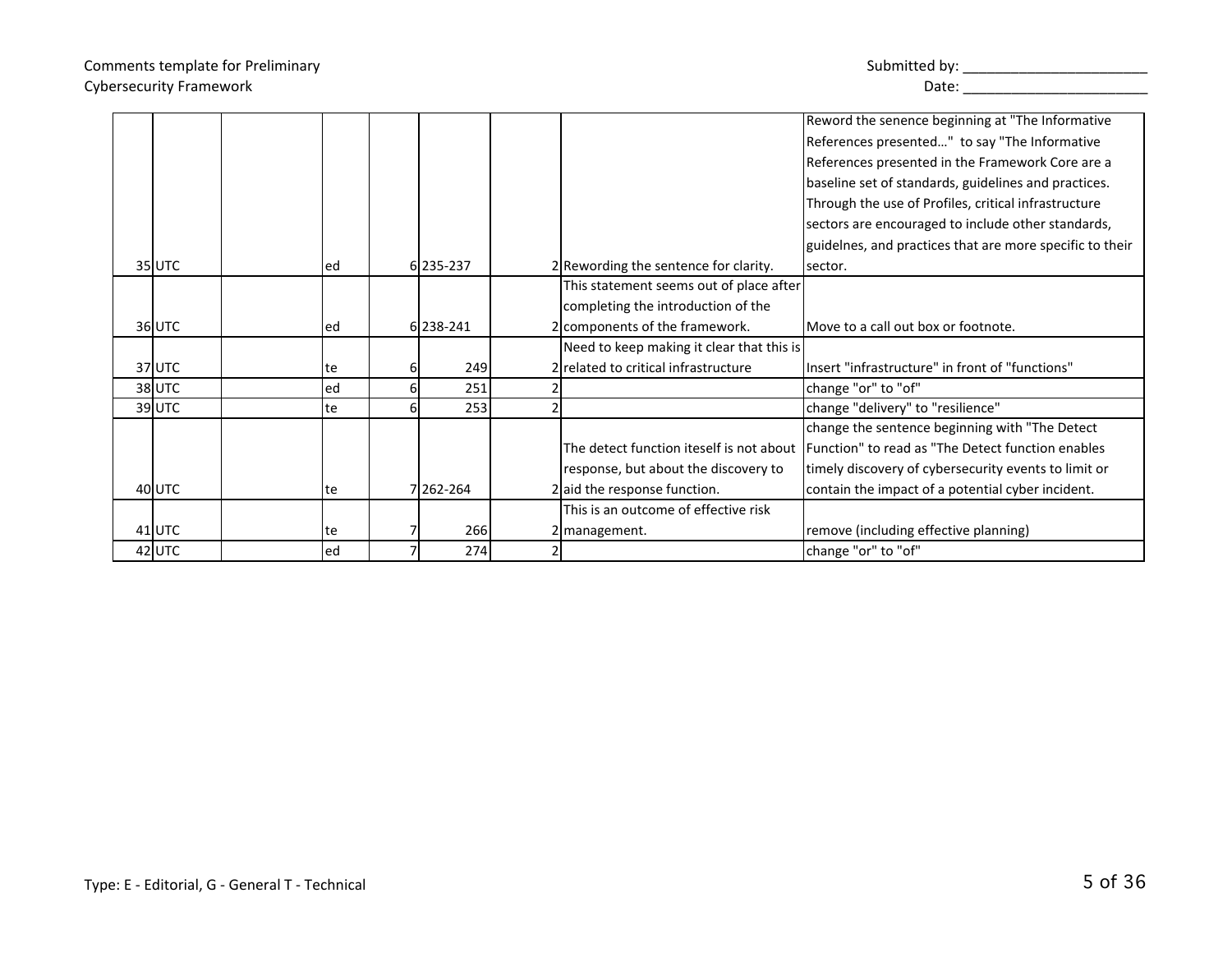# Comments template for Preliminary Cybersecurity Framework Date: \_\_\_\_\_\_\_\_\_\_\_\_\_\_\_\_\_\_\_\_\_\_\_

| Submitted by: |  |
|---------------|--|
|---------------|--|

|        |     |         |         |                                          | 2.2 Framework Profile                                      |
|--------|-----|---------|---------|------------------------------------------|------------------------------------------------------------|
|        |     |         |         |                                          | A Framework Profile ("Profile") is a tool to enable        |
|        |     |         |         |                                          | organizations to establish a roadmap for reducing          |
|        |     |         |         |                                          | cybersecurity risk that is well aligned with organization  |
|        |     |         |         |                                          | and sector goals, considers legal/regulatory               |
|        |     |         |         |                                          | requirements and industry best practices, and reflects     |
|        |     |         |         |                                          | risk management priorities. A Framework Profile can be     |
|        |     |         |         |                                          | used to describe both the current state and the desired    |
|        |     |         |         |                                          | target state of specific cybersecurity activities, thus    |
|        |     |         |         |                                          | revealing gaps that can be addressed to meet               |
|        |     |         |         |                                          | cybersecurity risk management objectives. Figure 2         |
|        |     |         |         |                                          | shows the two types of Profiles: Current and Target.       |
|        |     |         |         |                                          | The Current Profile indicates the cybersecurity            |
|        |     |         |         |                                          | outcomes that are currently being achieved. The Target     |
|        |     |         |         |                                          | Profile indicates the outcomes needed to achieve the       |
|        |     |         |         |                                          | desired cybersecurity risk management goals. The           |
|        |     |         |         |                                          | Target Profile is built to support critical infrastructure |
|        |     |         |         |                                          | requirements and aid in the communication of risk          |
|        |     |         |         |                                          | within and between organizations.                          |
|        |     |         |         |                                          |                                                            |
|        |     |         |         |                                          | The Profile is the alignment of the Functions,             |
|        |     |         |         |                                          | Categories, Subcategories and industry standards with      |
|        |     |         |         |                                          | the business requirements, risk tolerance, and             |
|        |     |         |         |                                          | resources of the organization. The prioritization of the   |
|        |     |         |         |                                          | gaps is driven by the selection of the Framework Tier      |
|        |     |         |         |                                          | and organization's Risk Management Processes which         |
|        |     |         |         | This new text replaces the original text | can serve as an essential part for resource and time       |
|        |     |         |         | starting from line 281 and ending at     | estimates needed that are critical to prioritization       |
| 43 UTC | lte | $7 - 8$ | 281-306 | 2 line 306.                              | ldecisions.                                                |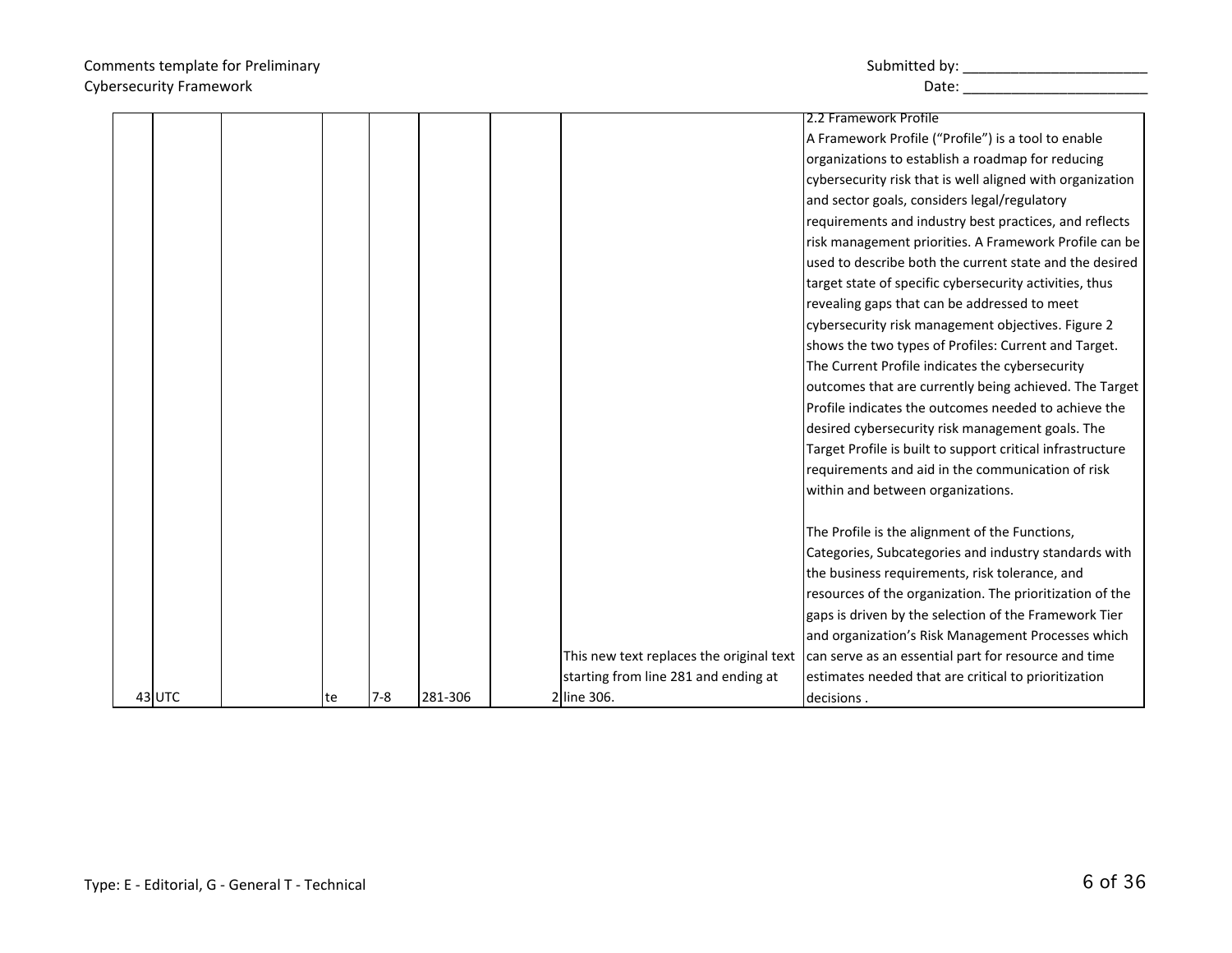|        |    |       |         |                                                                                                                                                                 | 2.3 Framework Implementation Tiers                                                                                                                                                                                                                                                                                                                                                                                                                                                                                                                                                                                                                                                                                                                                                                                                                                                                                                                                                                                                                                  |
|--------|----|-------|---------|-----------------------------------------------------------------------------------------------------------------------------------------------------------------|---------------------------------------------------------------------------------------------------------------------------------------------------------------------------------------------------------------------------------------------------------------------------------------------------------------------------------------------------------------------------------------------------------------------------------------------------------------------------------------------------------------------------------------------------------------------------------------------------------------------------------------------------------------------------------------------------------------------------------------------------------------------------------------------------------------------------------------------------------------------------------------------------------------------------------------------------------------------------------------------------------------------------------------------------------------------|
|        |    |       |         | Section 2.3 is moved to Section 3.1<br>is renumbered to 2.3. This new text<br>replaces the original text of Section 2.4<br>starting from line 307 and ending at | The Framework Implementation Tiers ("Tiers") describe<br>how an organization manages its implementation of the<br>Framework Functions and critical infrastructure<br>cybersecurity risk management practices. The Tiers<br>range from Not Initiated (Tier 0) to Adaptive (Tier 4)<br>and describe an increasing degree of rigor and<br>institutionalization of cybersecurity risk management<br>practices and the extent to which cybersecurity risk<br>management is integrated into an organization's overall<br>risk management practices. The Tier selection process<br>considers an organization's current risk management<br>practices, threat environment, legal and regulatory<br>requirements, critical infrastructure business/mission<br>objectives, and organizational constraints.<br>after line 308. The previous section 2.4 Organizations should determine the desired Tier,<br>ensuring that the selected levels meet the<br>organizational goals, reduce cybersecurity risk to critical<br>infrastructure, and are feasible and cost-effective to |
| 44 UTC | te | $7-8$ | 307-320 | 2.4 line 320.                                                                                                                                                   | implement. The Tier definitions are as follows:                                                                                                                                                                                                                                                                                                                                                                                                                                                                                                                                                                                                                                                                                                                                                                                                                                                                                                                                                                                                                     |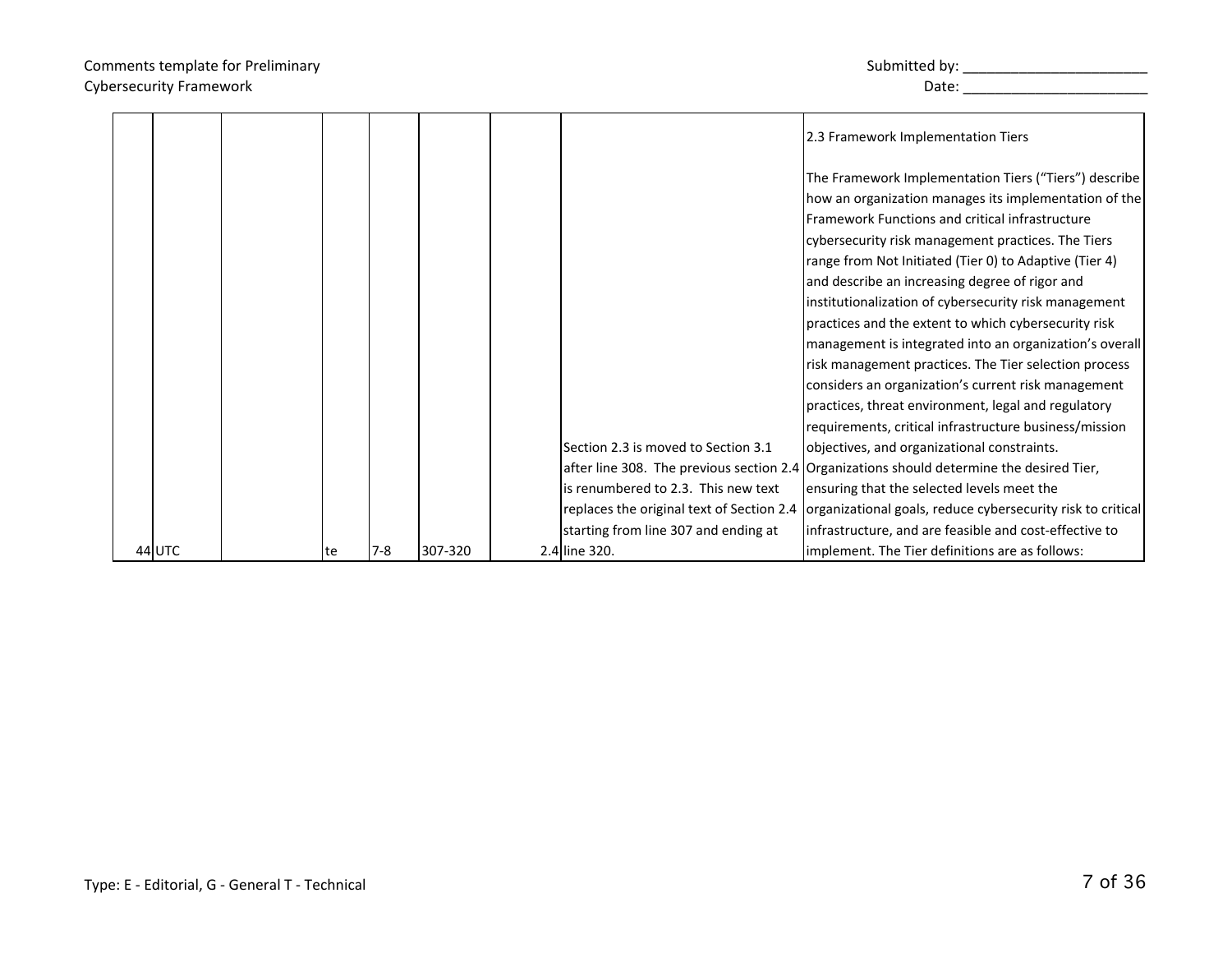|       |     |          |         | We believe that the Framework should<br>acknowledge existence of organizations<br>that have not achieved Tier 1. We<br>propose to create Tier 0 to<br>communicate that. This is useful when<br>creating a Current Profile for those<br>organizations that cannot note that<br>they are at Tier 1. This also allows an<br>organization to identify where to invest<br>resources. This is not intended to be<br>the Tier that an organization achieves,<br>but rather a placeholder in a Current<br>Profile for an organization to measure | l• Tier 0: Not Initiated<br>o Tier 1 has not been achieved. |
|-------|-----|----------|---------|------------------------------------------------------------------------------------------------------------------------------------------------------------------------------------------------------------------------------------------------------------------------------------------------------------------------------------------------------------------------------------------------------------------------------------------------------------------------------------------------------------------------------------------|-------------------------------------------------------------|
| 45UTC | te  | 8        | 332     | 2.4 improvement to the Target Tier.                                                                                                                                                                                                                                                                                                                                                                                                                                                                                                      | • Tier 1: Initiated                                         |
|       |     |          |         |                                                                                                                                                                                                                                                                                                                                                                                                                                                                                                                                          |                                                             |
|       |     |          |         |                                                                                                                                                                                                                                                                                                                                                                                                                                                                                                                                          | o Risk Management Process - The Framework                   |
|       |     |          |         | The Tier 1 text has been modified to                                                                                                                                                                                                                                                                                                                                                                                                                                                                                                     | Functions and critical infrastructure cybersecurity risk    |
|       |     |          |         | include the connection to the                                                                                                                                                                                                                                                                                                                                                                                                                                                                                                            | management practices are not formalized and risk is         |
|       |     |          |         | Framework Functions. The intent of                                                                                                                                                                                                                                                                                                                                                                                                                                                                                                       | managed in an ad hoc, irregular and sometimes reactive      |
|       |     |          |         | this change is to create a tie to the                                                                                                                                                                                                                                                                                                                                                                                                                                                                                                    | manner. Prioritization of cybersecurity activities may      |
|       |     |          |         | Framework Profile creation process                                                                                                                                                                                                                                                                                                                                                                                                                                                                                                       | not be directly informed by organizational risk             |
|       |     |          |         | and a way for organizations to                                                                                                                                                                                                                                                                                                                                                                                                                                                                                                           | objectives, the threat environment, or business/mission     |
|       |     |          |         | determine not only their Risk                                                                                                                                                                                                                                                                                                                                                                                                                                                                                                            | requirements essential for critical infrastructure.         |
|       |     |          |         | Management strategy but their                                                                                                                                                                                                                                                                                                                                                                                                                                                                                                            | o Integrated Program – There is a limited awareness of      |
|       |     |          |         | institutionalization of the Framework                                                                                                                                                                                                                                                                                                                                                                                                                                                                                                    | cybersecurity risk at the organizational level. The         |
| 46UTC | lte | $9 - 10$ | 332-346 | 2.4 Core to achieve greater cybersecurity.                                                                                                                                                                                                                                                                                                                                                                                                                                                                                               | organization implements cybersecurity risk                  |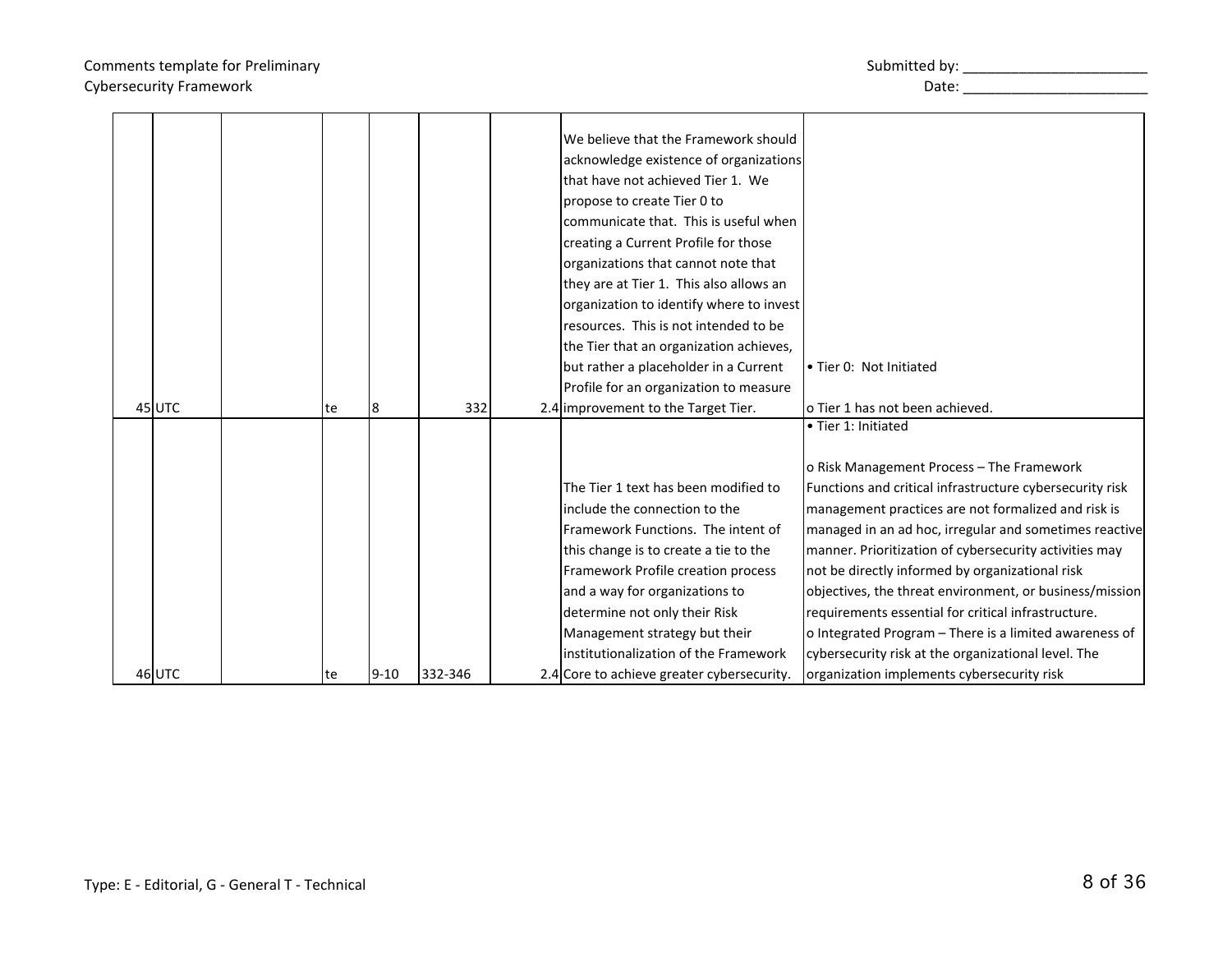|          |    |    |         |                                            | · Tier 2: Risk-Informed                                                                        |
|----------|----|----|---------|--------------------------------------------|------------------------------------------------------------------------------------------------|
|          |    |    |         |                                            |                                                                                                |
|          |    |    |         |                                            | o Risk Management Process - The Framework                                                      |
|          |    |    |         |                                            | Functions and critical infrastructure risk management                                          |
|          |    |    |         |                                            | practices are supported by management but may not                                              |
|          |    |    |         |                                            | be established as documented policy.                                                           |
|          |    |    |         |                                            |                                                                                                |
|          |    |    |         |                                            | o Integrated Program - There is an awareness of                                                |
|          |    |    |         |                                            | cybersecurity risk at the critical infrastructure                                              |
|          |    |    |         | The Tier 2 text has been modified to       | operations level but an integrated, overall organization-                                      |
|          |    |    |         | include the connection to the              | wide approach to managing critical infrastructure                                              |
|          |    |    |         | Framework Functions. The intent of         | cybersecurity risk has not been established. Risk-                                             |
|          |    |    |         | this change is to create a tie to the      | informed processes and procedures are identified.                                              |
|          |    |    |         | Framework Profile creation process         | Cybersecurity personnel resources have been identified                                         |
|          |    |    |         | and a way for organizations to             | but may not be dedicated to or have sufficient                                                 |
|          |    |    |         | determine not only their Risk              | knowledge and skills to perform their cybersecurity                                            |
|          |    |    |         | Management strategy but their              | duties.                                                                                        |
|          |    |    |         | institutionalization of the Framework      |                                                                                                |
| $47$ UTC | te | 10 | 347-357 | 2.4 Core to achieve greater cybersecurity. | o Information Sharing - Cybersecurity information is<br>. Tier 3: Risk-Informed and Repeatable |
|          |    |    |         |                                            |                                                                                                |
|          |    |    |         |                                            | o Risk Management Process - The Framework                                                      |
|          |    |    |         |                                            | Functions and critical infrastructure risk management                                          |
|          |    |    |         |                                            | practices are formally supported by management and                                             |
|          |    |    |         |                                            | expressed as policy. The cybersecurity practices are                                           |
|          |    |    |         | The Tier 3 text has been modified to       | regularly updated based on the application of risk                                             |
|          |    |    |         | include the connection to the              | management processes to a changing threat and                                                  |
|          |    |    |         | Framework Functions. The intent of         | technology landscape.                                                                          |
|          |    |    |         | this change is to create a tie to the      |                                                                                                |
|          |    |    |         | Framework Profile creation process         | o Integrated Program - There is a formalized approach                                          |
|          |    |    |         | and a way for organizations to             | to manage cybersecurity risk for the critical                                                  |
|          |    |    |         | determine not only their Risk              | infrastructure operations. Repeatable, risk-informed                                           |
|          |    |    |         | Management strategy but their              | policies, processes, and procedures are defined,                                               |
|          |    |    |         | institutionalization of the Framework      | implemented as intended, and validated. Consistent                                             |
| 48 UTC   | te | 10 | 358-370 | 2.4 Core to achieve greater cybersecurity. | methods are in place to effectively respond to changes                                         |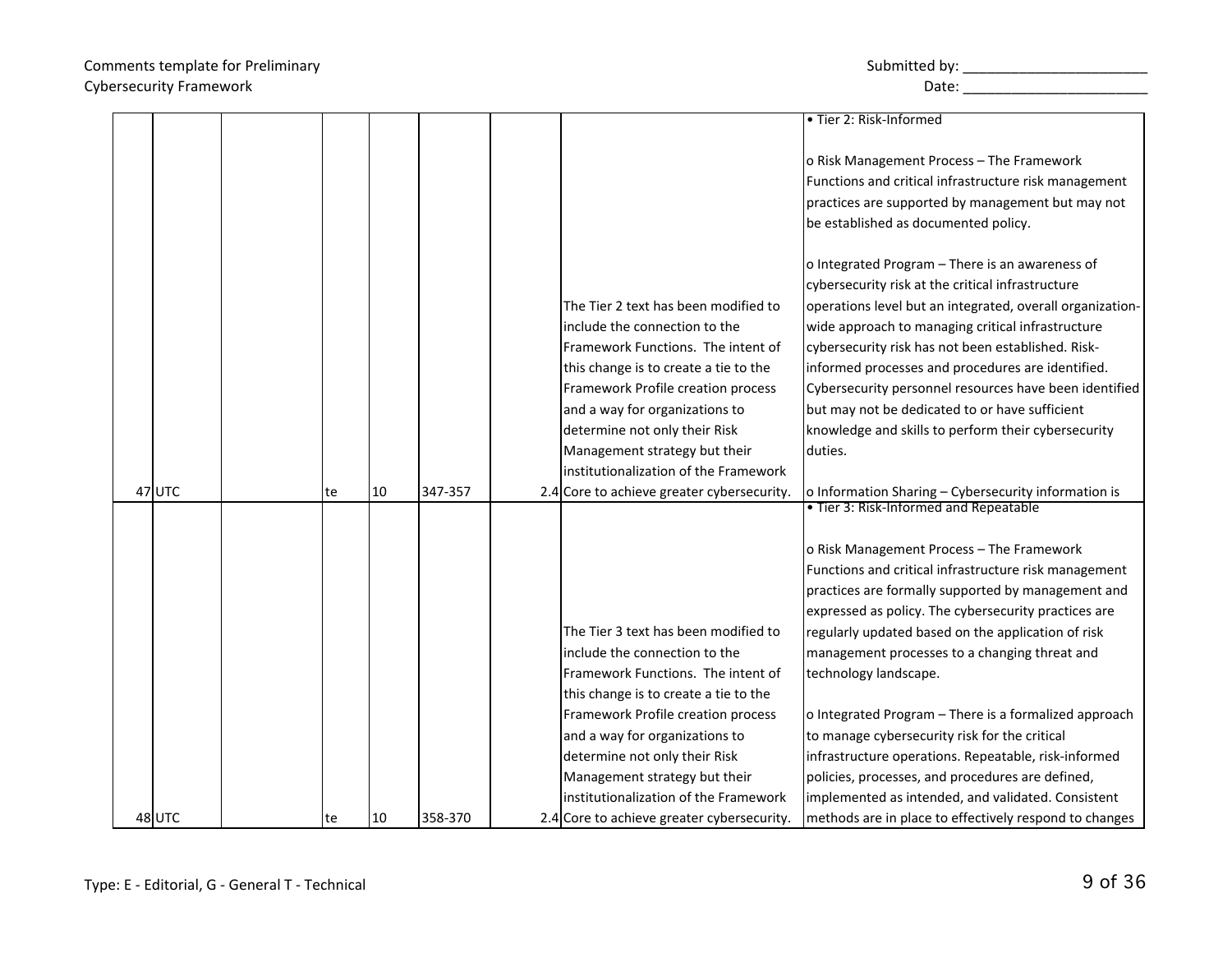|          |     |    |         |                                                                  | • Tier 4: Adaptive                                        |
|----------|-----|----|---------|------------------------------------------------------------------|-----------------------------------------------------------|
|          |     |    |         |                                                                  |                                                           |
|          |     |    |         |                                                                  | o Risk Management Process - The Framework                 |
|          |     |    |         |                                                                  | Functions and critical infrastructure risk management     |
|          |     |    |         |                                                                  | practices are implemented in a manner that allows the     |
|          |     |    |         |                                                                  | organization to readily adapt its cybersecurity practices |
|          |     |    |         |                                                                  | based on lessons learned and predictive indicators        |
|          |     |    |         | The Tier 4 text has been modified to                             | derived from previous cybersecurity activities. Through   |
|          |     |    |         | linclude the connection to the                                   | a process of continuous improvement, the organization     |
|          |     |    |         | Framework Functions. The intent of                               | actively adapts to a changing cybersecurity landscape     |
|          |     |    |         | this change is to create a tie to the                            | and responds to emerging/evolving threats in a timely     |
|          |     |    |         | Framework Profile creation process                               | lmanner.                                                  |
|          |     |    |         | and a way for organizations to                                   |                                                           |
|          |     |    |         | determine not only their Risk                                    | o Integrated Program – There is an organization-wide      |
|          |     |    |         | Management strategy but their                                    | approach to managing cybersecurity risk that uses risk-   |
|          |     |    |         | linstitutionalization of the Framework                           | informed policies, processes, and procedures to           |
| 49UTC    | te  | 10 | 371-385 | 2.4 Core to achieve greater cybersecurity.                       | address potential cybersecurity events. Cybersecurity     |
|          |     |    |         | This is helpful information to the                               | Move this text into the paragraph at the beginning of     |
|          |     |    |         | selection process. This may be better                            | the section lines 322-331. This could also be a call out  |
| $50$ UTC | led | 10 | 386-389 | 2.4 suited as a callout box or footnote.                         | lbox.                                                     |
|          |     |    |         |                                                                  |                                                           |
|          |     |    |         | This is alternative text for the Tier 0                          |                                                           |
|          |     |    |         | definitons that pulls the alignment with • Tier 0: Not Initiated |                                                           |
|          |     |    |         | lthe Framework Functions out of the                              |                                                           |
| $51$ UTC | te  | 9  | 332     | 2.4 Risk Management Process definition.                          | o Tier 1 has not been achieved.                           |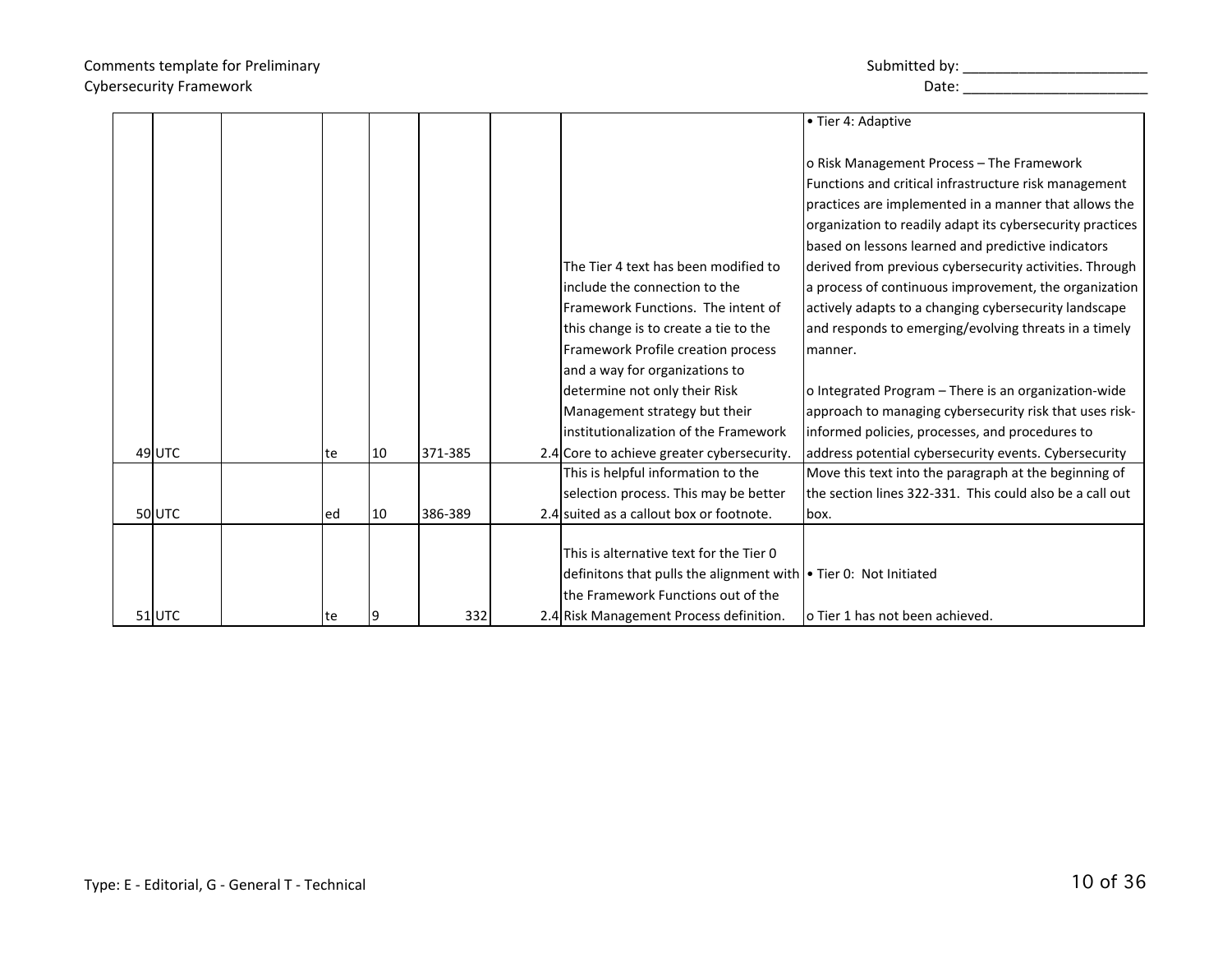## Comments template for Preliminary Cybersecurity Framework **Example 20** and the contract of the Date: <u>Date:</u> 20 and 20 and 20 and 20 and 20 and 20 and 20 and 20 and 20 and 20 and 20 and 20 and 20 and 20 and 20 and 20 and 20 and 20 and 20 and 20 and 20 and

| Submitted by: |  |  |
|---------------|--|--|
|---------------|--|--|

|          |    |    |         |                                          | o Framework Functions – The implementation of the         |
|----------|----|----|---------|------------------------------------------|-----------------------------------------------------------|
|          |    |    |         |                                          | Framework Functions are not formalized and may be ad      |
|          |    |    |         |                                          | hoc, irregular, and sometimes reactive to cybersecurity   |
|          |    |    |         |                                          | events.                                                   |
|          |    |    |         |                                          |                                                           |
|          |    |    |         |                                          | o Risk Management Process - The critical infrastructure   |
|          |    |    |         |                                          | cybersecurity risk management practices are not           |
|          |    |    |         |                                          | formalized and risk is managed in an ad hoc, irregular    |
|          |    |    |         |                                          | and sometimes reactive manner. Prioritization of          |
|          |    |    |         |                                          | cybersecurity activities may not be directly informed by  |
|          |    |    |         |                                          | organizational risk objectives, the threat environment,   |
|          |    |    |         | This is alternative text for the Tier 1  | or critical infrastructure business/mission requirements. |
|          |    |    |         | definitons that pulls the alignment with |                                                           |
|          |    |    |         | the Framework Functions out of the       | o Integrated Program – There is a limited awareness of    |
| $52$ UTC | te | 9  | 332-346 | 2.4 Risk Management Process definition.  | cybersecurity risk at the organizational level. The       |
|          |    |    |         |                                          |                                                           |
|          |    |    |         |                                          | o Framework Functions - The implementation of the         |
|          |    |    |         |                                          | Framework Functions are approved by management,           |
|          |    |    |         |                                          | include limited information about cybersecurity risks,    |
|          |    |    |         |                                          | but may not be documented in policy.                      |
|          |    |    |         |                                          |                                                           |
|          |    |    |         |                                          | o Risk Management Process - The critical infrastructure   |
|          |    |    |         |                                          | risk management practices are approved by                 |
|          |    |    |         |                                          | management but may not be established as                  |
|          |    |    |         | This is alternative text for the Tier 2  | documented policy.                                        |
|          |    |    |         | definitons thatpulls the alignment with  |                                                           |
|          |    |    |         | the Framework Functions out of the       | o Integrated Program – There is an awareness of           |
| 53UTC    | te | 10 | 347-357 | 2.4 Risk Management Process definition.  | cybersecurity risk at the critical infrastructure         |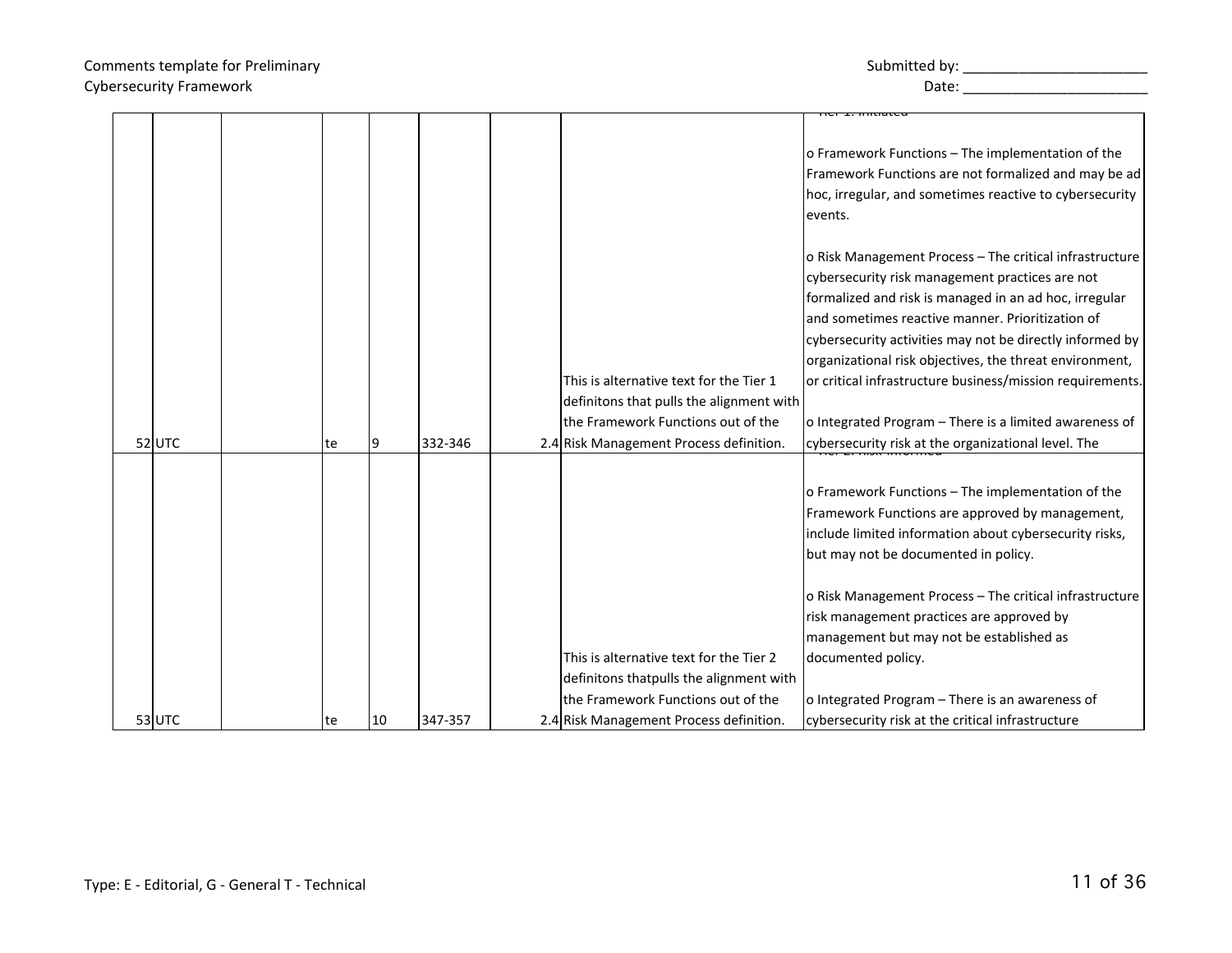# Comments template for Preliminary Comments template for Preliminary and the comments of the limit of the comments of the limit of the comments of the comments of the limit of the comments of the comments of the comments of the comments of the comments of t

| Submitted by: |  |
|---------------|--|
|---------------|--|

|       |    |    |         |            |                                          | o Framework Functions - The implementation of the<br>Framework Functions are formally approved by<br>management expressed in policy and receive adequate<br>resources for sustainability. |
|-------|----|----|---------|------------|------------------------------------------|-------------------------------------------------------------------------------------------------------------------------------------------------------------------------------------------|
|       |    |    |         |            |                                          | o Risk Management Process - The critical infrastructure<br>risk management practices are formally approved by<br>management and expressed as policy. The                                  |
|       |    |    |         |            |                                          | cybersecurity practices are regularly updated based on                                                                                                                                    |
|       |    |    |         |            | This is alternative text for the Tier3   |                                                                                                                                                                                           |
|       |    |    |         |            |                                          | the application of risk management processes to a                                                                                                                                         |
|       |    |    |         |            |                                          | definitons that pulls the alignment with changing threat and technology landscape.                                                                                                        |
|       |    |    |         |            | the Framework Functions out of the       |                                                                                                                                                                                           |
| 54UTC | te | 10 | 358-370 |            | 2.4 Risk Management Process definition.  | o Integrated Program - There is a formalized approach<br>• Tier 4: Adaptive                                                                                                               |
|       |    |    |         |            |                                          |                                                                                                                                                                                           |
|       |    |    |         |            |                                          |                                                                                                                                                                                           |
|       |    |    |         |            |                                          | o Framework Functions - The implementation of the                                                                                                                                         |
|       |    |    |         |            |                                          | Framework Functions are continuously monitored to                                                                                                                                         |
|       |    |    |         |            |                                          | ensure they are still meeting the intended cybersecurity                                                                                                                                  |
|       |    |    |         |            |                                          | risk management outcomes.                                                                                                                                                                 |
|       |    |    |         |            |                                          |                                                                                                                                                                                           |
|       |    |    |         |            |                                          | o Risk Management Process - The critical infrastructure                                                                                                                                   |
|       |    |    |         |            | This is alternative text for the Tier 4  | risk management practices are implemented in a                                                                                                                                            |
|       |    |    |         |            |                                          | definitons that pulls the alignment with manner that allows the organization to readily adapt its                                                                                         |
|       |    |    |         |            | the Framework Functions out of the       | cybersecurity practices based on lessons learned and                                                                                                                                      |
| 55UTC | te | 10 | 371-385 |            | 2.4 Risk Management Process definition.  | predictive indicators derived from previous                                                                                                                                               |
|       |    |    |         |            | This text was moved to strengthen the    |                                                                                                                                                                                           |
|       |    |    |         |            | Section 3 How To Use the Framework       | The original text starting from line 307 and ending at                                                                                                                                    |
| 56UTC | te |    | 307-320 |            | 2.4 content.                             | line 320, including the graphic, is moved to line 408.                                                                                                                                    |
|       |    |    |         |            |                                          |                                                                                                                                                                                           |
|       |    |    |         |            | Merge 3.0 and 3.1 into one section.      |                                                                                                                                                                                           |
|       |    |    |         |            | The steps would be useful for someone    |                                                                                                                                                                                           |
|       |    |    |         |            | that is reiewing their exisiting program | remove 3.1 Basic Oerview of Cybersecurity Practices                                                                                                                                       |
| 57UTC | te | 11 |         | 396 3, 3.1 | and for someone starting out             | lheader                                                                                                                                                                                   |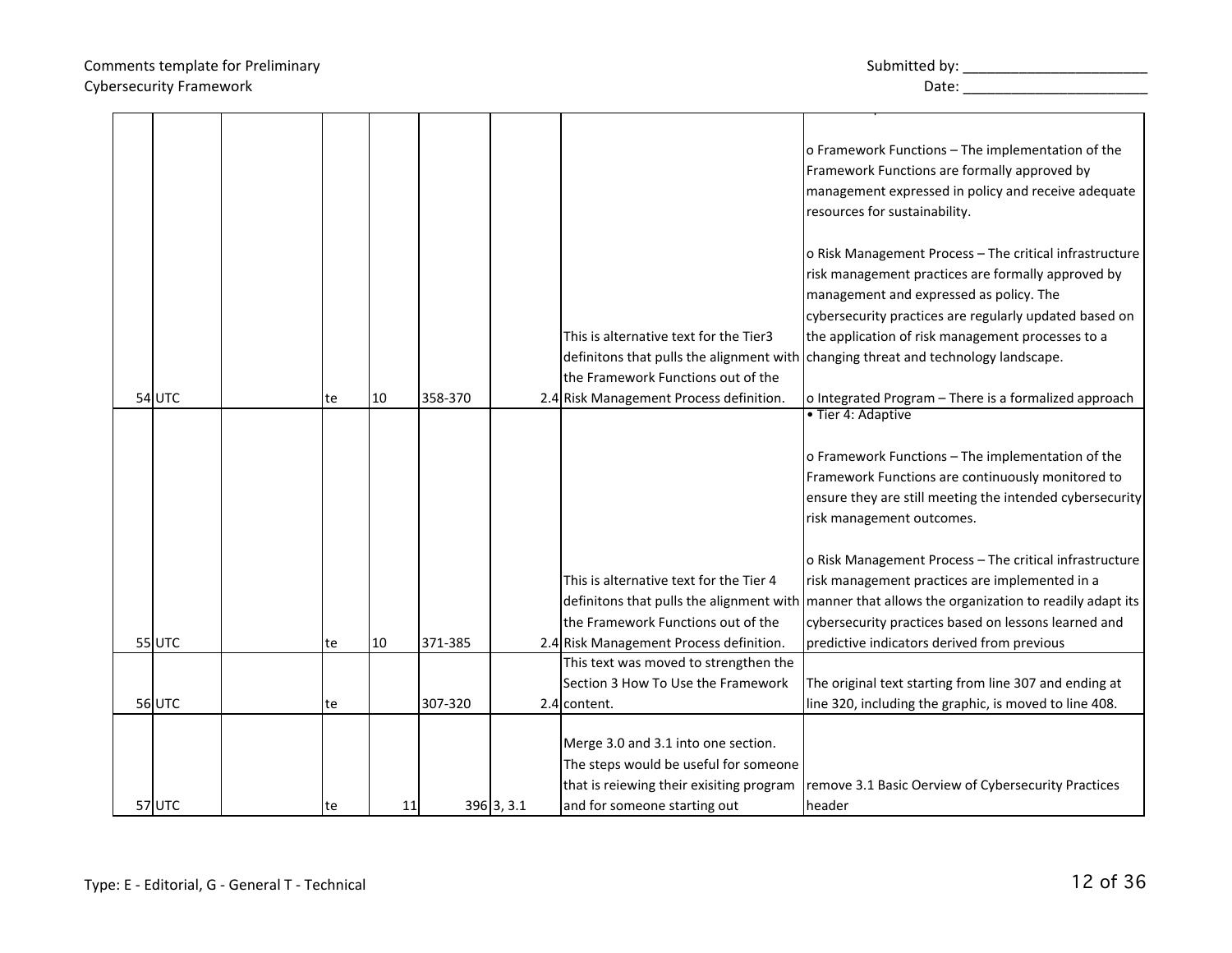## Comments template for Preliminary Cybersecurity Framework Date: \_\_\_\_\_\_\_\_\_\_\_\_\_\_\_\_\_\_\_\_\_\_\_

| Submitted by: |  |
|---------------|--|
|---------------|--|

|        |    |              |                                     | 3.0 How to Use the Framework                                                             |
|--------|----|--------------|-------------------------------------|------------------------------------------------------------------------------------------|
|        |    |              |                                     | The Framework is designed to complement existing                                         |
|        |    |              |                                     | critical infrastructure cybersecurity operations or serve                                |
|        |    |              |                                     | as the foundation for a new cybersecurity program. The                                   |
|        |    |              |                                     | Framework also provides a means of expressing                                            |
|        |    |              |                                     | cybersecurity requirements to business partners and                                      |
|        |    |              |                                     | customers and can help identify gaps and                                                 |
|        |    |              |                                     | improvements to critical infrastructure cybersecurity                                    |
|        |    |              |                                     | practices. Using the Framework, organizations can                                        |
|        |    |              |                                     | examine what capabilities they have implemented in                                       |
|        |    |              | Providing new rewording for the     | the five high-level Functions identified in the                                          |
| 58UTC  | te | 11 391 - 395 | 3lintroduction                      | lFramework Core.                                                                         |
|        |    |              |                                     | Figure 3 describes the notional flow of information and                                  |
|        |    |              |                                     | decisions within an organization: at the senior executive                                |
|        |    |              |                                     | level, at the business/process level, and at the                                         |
|        |    |              |                                     | implementation/operations level.                                                         |
|        |    |              |                                     | The critical infrastructure senior executive level                                       |
|        |    |              |                                     | communicates the mission priorities, available                                           |
|        |    |              |                                     | resources, and overall risk tolerance to the                                             |
|        |    |              |                                     | business/process level. The business/process level uses                                  |
|        |    |              |                                     | the information as inputs into their risk management                                     |
|        |    |              |                                     | process, and then collaborates with the                                                  |
|        |    |              |                                     | implementation/operations level to create a Profile.                                     |
|        |    |              |                                     | The implementation/operation level communicates the                                      |
|        |    |              | This section has been reworded into | Profile implementation to the business/process level.                                    |
|        |    |              | the introduction. There is a new    | The business/process level uses this information to                                      |
|        |    |              |                                     | Section 3.1 Coordination of Framework perform an impact assessment. The outcomes of that |
|        |    |              | Implementaton which came from       | impact assessment are reported to the senior executive                                   |
| 59 UTC | te | 11 397-401   | 3.1 Section 2.3                     | level to inform the organization's overall risk                                          |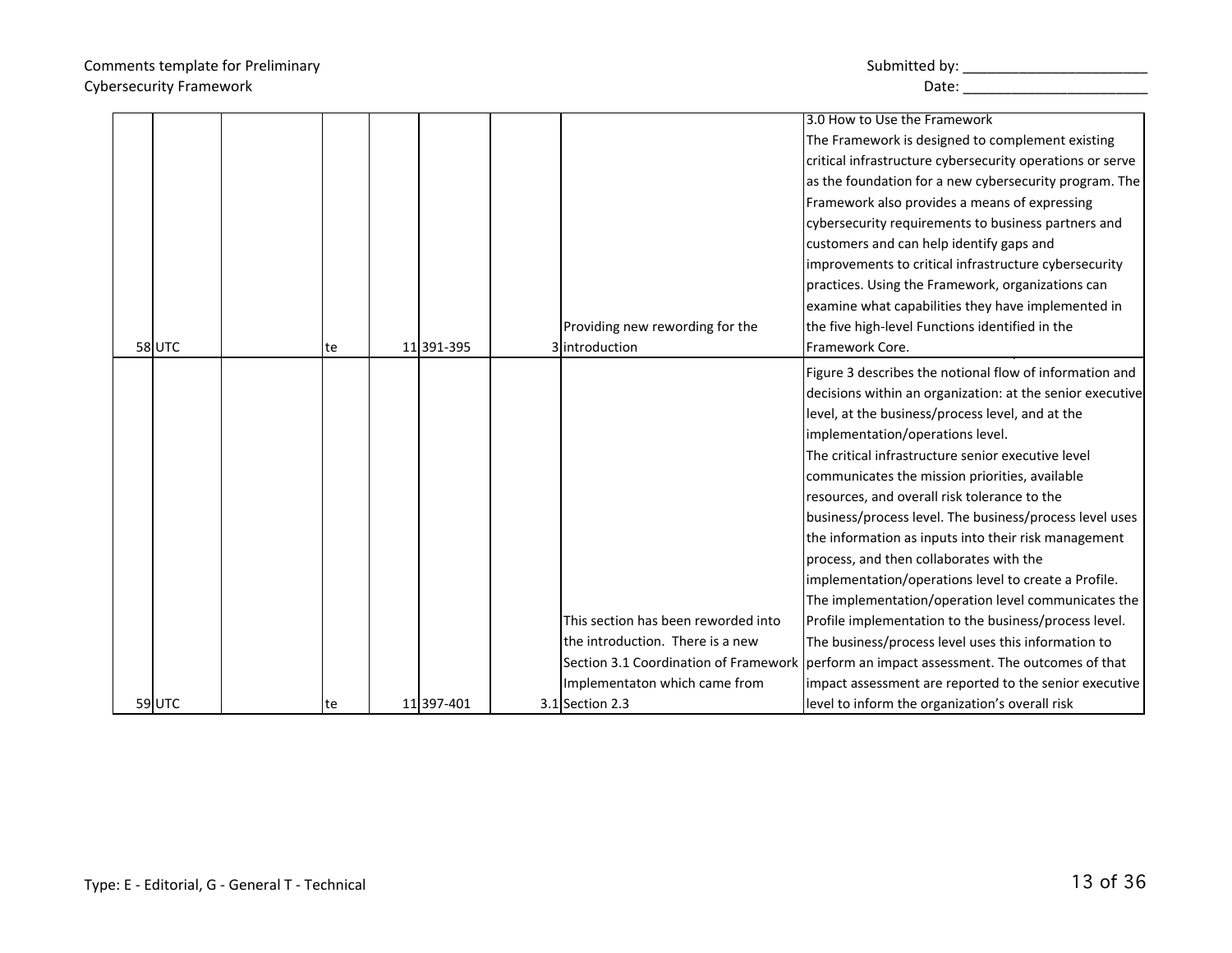|  |                                | Comments template for Preliminary |     |            |  | Submitted by:                          |                                                   |  |
|--|--------------------------------|-----------------------------------|-----|------------|--|----------------------------------------|---------------------------------------------------|--|
|  | <b>Cybersecurity Framework</b> |                                   |     |            |  | Date:                                  |                                                   |  |
|  |                                |                                   |     |            |  | The statement that the "Framework"     |                                                   |  |
|  |                                |                                   |     |            |  | provides a consice way for senior      |                                                   |  |
|  |                                |                                   |     |            |  | lexecutives and others to distill the  |                                                   |  |
|  |                                |                                   |     |            |  | fundamental concepts of cybersecurity  |                                                   |  |
|  |                                |                                   |     |            |  | risk so that they can asses how        |                                                   |  |
|  |                                |                                   |     |            |  | identified risks are managed" is a     |                                                   |  |
|  |                                |                                   |     |            |  | Icritical statement of Framework's     |                                                   |  |
|  |                                |                                   |     |            |  | value. While useful in Section 3, this |                                                   |  |
|  |                                |                                   |     |            |  | statement may be more impactful in     |                                                   |  |
|  |                                |                                   |     |            |  | the Introduction, if the word          |                                                   |  |
|  |                                |                                   |     |            |  | "functions" is replaced with the word  | Consider modifying the paragraph and moving it to |  |
|  | 60 UTC                         |                                   | Ite | 11 402-408 |  | 3.1 "framework."                       | Section 1.                                        |  |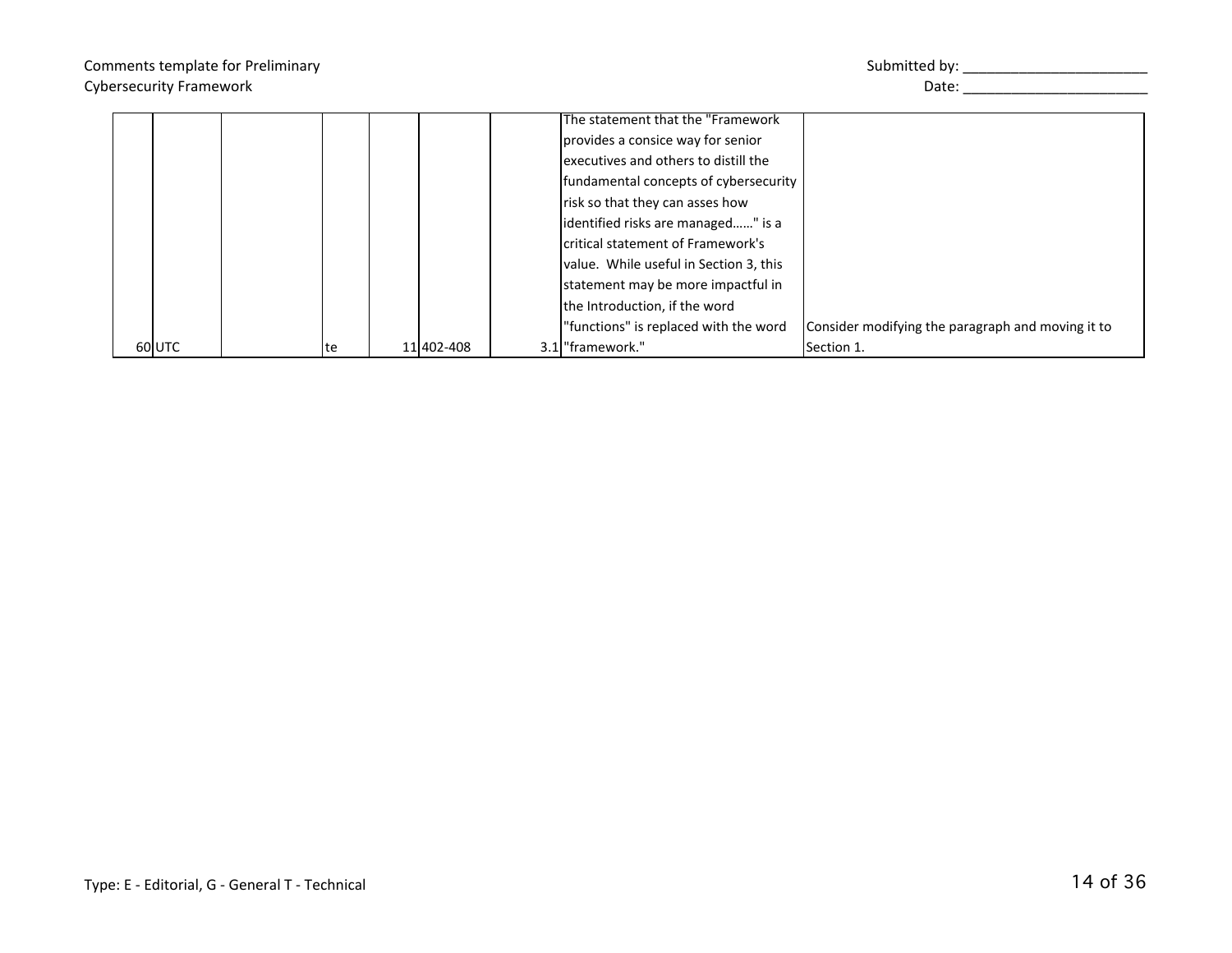# Comments template for Preliminary Cybersecurity Framework Date: \_\_\_\_\_\_\_\_\_\_\_\_\_\_\_\_\_\_\_\_\_\_\_

| Submitted by: |  |  |
|---------------|--|--|
|---------------|--|--|

|        |    |    |     |                                       | 3.2 Using the Framework                                                                    |
|--------|----|----|-----|---------------------------------------|--------------------------------------------------------------------------------------------|
|        |    |    |     |                                       | The following recursive steps illustrate how an                                            |
|        |    |    |     |                                       | organization could use the Framework Core, Profiles                                        |
|        |    |    |     |                                       | and Tiers to assess and update an existing cybersecurity                                   |
|        |    |    |     |                                       | program; or create a new cybersecurity program. The                                        |
|        |    |    |     |                                       | use of Profiles in this manner enables the organization                                    |
|        |    |    |     |                                       | to make informed decisions about cybersecurity                                             |
|        |    |    |     |                                       | activities, supports cost/benefit analysis, and enables                                    |
|        |    |    |     |                                       | the organization to create an action plan for targeted                                     |
|        |    |    |     |                                       | improvements.                                                                              |
|        |    |    |     |                                       |                                                                                            |
|        |    |    |     |                                       | Step 1: The organization identifies the scope of the                                       |
|        |    |    |     |                                       | critical infrastructure operations that will be assessed in                                |
|        |    |    |     |                                       | the Step 2 activity. The organization identifies relative                                  |
|        |    |    |     |                                       | to their critical infrastructure operations, systems and                                   |
|        |    |    |     |                                       | assets, the associated risk tolerances, threats,                                           |
|        |    |    |     |                                       | vulnerabilities, constraints, impacts of a cybersecurity                                   |
|        |    |    |     |                                       | event, voluntary and mandatory regulatory                                                  |
|        |    |    |     |                                       | requirements and overall risk management approach.                                         |
|        |    |    |     |                                       | The organization also selects the appropriate                                              |
|        |    |    |     |                                       | Framework Informative References or chooses other                                          |
|        |    |    |     |                                       | Informative References that are sector or organization                                     |
|        |    |    |     |                                       | specific.                                                                                  |
|        |    |    |     |                                       |                                                                                            |
|        |    |    |     | Reworded the steps to create a close  | Step 2: The organization develops a Current Framework                                      |
|        |    |    |     | connection between the identification | Profile using each of the Framework Core Functions,                                        |
|        |    |    |     | of Current Profile, the use of the    | Categories and Subcategories. The organization                                             |
|        |    |    |     |                                       | Framework Core, a Target Profile and a   performs an assessment of their existing critical |
| 61 UTC | te | 11 | 412 | 3.2 continuous improvement cycle.     | infrastructure cybersecurity practices according to the                                    |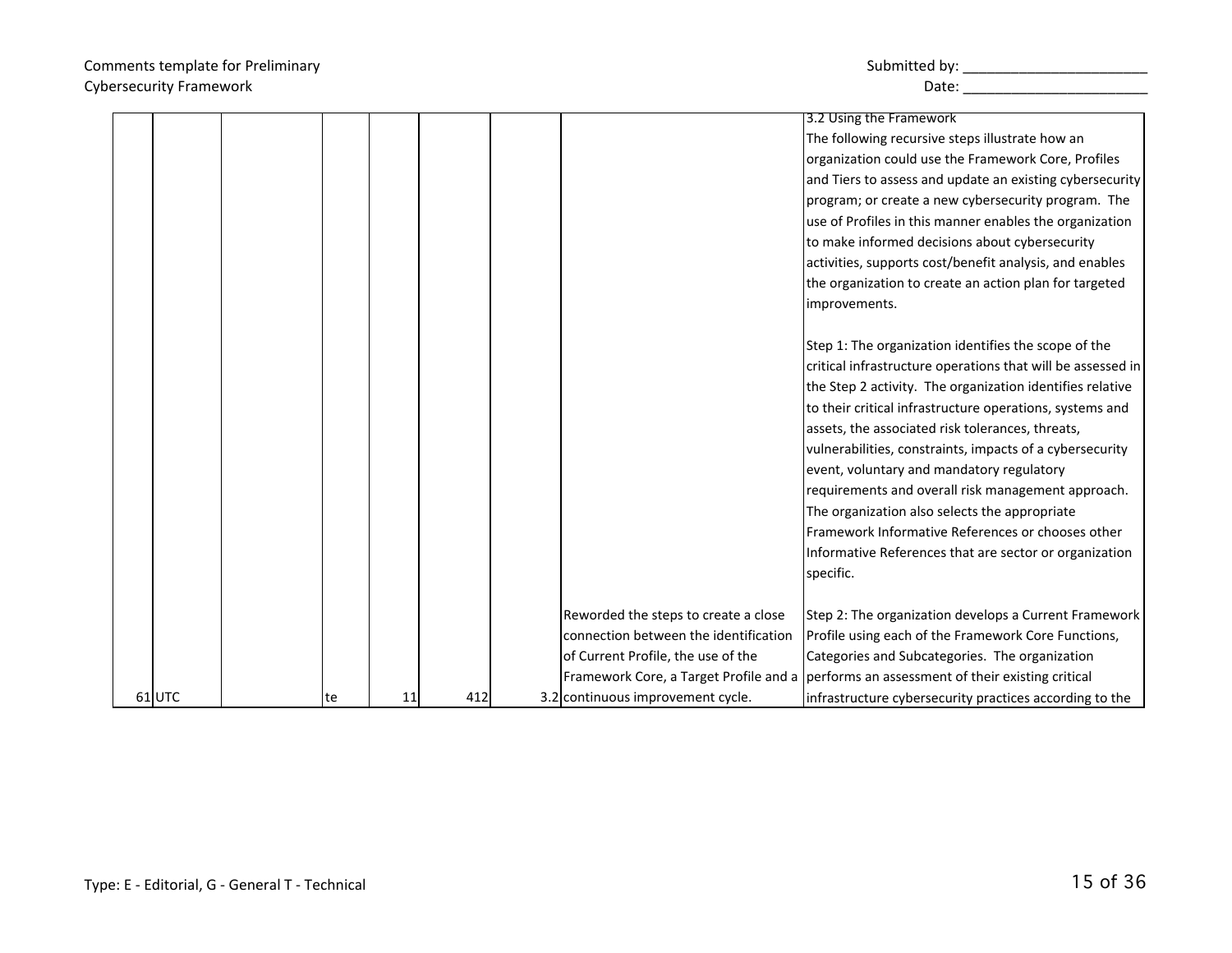|          |    |    |                    |          | We very much applaud the fact that                             |                                                                                      |
|----------|----|----|--------------------|----------|----------------------------------------------------------------|--------------------------------------------------------------------------------------|
|          |    |    |                    |          | <b>Cybersecurity Framework references</b>                      |                                                                                      |
|          |    |    |                    |          | ISO/IEC 27001 Appendix A controls.                             |                                                                                      |
|          |    |    |                    |          | However, we are puzzled why the                                |                                                                                      |
|          |    |    |                    |          | Framework does not reference ISO/IEC                           |                                                                                      |
|          |    |    |                    |          | 27001 risk management processes                                |                                                                                      |
|          |    |    |                    |          | contained in the main body of the                              |                                                                                      |
|          |    |    |                    |          | standard. ISO/IEC 27001 treats                                 |                                                                                      |
|          |    |    |                    |          | processes and controls differently than                        |                                                                                      |
|          |    |    |                    |          | NIST SP 800-53. NIST SP 800-53 places                          |                                                                                      |
|          |    |    |                    |          | some of the risk management                                    |                                                                                      |
|          |    |    |                    |          | processes inside the controls (e.g., risk                      |                                                                                      |
|          |    |    |                    |          | assessment) while ISO/IEC 27001                                |                                                                                      |
|          |    |    |                    |          | contains risk management processes in                          |                                                                                      |
|          |    |    |                    |          | the main body of the document and                              |                                                                                      |
|          |    |    |                    |          | the controls in Appendix A. By not                             |                                                                                      |
|          |    |    |                    |          | referencing ISO/IEC 27001 risk                                 |                                                                                      |
|          |    |    |                    |          | management processes the                                       |                                                                                      |
|          |    |    |                    |          | <b>Cybersecurity Framework misses</b>                          |                                                                                      |
|          |    |    |                    |          | critical references that help integrate                        |                                                                                      |
|          |    |    |                    |          | cybersecurity risk into business risk.                         |                                                                                      |
|          |    |    |                    |          | Referencing ISO/IEC 27001 processes                            |                                                                                      |
|          |    |    |                    |          | throughout the Framework Core would                            |                                                                                      |
|          |    |    |                    |          | help Cybersecurity Framework's                                 |                                                                                      |
|          |    |    |                    |          | integration into business risk.                                |                                                                                      |
|          |    |    |                    |          | Additionally, ISO/IEC 27001 has been                           |                                                                                      |
|          |    |    |                    |          | recently substantially restructured and                        |                                                                                      |
|          |    |    |                    | Appendix |                                                                | updated making the current references Remap the Framework to ISO/IEC 27001:2013 main |
| 62UTC    | te | 13 | $457$ $A$          |          | to it currently in the Framework invalid. body and Appendix A. |                                                                                      |
|          |    |    |                    | Appendix | This section makes up the Framework                            |                                                                                      |
| $63$ UTC | te | 13 | $457$ $A$          |          | Core.                                                          | Rename to Section 4: Framework Core                                                  |
|          |    |    |                    | Appendix |                                                                |                                                                                      |
| $64$ UTC | te | 13 | $459$ <sup>A</sup> |          |                                                                | change "activities" to "outcomes"                                                    |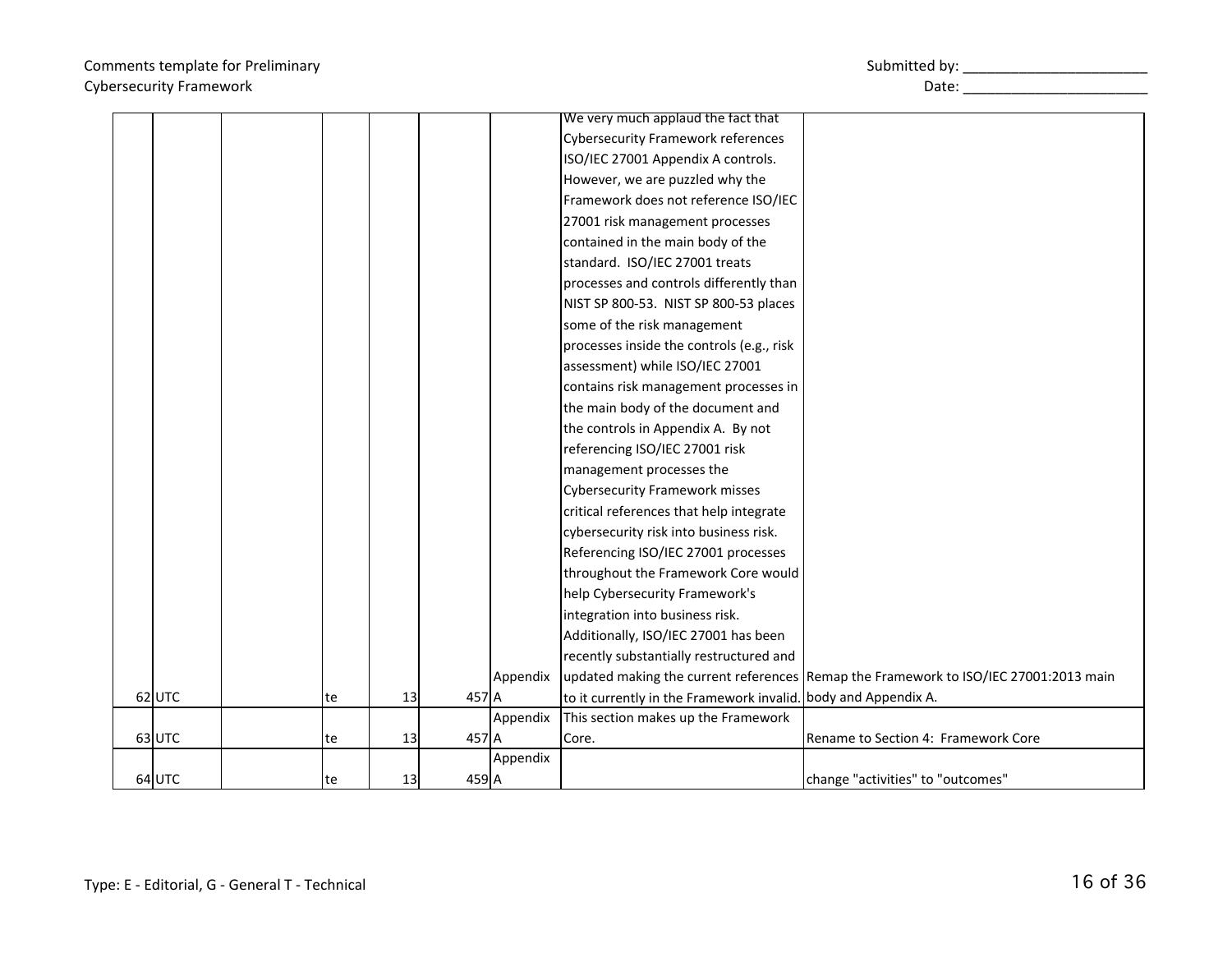## Type: E - Editorial, G - General T - Technical

| Comments template for Preliminary | submitted by: |
|-----------------------------------|---------------|
| <b>Cybersecurity Framework</b>    | Date          |

|          |     |    |                    |                 | statement says that it is extensible.           |                                                          |
|----------|-----|----|--------------------|-----------------|-------------------------------------------------|----------------------------------------------------------|
|          |     |    |                    |                 | The Framework Core as presented is              |                                                          |
|          |     |    |                    |                 | the baseline. It is possible to add             |                                                          |
|          |     |    |                    |                 | categories and subcategories through            |                                                          |
|          |     |    |                    | Appendix        | the Profile process, but nothing should         |                                                          |
| $65$ UTC | te  | 13 | $460$ <sup>A</sup> |                 | lbe removed.                                    | remove "is not exhaustive"                               |
|          |     |    |                    | Appendix        |                                                 |                                                          |
|          |     |    |                    | Α,              |                                                 |                                                          |
|          |     |    |                    | <b>Business</b> | The Category mentions informing                 |                                                          |
|          |     |    |                    |                 | Environme cybersecurity roles but the           | Add a subcategory the addresses informing                |
| 66UTC    | te  | 14 |                    | nt              | Subcategories are silent on this.               | cybersecurity roles.                                     |
|          |     |    |                    |                 |                                                 | Recommend reordering as follows:                         |
|          |     |    |                    |                 |                                                 |                                                          |
|          |     |    |                    | Appendix        |                                                 | 1. ID.BE-3                                               |
|          |     |    |                    | Α,              |                                                 | 2. ID.BE-4                                               |
|          |     |    |                    | <b>Business</b> |                                                 | 3. ID.BE-5                                               |
|          |     |    |                    |                 | Environme The order of ID-BE functions seems to | 4. ID.BE-2                                               |
| 67UTC    | te  | 14 |                    | nt              | be somewhat counterintuitive.                   | 5. ID.BE-5                                               |
|          |     |    |                    | Appendix        |                                                 |                                                          |
|          |     |    |                    | Α,              |                                                 |                                                          |
|          |     |    |                    | Governanc       |                                                 |                                                          |
| $68$ UTC | ed  | 15 |                    | e               | ID.GV-2 grammar is awkward                      | Replace "responsibility" rather than "responsibilities." |
|          |     |    |                    |                 |                                                 | Recommend adding a categories to include risk            |
|          |     |    |                    |                 | <b>Risk Assessment and Risk Management</b>      | mitigation and imprpovement. Mapping to ISO/IEC          |
|          |     |    |                    | Appendix        | Strategy will not be effective without          | 27001 will help identify subcategories for these         |
| 69UTC    | te  |    |                    |                 | A, Identify Risk Mitigation and Improvement     | categories.                                              |
|          |     |    |                    | Appendix        |                                                 |                                                          |
|          |     |    |                    | A, Access       |                                                 |                                                          |
| 70UTC    | led |    |                    | 16 Control      | Grammar is awkward.                             | Remove "are" between "facilities" and "limited"          |

This statement is confusing. The next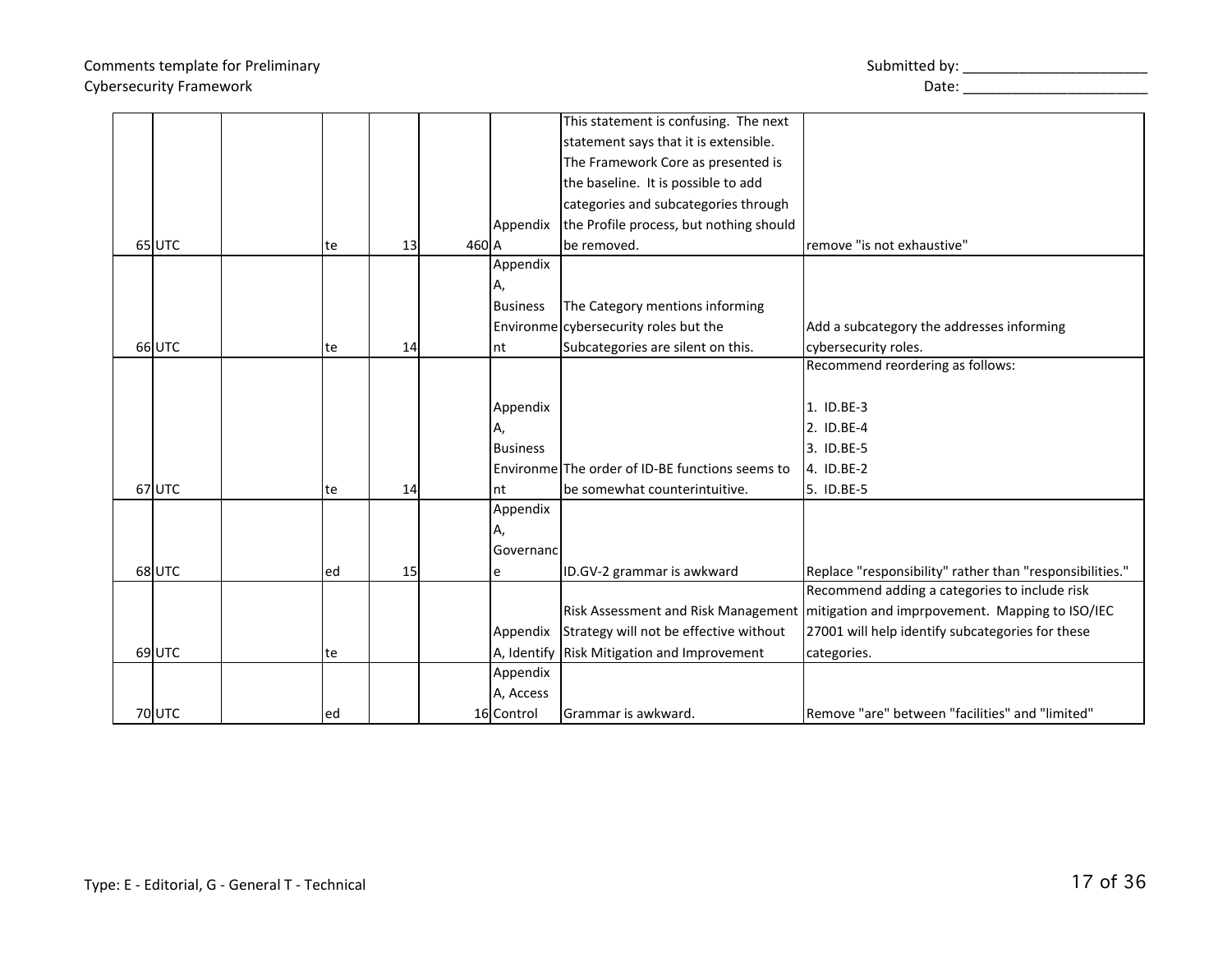## Comments template for Preliminary and the state of the state of the Submitted by: \_\_\_\_\_\_\_\_\_\_\_\_\_\_\_\_\_\_\_\_\_\_\_\_\_\_\_\_ Cybersecurity Framework **Example 20** and the Cybersecurity Framework Date:

|          |    |    |             | PR-AT-4 and PR-AT-5 are silent on roles           |                                                                                                     |
|----------|----|----|-------------|---------------------------------------------------|-----------------------------------------------------------------------------------------------------|
|          |    |    |             | and responsibilities of personnel                 |                                                                                                     |
|          |    |    |             | involved in information security whose            |                                                                                                     |
|          |    |    |             | responsibilities are outside of physical          |                                                                                                     |
|          |    |    | Appendix    | or information security. These                    |                                                                                                     |
|          |    |    | A,          | personnel range from IT to legal, HR,             |                                                                                                     |
|          |    |    |             | Awareness shipping and receiving, control systems |                                                                                                     |
|          |    |    | land        | engineers, etc. These personnel are               | Add a subcategory that addresses other relevant                                                     |
| 71UTC    | te |    | 18 Training | specific to sectors and companies.                | personnel with examples.                                                                            |
|          |    |    |             |                                                   |                                                                                                     |
|          |    |    | Appendix    |                                                   |                                                                                                     |
| $72$ UTC | ed |    |             | 24 A, Analysis RS.AN-2 - Incomplete sentence      | Complete the sentence.                                                                              |
|          |    |    |             | Rewording the categories and                      |                                                                                                     |
|          |    |    |             | subcategories to relate directly to               | The critical infrastructure personnel, devices, systems,                                            |
|          |    |    | Asset       | critical infrastructure and to provide            | facilities and informaion are identified and managed                                                |
|          |    |    | Managem     | consistent language and flow                      | consistent with their relative importance to risk                                                   |
| $73$ UTC | te | 13 | ent (AM)    | throughout each of the Functions.                 | management practices.                                                                               |
|          |    |    |             |                                                   |                                                                                                     |
|          |    |    |             | Systems, software, hardware, data                 |                                                                                                     |
|          |    |    |             |                                                   | flows, etc are all identified, but there is   Add a subcategory: For critical instructure, the data |
| 74 UTC   | te |    |             | no data classification in this Function.          | and information is classified and labeled                                                           |
|          |    |    |             | Rewording the categories and                      |                                                                                                     |
|          |    |    |             | subcategories to relate directly to               |                                                                                                     |
|          |    |    |             | critical infrastructure and to provide            |                                                                                                     |
|          |    |    |             | consistent language and flow                      | For critical infrastructure, the physical assets and                                                |
| 75UTC    | te | 13 | ID.AM-1     | throughout each of the Functions.                 | systems are inventoried                                                                             |
|          |    |    |             | Rewording the categories and                      |                                                                                                     |
|          |    |    |             | subcategories to relate directly to               |                                                                                                     |
|          |    |    |             | critical infrastructure and to provide            |                                                                                                     |
|          |    |    |             | consistent language and flow                      | For critical infrastructure, the software platforms and                                             |
| 76UTC    | te | 13 | ID.AM-2     | throughout each of the Functions.                 | applications are inventoried                                                                        |

┑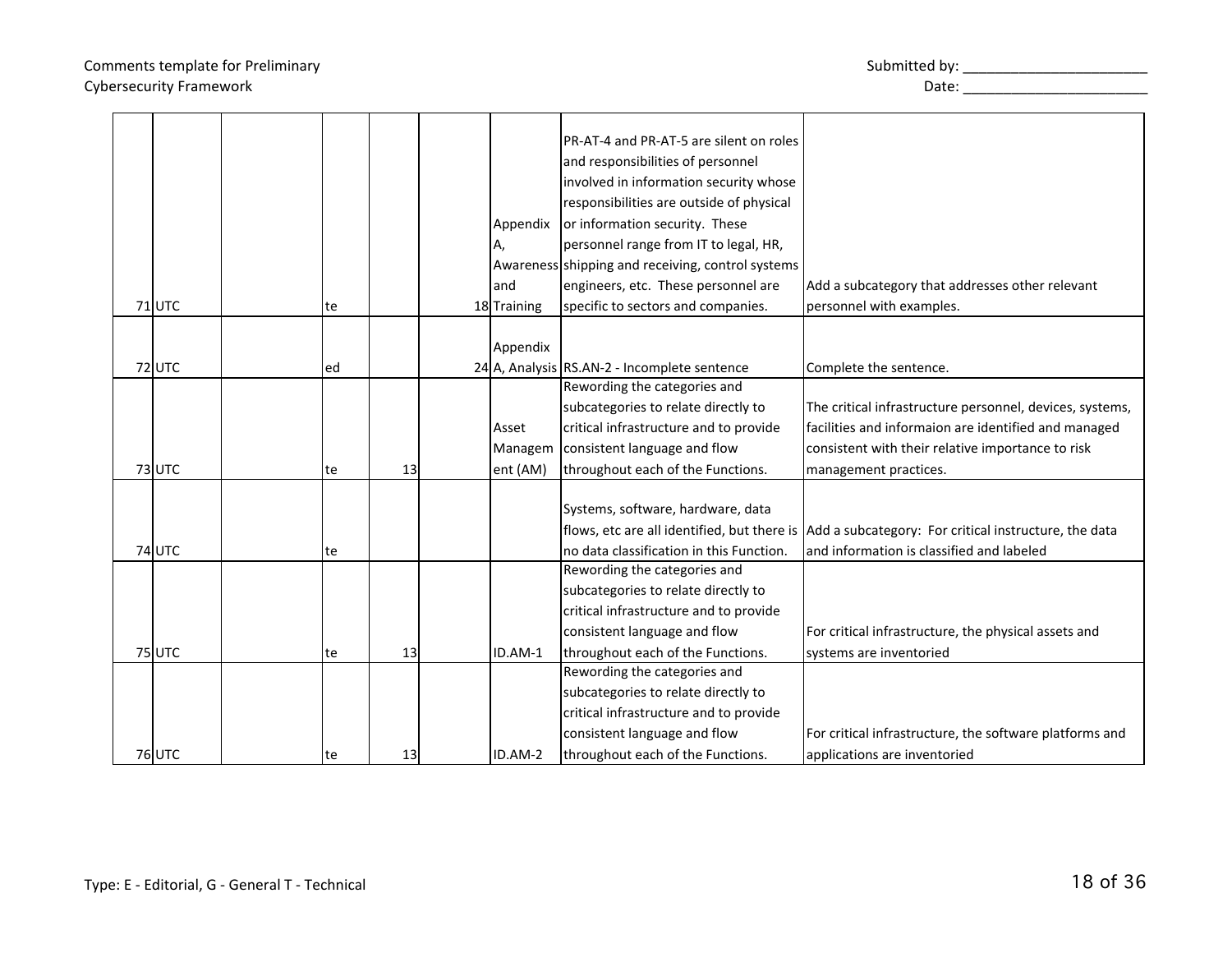|          |     |    |                 | Rewording the categories and           |                                                          |
|----------|-----|----|-----------------|----------------------------------------|----------------------------------------------------------|
|          |     |    |                 | subcategories to relate directly to    |                                                          |
|          |     |    |                 | critical infrastructure and to provide |                                                          |
|          |     |    |                 | consistent language and flow           | For critical infrastructure, the communication data      |
| 77UTC    | te  | 13 | ID.AM-3         | throughout each of the Functions.      | flows are mapped                                         |
|          |     |    |                 | Rewording the categories and           |                                                          |
|          |     |    |                 | subcategories to relate directly to    |                                                          |
|          |     |    |                 | critical infrastructure and to provide | For critical infrastructure, the internal and external   |
|          |     |    |                 | consistent language and flow           | system interfaces are identified documented and          |
| 78 UTC   | te  | 14 | ID.AM-4         | throughout each of the Functions.      | mapped                                                   |
|          |     |    |                 | Rewording the categories and           |                                                          |
|          |     |    |                 | subcategories to relate directly to    |                                                          |
|          |     |    |                 | critical infrastructure and to provide |                                                          |
|          |     |    |                 | consistent language and flow           | For critical infrastructure, the personnel resources are |
| 79UTC    | te  | 14 | ID.AM-5         | throughout each of the Functions.      | Iprioritized                                             |
|          |     |    |                 | Rewording the categories and           |                                                          |
|          |     |    |                 | subcategories to relate directly to    |                                                          |
|          |     |    |                 | critical infrastructure and to provide | For critical infrastructure, the personnel roles and     |
|          |     |    |                 | consistent language and flow           | responsibilities for cybersecurity in IT and ICS are     |
| 80UTC    | te  | 14 | ID.AM-6         | throughout each of the Functions.      | identified, documented, communicated and managed         |
|          |     |    |                 | Rewording the categories and           |                                                          |
|          |     |    |                 | subcategories to relate directly to    |                                                          |
|          |     |    | <b>Business</b> | critical infrastructure and to provide |                                                          |
|          |     |    | Environme       | consistent language and flow           |                                                          |
| $81$ UTC | te  | 14 | nt (BE)         | throughout each of the Functions.      | For critical infrastucture, the mission, objectives      |
|          |     |    |                 | Rewording the categories and           |                                                          |
|          |     |    |                 | subcategories to relate directly to    |                                                          |
|          |     |    |                 | critical infrastructure and to provide | For critical infrastructure, the supply chain            |
|          |     |    |                 | consistent language and flow           | cybersecurity requirements are identified and            |
| 82UTC    | te  | 14 | ID.BE-1         | throughout each of the Functions.      | communicated                                             |
|          |     |    |                 | Rewording the categories and           |                                                          |
|          |     |    |                 | subcategories to relate directly to    |                                                          |
|          |     |    |                 | critical infrastructure and to provide | For critical infrastructure, the role in their industry  |
|          |     |    |                 | consistent language and flow           | ecosystem is identified, documented and                  |
| 83UTC    | lte | 14 | ID.BE-2         | throughout each of the Functions.      | communicated                                             |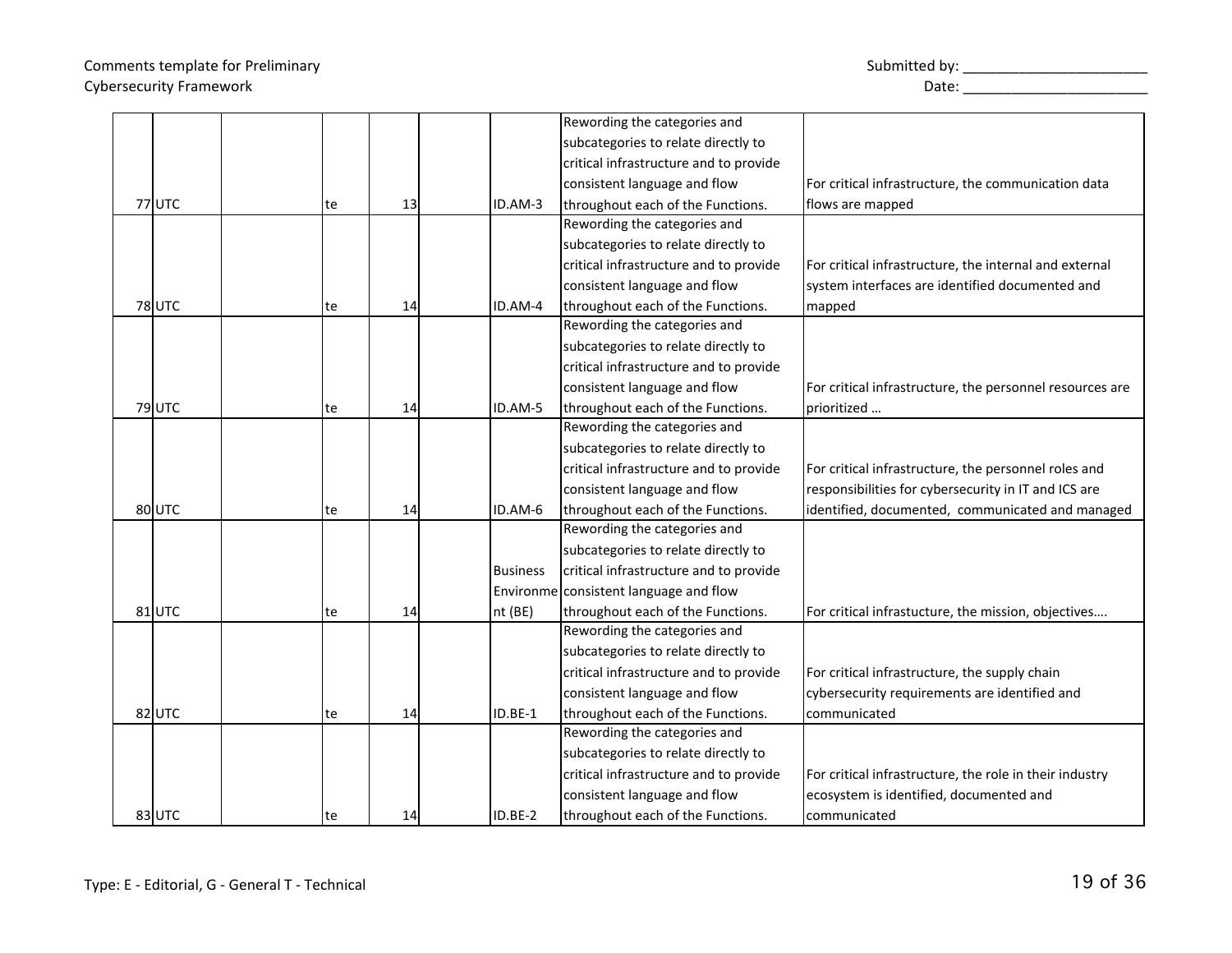|          |    |    |         | Rewording the categories and           |                                                            |
|----------|----|----|---------|----------------------------------------|------------------------------------------------------------|
|          |    |    |         | subcategories to relate directly to    |                                                            |
|          |    |    |         | critical infrastructure and to provide | For critical infrastucture, the mission and business       |
|          |    |    |         | consistent language and flow           | objectives and activities are identified, documented,      |
| 84UTC    | te | 14 | ID.BE-3 | throughout each of the Functions.      | prioritized and communicated                               |
|          |    |    |         | Rewording the categories and           |                                                            |
|          |    |    |         | subcategories to relate directly to    |                                                            |
|          |    |    |         | critical infrastructure and to provide | For critical infrastructure, the internal and external     |
|          |    |    |         | consistent language and flow           | dependencies are identified, documented and                |
| 85UTC    | te | 14 | ID.BE-4 | throughout each of the Functions.      | communicated                                               |
|          |    |    |         | Rewording the categories and           |                                                            |
|          |    |    |         | subcategories to relate directly to    |                                                            |
|          |    |    |         | critical infrastructure and to provide | For critical infrastructure, the resiliency requirements   |
|          |    |    |         | consistent language and flow           | are identified, documented, prioritized and                |
| 86UTC    | te | 15 | ID.BE-5 | throughout each of the Functions.      | communicated                                               |
|          |    |    |         | Rewording the categories and           | For critical infrastructure, the policies, procedures and  |
|          |    |    |         | subcategories to relate directly to    | processes to manage and monitor the regulatory, legal,     |
|          |    |    |         | critical infrastructure and to provide | risk, environmental and operational requirements are       |
|          |    |    |         | Governanc consistent language and flow | understood and inform the management of                    |
| $87$ UTC | te | 15 | e(GV)   | throughout each of the Functions.      | cybersecurity risk.                                        |
|          |    |    |         | Rewording the categories and           |                                                            |
|          |    |    |         | subcategories to relate directly to    |                                                            |
|          |    |    |         | critical infrastructure and to provide |                                                            |
|          |    |    |         | consistent language and flow           | For critical infrastructure, the cybersecurity policy(ies) |
| 88UTC    | te | 15 | ID.GV-1 | throughout each of the Functions.      | are identified, documented and communicated                |
|          |    |    |         | Rewording the categories and           |                                                            |
|          |    |    |         | subcategories to relate directly to    |                                                            |
|          |    |    |         | critical infrastructure and to provide |                                                            |
|          |    |    |         | consistent language and flow           | For critical infrastructure, the cybersecurity roles and   |
| 89UTC    | te | 15 | ID.GV-2 | throughout each of the Functions.      | responsbilities are established and communicated           |
|          |    |    |         | Rewording the categories and           |                                                            |
|          |    |    |         | subcategories to relate directly to    | For critical infrastructure, the legal and regulatory      |
|          |    |    |         | critical infrastructure and to provide | requirements for cybersecurity, including privacy and      |
|          |    |    |         | consistent language and flow           | civil liberties obligations, are identified, documented    |
| 90UTC    | te | 15 | ID.GV-3 | throughout each of the Functions.      | and communicated                                           |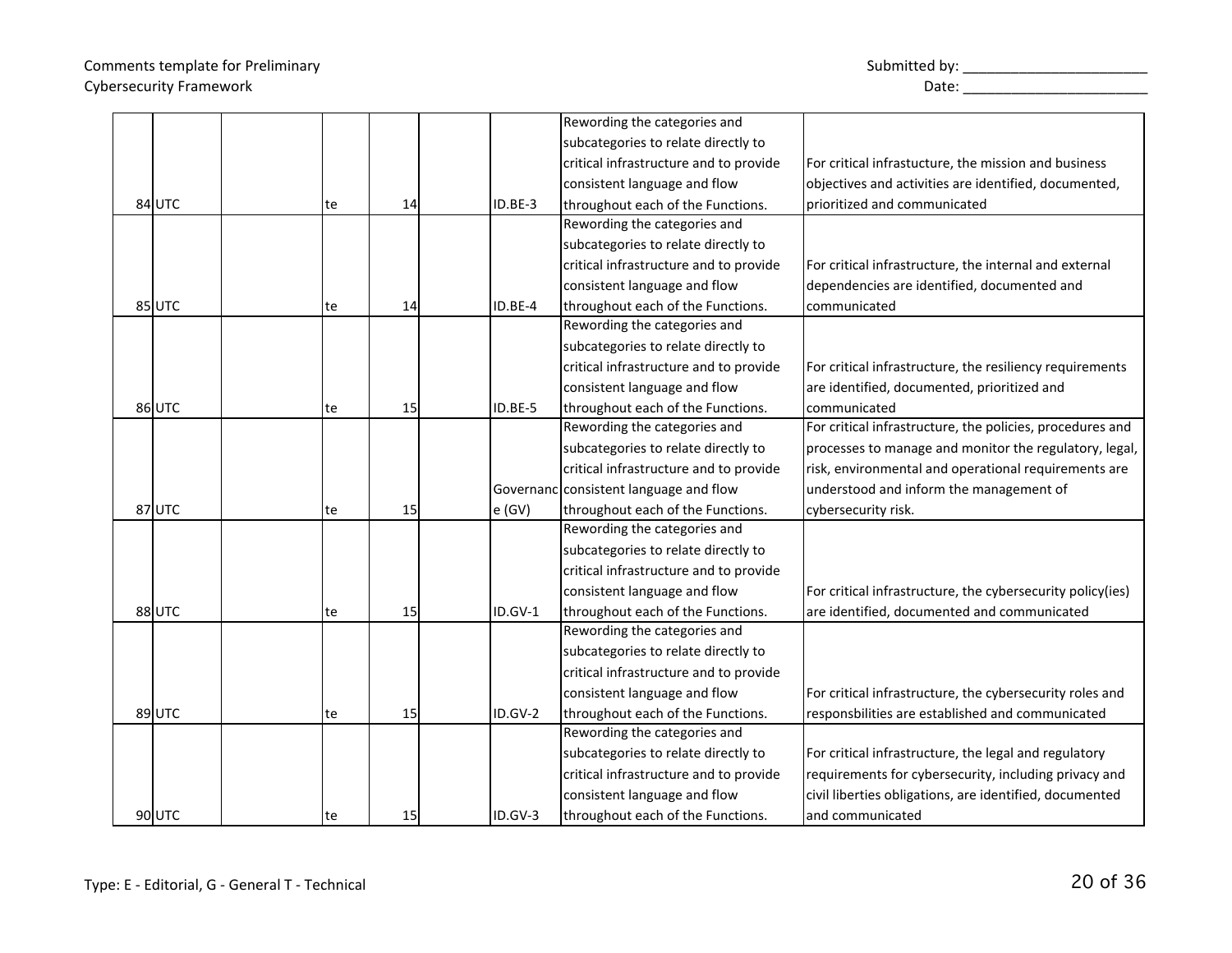|          |    |           |          | Rewording the categories and           |                                                            |
|----------|----|-----------|----------|----------------------------------------|------------------------------------------------------------|
|          |    |           |          | subcategories to relate directly to    |                                                            |
|          |    |           |          | critical infrastructure and to provide |                                                            |
|          |    |           |          | consistent language and flow           | For critical infrastructure, the governance model          |
| $91$ UTC | te | 15        | ID.GV-4  | throughout each of the Functions.      | includes cyberseucurity practices                          |
|          |    |           |          | Rewording the categories and           |                                                            |
|          |    |           |          | subcategories to relate directly to    |                                                            |
|          |    |           | Risk     | critical infrastructure and to provide | For critical infrastructure, the cybersecurity risk to     |
|          |    |           | Assessme | consistent language and flow           | operations, including mission and business, image and      |
| $92$ UTC | et | 15        | nt (RA)  | throughout each of the Functions.      | reputation, assets and individuals is documented           |
|          |    |           |          | Rewording the categories and           |                                                            |
|          |    |           |          | subcategories to relate directly to    |                                                            |
|          |    |           |          | critical infrastructure and to provide | For critical infrastructure, the asset vulnerabilities are |
|          |    |           |          | consistent language and flow           | identified, documented and prioritized for risk response   |
| 93UTC    | te | 15        | ID.RA-1  | throughout each of the Functions.      | and integrated into the cybersecurity program              |
|          |    |           |          | Rewording the categories and           |                                                            |
|          |    |           |          | subcategories to relate directly to    | For critical infrastructure, the threat and vulnerability  |
|          |    |           |          | critical infrastructure and to provide | information is received from information sharing           |
|          |    |           |          | consistent language and flow           | forums and sources and integrated into the                 |
| 94UTC    | te | 15        | ID.RA-2  | throughout each of the Functions.      | cybersecurity program                                      |
|          |    |           |          | Rewording the categories and           |                                                            |
|          |    |           |          | subcategories to relate directly to    |                                                            |
|          |    |           |          | critical infrastructure and to provide | For critical infrastructure, the threats to assets are     |
|          |    |           |          | consistent language and flow           | identified, documented, prioritized for risk response      |
| $95$ UTC | te | 16        | ID.RA-3  | throughout each of the Functions.      | and integrated into the cybersecurity program              |
|          |    |           |          | Rewording the categories and           |                                                            |
|          |    |           |          | subcategories to relate directly to    |                                                            |
|          |    |           |          | critical infrastructure and to provide | For critical infrastructure, the threat and vulnerability  |
|          |    |           |          | consistent language and flow           | impacts are identified, documented, prioritized for risk   |
| 96UTC    | te | 16        | ID.RA-4  | throughout each of the Functions.      | response and integrated into the cybersecurity program     |
|          |    |           |          | Rewording the categories and           |                                                            |
|          |    |           |          | subcategories to relate directly to    | For critical infrastructure, the cyberseucurity threat and |
|          |    |           |          | critical infrastructure and to provide | vulnerability risk responses are identified, documented,   |
|          |    |           |          | consistent language and flow           | prioritized for risk response and integrated into the      |
| 97UTC    | te | <b>16</b> | ID.RA-5  | throughout each of the Functions.      | cybersecurity program                                      |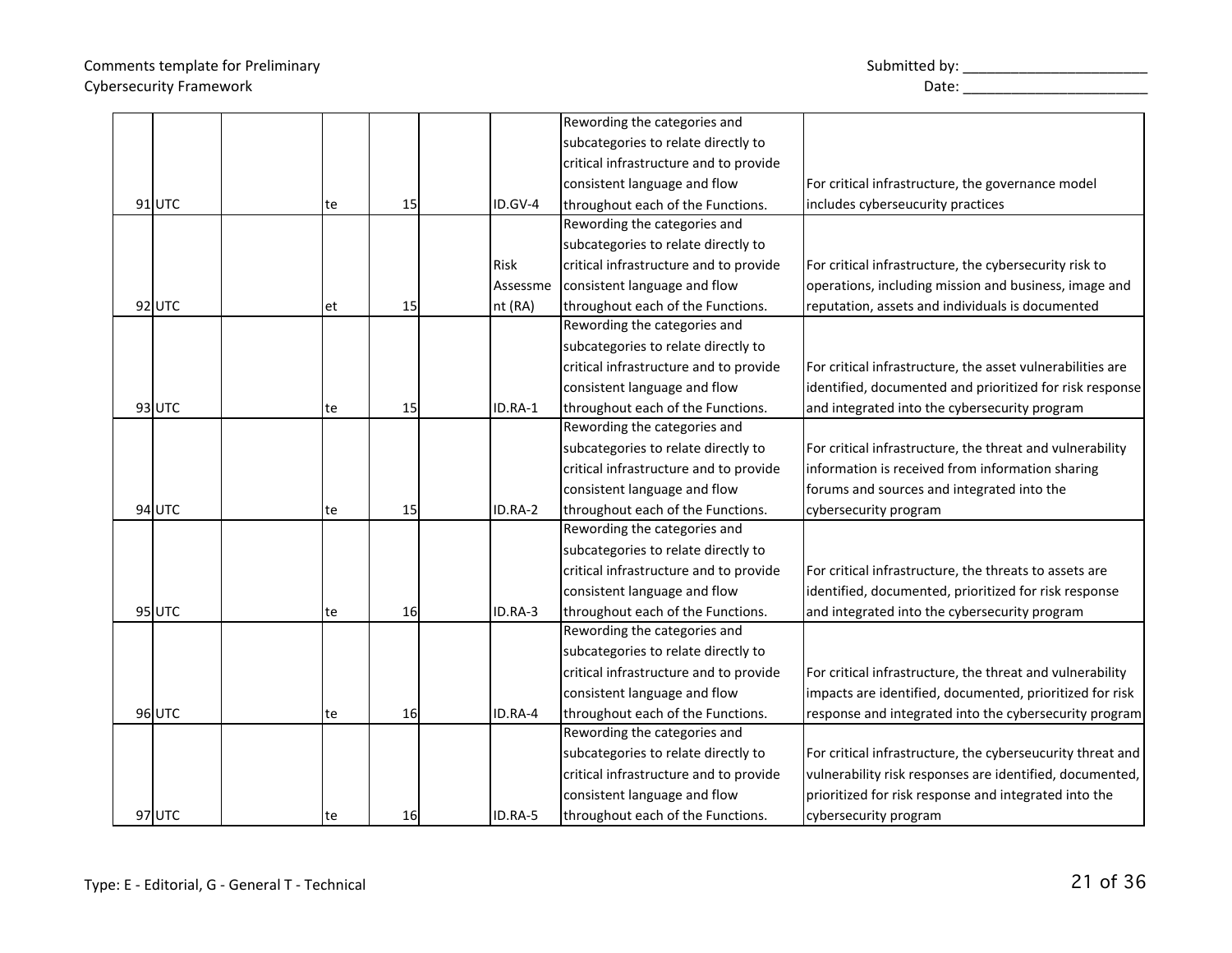|           |    |           | Risk     | Rewording the categories and           |                                                            |
|-----------|----|-----------|----------|----------------------------------------|------------------------------------------------------------|
|           |    |           | Managem  | subcategories to relate directly to    | The critical infrastructure cybersecurity risk             |
|           |    |           | ent      | critical infrastructure and to provide | management strategy is estabished and includes             |
|           |    |           | Strategy | consistent language and flow           | priorities, constraints, risk tolerances, and assumptions  |
| 98UTC     | te | 16        | (RM)     | throughout each of the Functions.      | to support cybersecurity risk decisions                    |
|           |    |           |          | Rewording the categories and           |                                                            |
|           |    |           |          | subcategories to relate directly to    | For critical infrastructure, the cybersecurity risk        |
|           |    |           |          | critical infrastructure and to provide | management processes are identified, documented,           |
|           |    |           |          | consistent language and flow           | prioritized for risk response, and integrated into the     |
| 99UTC     | te | 16        | ID.RM-1  | throughout each of the Functions.      | cybersecurity program                                      |
|           |    |           |          | Rewording the categories and           |                                                            |
|           |    |           |          | subcategories to relate directly to    | For critical infrastructure, the cybersecurity risk        |
|           |    |           |          | critical infrastructure and to provide | tolerances are identified, documented, prioritized for     |
|           |    |           |          | consistent language and flow           | risk response, and integrated into the cybersecurity       |
| 100 UTC   | te | 16        | ID.RM-2  | throughout each of the Functions.      | program.                                                   |
|           |    |           |          | Rewording the categories and           |                                                            |
|           |    |           |          | subcategories to relate directly to    |                                                            |
|           |    |           |          | critical infrastructure and to provide | For critical infrastructure, the determination of risk     |
|           |    |           |          | consistent language and flow           | tolerance is informed by the role in their industry and    |
| $101$ UTC | te | <b>16</b> | ID.RM-3  | throughout each of the Functions.      | any sector specific risk analysis                          |
|           |    |           |          | Rewording the categories and           |                                                            |
|           |    |           |          | subcategories to relate directly to    |                                                            |
|           |    |           | Access   | critical infrastructure and to provide | The critical infrastructure accesses to associated         |
|           |    |           | Control  | consistent language and flow           | information resources and facilities are limited to        |
| 102 UTC   | te | 16        | (AC)     | throughout each of the Functions.      | authorized people processes, systems, and activities.      |
|           |    |           |          | Rewording the categories and           |                                                            |
|           |    |           |          | subcategories to relate directly to    |                                                            |
|           |    |           |          | critical infrastructure and to provide | For critical infratructure, the identities and credentials |
|           |    |           |          | consistent language and flow           | for systems and people is identified, documented and       |
| $103$ UTC | te | 16        | PR.AC-1  | throughout each of the Functions.      | managed.                                                   |
|           |    |           |          | Rewording the categories and           |                                                            |
|           |    |           |          | subcategories to relate directly to    |                                                            |
|           |    |           |          | critical infrastructure and to provide |                                                            |
|           |    |           |          | consistent language and flow           | For critical infrastructure, the physical access is        |
| 104 UTC   | te | 17        | PR.AC-2  | throughout each of the Functions.      | identified, documented and managed.                        |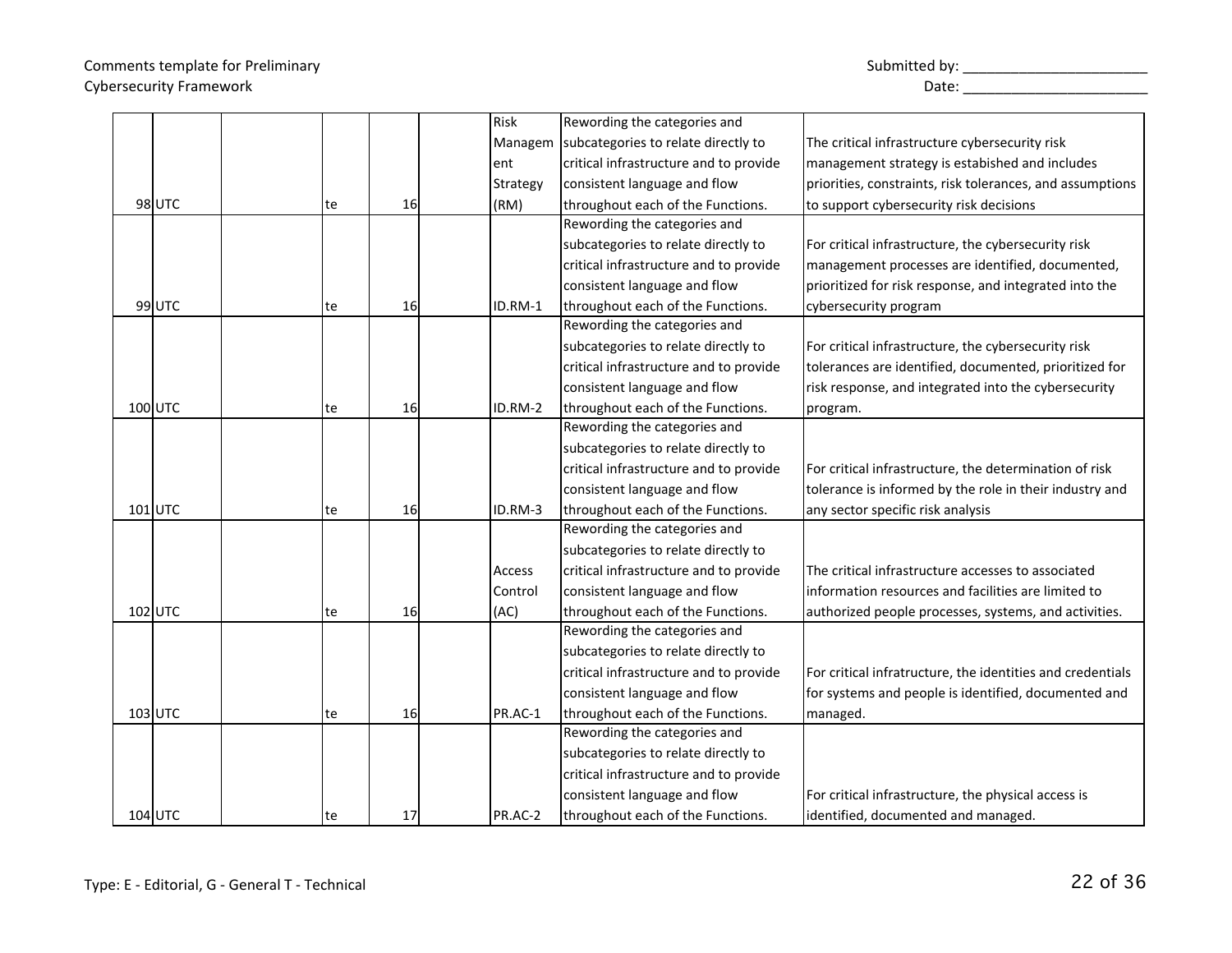|           |    |    |                 | Rewording the categories and                  |                                                              |
|-----------|----|----|-----------------|-----------------------------------------------|--------------------------------------------------------------|
|           |    |    |                 | subcategories to relate directly to           |                                                              |
|           |    |    |                 | critical infrastructure and to provide        |                                                              |
|           |    |    |                 | consistent language and flow                  | For critical infrastructure, the remote access to systems    |
| $105$ UTC | te | 17 | PR.AC-3         | throughout each of the Functions.             | is identified, documented, and managed.                      |
|           |    |    |                 | Rewording the categories and                  |                                                              |
|           |    |    |                 | subcategories to relate directly to           |                                                              |
|           |    |    |                 | critical infrastructure and to provide        |                                                              |
|           |    |    |                 | consistent language and flow                  | For critical infratructure, the access permissions to        |
| 106UTC    | te | 17 | PR-AC-4         | throughout each of the Functions.             | systems is identified, documented, and managed               |
|           |    |    |                 | Rewording the categories and                  |                                                              |
|           |    |    |                 | subcategories to relate directly to           |                                                              |
|           |    |    |                 | critical infrastructure and to provide        | For critical infrastructure, the processes for maintaining   |
|           |    |    |                 | consistent language and flow                  | network integrity is identified, documented, and             |
| 107 UTC   | te | 17 | PR-AC-5         | throughout each of the Functions.             | managed                                                      |
|           |    |    |                 | Rewording the categories and                  |                                                              |
|           |    |    |                 | Awareness subcategories to relate directly to | The critical infrastructure personnel and partners are       |
|           |    |    | and             | critical infrastructure and to provide        | adequately trained to perform their cybersecurity            |
|           |    |    | <b>Training</b> | consistent language and flow                  | related duties and responsibilities consistent with          |
| 108 UTC   | te | 17 | (AT)            | throughout each of the Functions.             | established policies, procedures and agreements.             |
|           |    |    |                 | Rewording the categories and                  |                                                              |
|           |    |    |                 | subcategories to relate directly to           |                                                              |
|           |    |    |                 | critical infrastructure and to provide        | For critical infrastructure, the people accessing facilities |
|           |    |    |                 | consistent language and flow                  | and systems are informed and trained on their                |
| $109$ UTC | te | 17 | PR.AT-1         | throughout each of the Functions.             | cybersecurity responsibilities                               |
|           |    |    |                 | Rewording the categories and                  |                                                              |
|           |    |    |                 | subcategories to relate directly to           |                                                              |
|           |    |    |                 | critical infrastructure and to provide        | For critical infrastructure, the privileged users are        |
|           |    |    |                 | consistent language and flow                  | informed and trained on their cybersecurity                  |
| $110$ UTC | te | 17 | PR.AT-2         | throughout each of the Functions.             | responsbilities                                              |
|           |    |    |                 | Rewording the categories and                  |                                                              |
|           |    |    |                 | subcategories to relate directly to           |                                                              |
|           |    |    |                 | critical infrastructure and to provide        | For critical infrastructure, the third-party stakeholders,   |
|           |    |    |                 | consistent language and flow                  | including customers and partners are informed and            |
| $111$ UTC | te | 18 | PR.AT-3         | throughout each of the Functions.             | trained on their cybersecurity responsibilities              |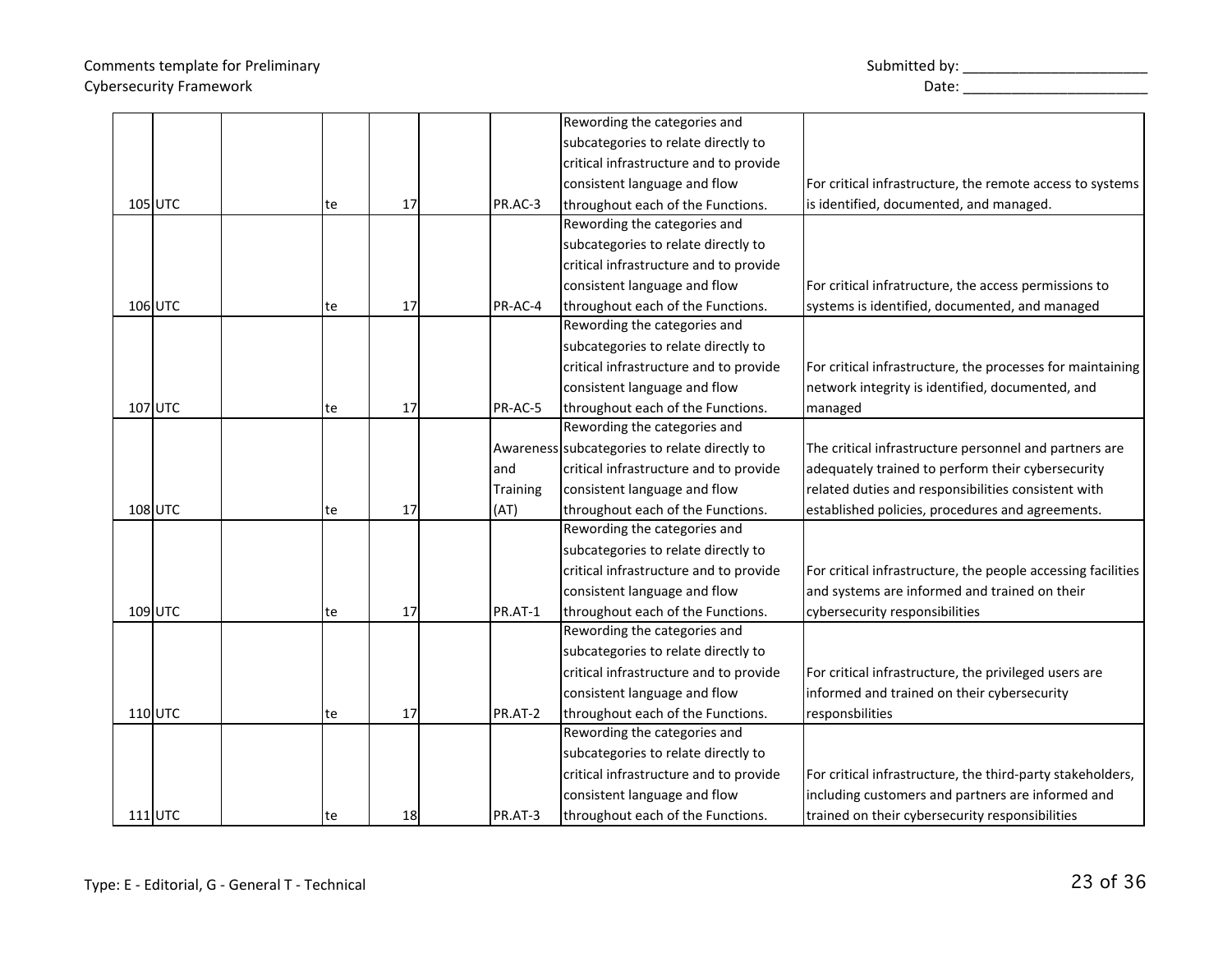|           |     |    |         | Rewording the categories and           |                                                            |
|-----------|-----|----|---------|----------------------------------------|------------------------------------------------------------|
|           |     |    |         | subcategories to relate directly to    |                                                            |
|           |     |    |         | critical infrastructure and to provide | For critical infrastructure, the senior executives are     |
|           |     |    |         | consistent language and flow           | informed and trained on their cyber security               |
| $112$ UTC | te  | 18 | PR.AT-4 | throughout each of the Functions.      | responsbilities                                            |
|           |     |    |         | Rewording the categories and           |                                                            |
|           |     |    |         | subcategories to relate directly to    |                                                            |
|           |     |    |         | critical infrastructure and to provide | For critical infrastructure, the physical security and     |
|           |     |    |         | consistent language and flow           | cybersecurity personnel are informed and trained on        |
| $113$ UTC | te  | 18 | PR.AT-5 | throughout each of the Functions.      | their cybersecurity responsibilities                       |
|           |     |    |         | Rewording the categories and           |                                                            |
|           |     |    |         | subcategories to relate directly to    | The critical infrastructure records and data are           |
|           |     |    | Data    | critical infrastructure and to provide | managed consistent with the organization's risk            |
|           |     |    | Secuity | consistent language and flow           | management strategy to protect the confidentiality,        |
| $114$ UTC | te  | 18 | (DS)    | throughout each of the Functions.      | integrity and availability.                                |
|           |     |    |         | Rewording the categories and           |                                                            |
|           |     |    |         | subcategories to relate directly to    |                                                            |
|           |     |    |         | critical infrastructure and to provide |                                                            |
|           |     |    |         | consistent language and flow           | For critical infrastructure, the data at rest is protected |
| $115$ UTC | te  | 18 | PR.DS-1 | throughout each of the Functions.      | based on the risk management strategy                      |
|           |     |    |         | Rewording the categories and           |                                                            |
|           |     |    |         | subcategories to relate directly to    |                                                            |
|           |     |    |         | critical infrastructure and to provide |                                                            |
|           |     |    |         | consistent language and flow           | For critical infrastructure, the data in motion is         |
| $116$ UTC | te  | 18 | PR.DS-2 | throughout each of the Functions.      | protected based on the risk management strategy            |
|           |     |    |         | Rewording the categories and           |                                                            |
|           |     |    |         | subcategories to relate directly to    | For critical infrastructure, the assets are managed        |
|           |     |    |         | critical infrastructure and to provide | throughout their entire lifecycle of acquistion,           |
|           |     |    |         | consistent language and flow           | implementation, redeployment and destruction is            |
| 117 UTC   | lte | 18 | PR.DS-3 | throughout each of the Functions.      | protected based on the risk management strategy            |
|           |     |    |         | Rewording the categories and           |                                                            |
|           |     |    |         | subcategories to relate directly to    |                                                            |
|           |     |    |         | critical infrastructure and to provide | For critical infrastructure, the availability requirements |
|           |     |    |         | consistent language and flow           | are identified, documented and managed based on the        |
| 118 UTC   | lte | 19 | PR.DS-4 | throughout each of the Functions.      | risk management strategy                                   |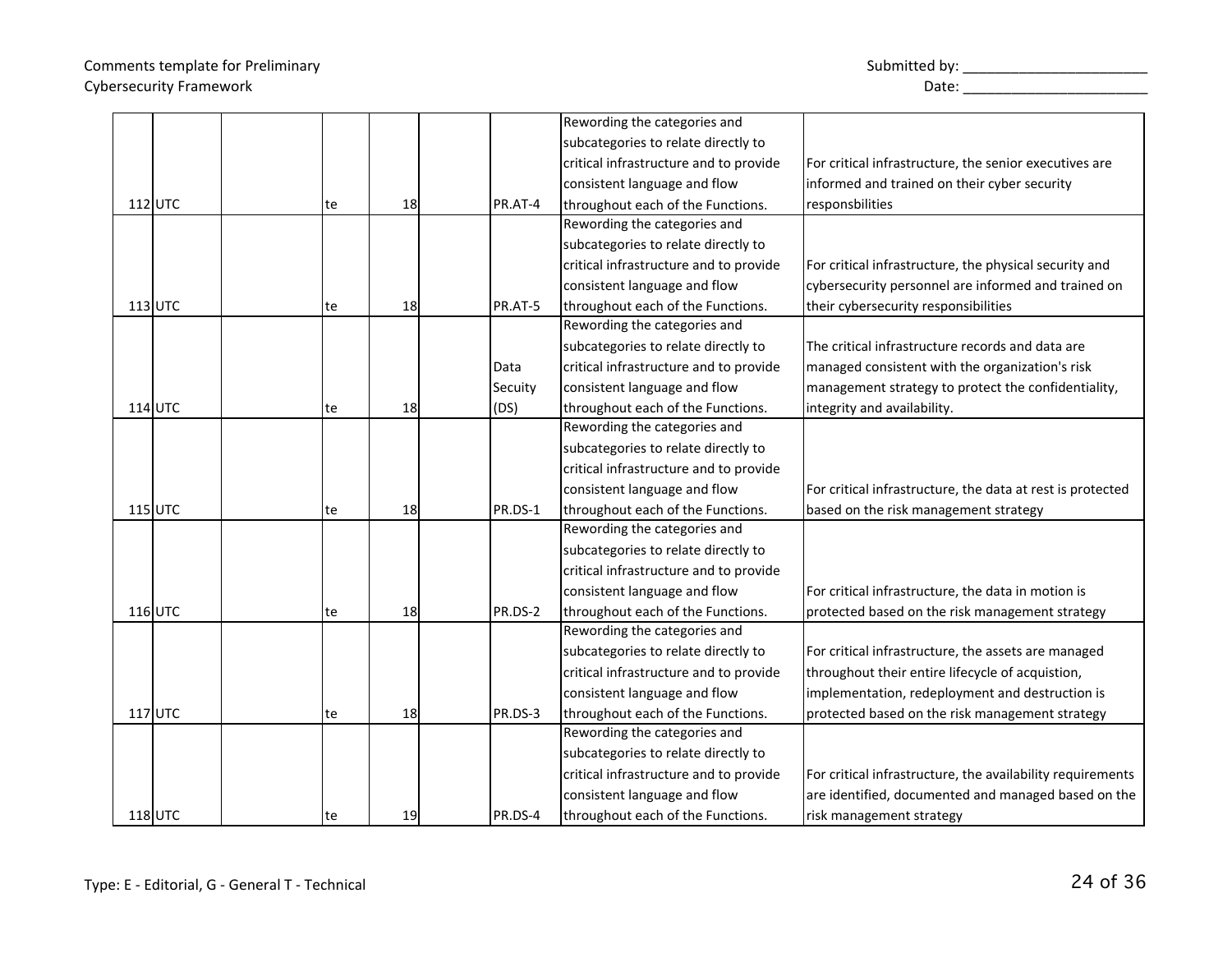# Comments template for Preliminary Cybersecurity Framework Date: \_\_\_\_\_\_\_\_\_\_\_\_\_\_\_\_\_\_\_\_\_\_\_

| Submitted by: |  |
|---------------|--|
|---------------|--|

|           |    |    |            | Rewording the categories and            |                                                             |
|-----------|----|----|------------|-----------------------------------------|-------------------------------------------------------------|
|           |    |    |            | subcategories to relate directly to     | For critical infrastructure, the protections against data   |
|           |    |    |            | critical infrastructure and to provide  | leakage of confidential informaiton are identified,         |
|           |    |    |            | consistent language and flow            | documented and managed based on the risk                    |
| $119$ UTC | te | 19 | PR.DS-5    | throughout each of the Functions.       | management strategy                                         |
| $120$ UTC | te | 19 | PR.DS-6    | Covered in PR.DS-5                      | Remove this requirement.                                    |
| $121$ UTC | te | 19 | PR.DS-7    | Covered in PR.DS-3                      | Remove this requirement.                                    |
|           |    |    |            | Rewording the categories and            |                                                             |
|           |    |    |            | subcategories to relate directly to     |                                                             |
|           |    |    |            | critical infrastructure and to provide  | For critical infrastructure, the development and testing    |
|           |    |    |            | consistent language and flow            | environments are separated from production based on         |
| $122$ UTC | te | 19 | PR.DS-8    | throughout each of the Functions.       | the risk management strategy                                |
|           |    |    |            | Rewording the categories and            |                                                             |
|           |    |    |            | subcategories to relate directly to     |                                                             |
|           |    |    |            | critical infrastructure and to provide  | For critical infrastructure, the privacy of individuals and |
|           |    |    |            | consistent language and flow            | personally identifiable information (PII) is protected      |
| $123$ UTC | te | 19 | PR.PDS-9   | throughout each of the Functions.       | based on the risk management strategy                       |
|           |    |    |            |                                         |                                                             |
|           |    |    | Informatio |                                         |                                                             |
|           |    |    |            |                                         |                                                             |
|           |    |    |            | Protection Rewording the categories and | The critical infrastructure cybersecurity policy            |
|           |    |    | Processes  | subcategories to relate directly to     | addresses the purpose, scope, roles, responsibilities,      |
|           |    |    | and        | critical infrastructure and to provide  | management commitment and coordination; processes           |
|           |    |    | Procedure  | consistent language and flow            | and procedures are maintained and used to manage            |
| 124 UTC   | te | 19 | s(IP)      | throughout each of the Functions.       | the protection of critical infrastructure systems.          |
|           |    |    |            | Rewording the categories and            |                                                             |
|           |    |    |            | subcategories to relate directly to     |                                                             |
|           |    |    |            | critical infrastructure and to provide  | For critical infrastructure, the configuration              |
|           |    |    |            | consistent language and flow            | management baseline is identified, documented and           |
| $125$ UTC | te | 19 | PR.IP-1    | throughout each of the Functions.       | managed                                                     |
|           |    |    |            | Rewording the categories and            |                                                             |
|           |    |    |            |                                         |                                                             |
|           |    |    |            | subcategories to relate directly to     |                                                             |
|           |    |    |            | critical infrastructure and to provide  |                                                             |
|           |    |    |            | consistent language and flow            | For critical infrastructure, the Systems Development        |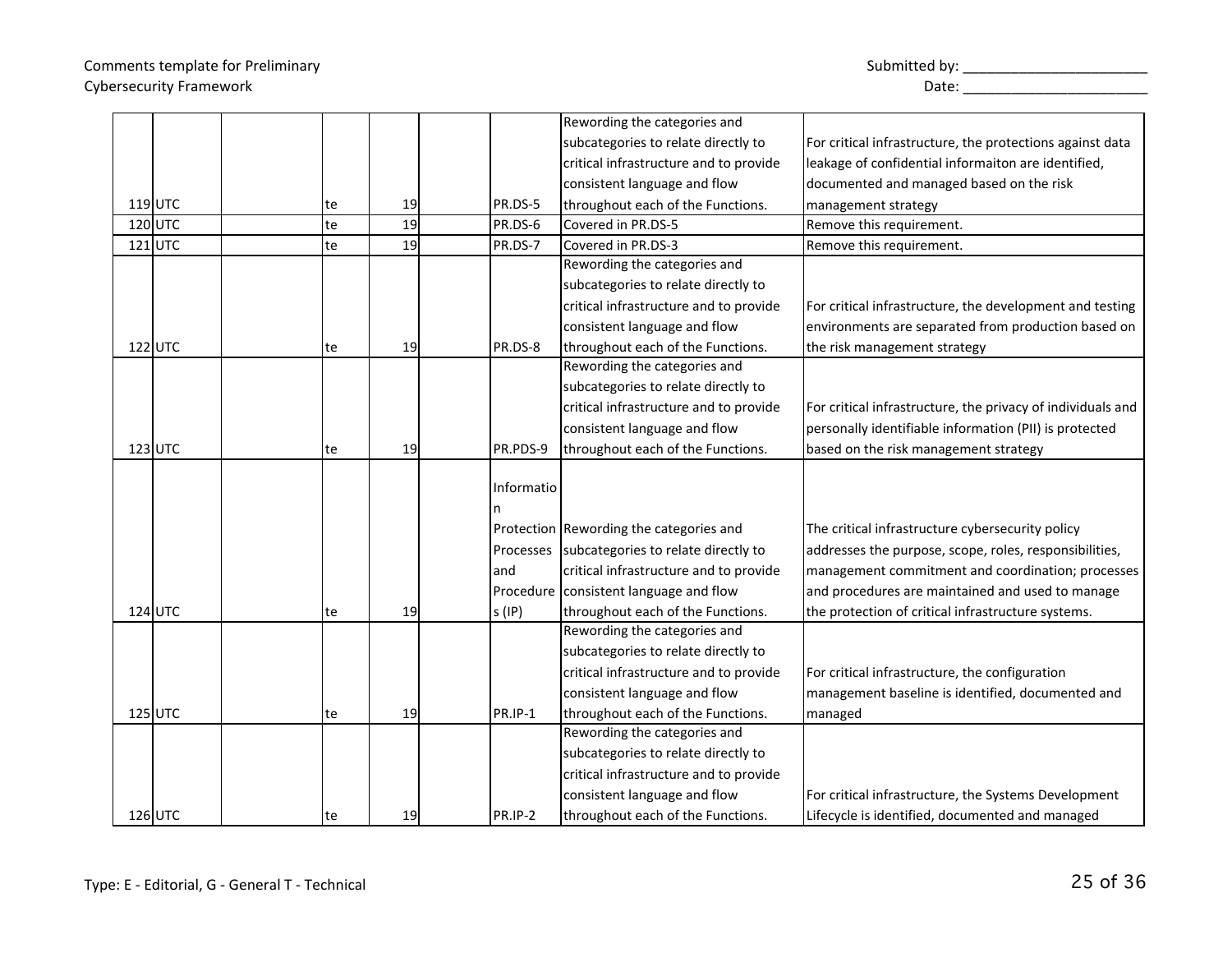|                |    |    |         | Rewording the categories and           |                                                             |
|----------------|----|----|---------|----------------------------------------|-------------------------------------------------------------|
|                |    |    |         | subcategories to relate directly to    |                                                             |
|                |    |    |         | critical infrastructure and to provide | For critical infrastructure, the configuration              |
|                |    |    |         | consistent language and flow           | management and change control processes are                 |
| 127 UTC        | te | 20 | PR.IP-3 | throughout each of the Functions.      | identified, documented and managed                          |
|                |    |    |         | Rewording the categories and           |                                                             |
|                |    |    |         | subcategories to relate directly to    |                                                             |
|                |    |    |         | critical infrastructure and to provide |                                                             |
|                |    |    |         | consistent language and flow           | For critical infrastructure, the system backups are         |
| <b>128 UTC</b> | te | 20 | PR-IP-4 | throughout each of the Functions.      | identified, documented and managed                          |
|                |    |    |         | Rewording the categories and           |                                                             |
|                |    |    |         | subcategories to relate directly to    |                                                             |
|                |    |    |         | critical infrastructure and to provide |                                                             |
|                |    |    |         | consistent language and flow           |                                                             |
| 129 UTC        | te | 20 | PR.IP-5 | throughout each of the Functions.      | what does this one mean?                                    |
|                |    |    |         | Rewording the categories and           |                                                             |
|                |    |    |         | subcategories to relate directly to    |                                                             |
|                |    |    |         | critical infrastructure and to provide | For critical infrastructure, the confidential information   |
|                |    |    |         | consistent language and flow           | is destroyed according to documented policies and           |
| 130 UTC        | te | 20 | PR.IP-6 | throughout each of the Functions.      | procedures                                                  |
|                |    |    |         | Rewording the categories and           |                                                             |
|                |    |    |         | subcategories to relate directly to    | For critical infrastructure, the policies and procedures    |
|                |    |    |         | critical infrastructure and to provide | that support the Information Protection Processes and       |
|                |    |    |         | consistent language and flow           | Procedures are continuously approved according to the       |
| $131$ UTC      | te | 20 | PR.IP-7 | throughout each of the Functions.      | cybersecurity risk management strategy                      |
|                |    |    |         | Rewording the categories and           |                                                             |
|                |    |    |         | subcategories to relate directly to    |                                                             |
|                |    |    |         | critical infrastructure and to provide | For critical infrastructure, the sharing of relevant threat |
|                |    |    |         | consistent language and flow           | and vulnerabilty information occurs with appropriate        |
| 132 UTC        | te | 20 | PR.IP-8 | throughout each of the Functions.      | parties                                                     |
|                |    |    |         | Rewording the categories and           |                                                             |
|                |    |    |         | subcategories to relate directly to    | For critical infrastructure, the Response Plans, Business   |
|                |    |    |         | critical infrastructure and to provide | Continuity Plans, Disaster Recovery Plans, and Incident     |
|                |    |    |         | consistent language and flow           | Handling Plans are identified, documented,                  |
| $133$ UTC      | te | 20 | PR.IP-9 | throughout each of the Functions.      | communicated and managed                                    |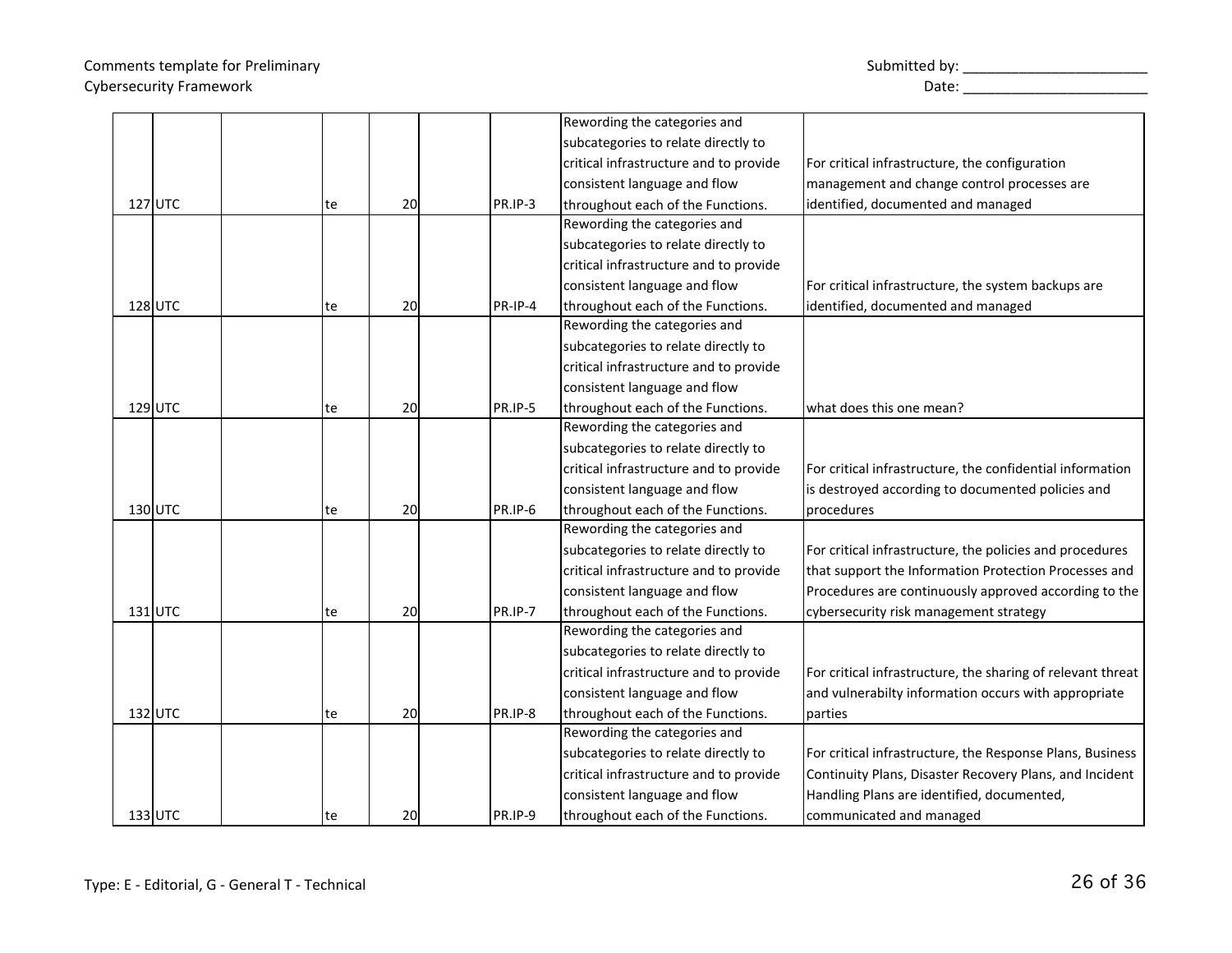|           |     |    |       |                  | Rewording the categories and                      |                                                              |
|-----------|-----|----|-------|------------------|---------------------------------------------------|--------------------------------------------------------------|
|           |     |    |       |                  | subcategories to relate directly to               |                                                              |
|           |     |    |       |                  | critical infrastructure and to provide            | For critical infrastructure, the Plans identified in PR.IP-9 |
|           |     |    |       |                  | consistent language and flow                      | are exercised according to the cybersecurity risk            |
| 134 UTC   | te  | 21 |       | PR.IP-10         | throughout each of the Functions.                 | management strategy                                          |
|           |     |    |       |                  | Rewording the categories and                      |                                                              |
|           |     |    |       |                  | subcategories to relate directly to               |                                                              |
|           |     |    |       |                  | critical infrastructure and to provide            | For critical infrastructure, the human resources             |
|           |     |    |       |                  | consistent language and flow                      | practices for on-boarding, off-boarding, privilege           |
| $135$ UTC | te  | 21 |       | <b>PR.IP-11</b>  | throughout each of the Functions.                 | management are identified, documented and managed            |
|           |     |    |       |                  | Rewording the categories and                      |                                                              |
|           |     |    |       |                  | subcategories to relate directly to               | The critical infrastructure practices for the maintenance    |
|           |     |    |       |                  | critical infrastructure and to provide            | and repair of system components is performed                 |
|           |     |    |       |                  | Maintenan consistent language and flow            | consistent with identified, documented and                   |
| 136 UTC   | te  | 21 |       | ce (MA)          | throughout each of the Functions.                 | communicated policies and procedures                         |
|           |     |    |       |                  | Rewording the categories and                      |                                                              |
|           |     |    |       |                  | subcategories to relate directly to               |                                                              |
|           |     |    |       |                  | critical infrastructure and to provide            |                                                              |
|           |     |    |       |                  | consistent language and flow                      | For critical infrastructure, the maintenance and repair      |
| $137$ UTC | lte | 21 |       | PR.MA-1          | throughout each of the Functions.                 | of assets is documented and approved                         |
|           |     |    |       |                  | Rewording the categories and                      |                                                              |
|           |     |    |       |                  | subcategories to relate directly to               |                                                              |
|           |     |    |       |                  | critical infrastructure and to provide            |                                                              |
|           |     |    |       |                  | consistent language and flow                      | For critical infrastructure, the remote maintenance is       |
| 138 UTC   | te  | 21 |       | PR.MA-2          | throughout each of the Functions.                 | performed consistent with PR.AC-3                            |
|           |     |    |       |                  | Rewording the categories and                      |                                                              |
|           |     |    |       |                  | subcategories to relate directly to               | The critical infrastructure technical security solutions     |
|           |     |    |       |                  | Protective critical infrastructure and to provide | are managed to ensure the security and resilience of         |
|           |     |    |       | <b>Technolog</b> | consistent language and flow                      | systems and assets, consistent with related policies,        |
| 139 UTC   | te  | 21 | y(PT) |                  | throughout each of the Functions.                 | procedures, and agreements.                                  |
|           |     |    |       |                  | Rewording the categories and                      | For critical infrastructure, the audit log retention         |
|           |     |    |       |                  | subcategories to relate directly to               | requirements are identified and documented to                |
|           |     |    |       |                  | critical infrastructure and to provide            | support the Detect and Respond Functions and in              |
|           |     |    |       |                  | consistent language and flow                      | accordance with the cybersecurity risk management            |
| 140 UTC   | te  | 21 |       | PR.PT-1          | throughout each of the Functions.                 | strategy                                                     |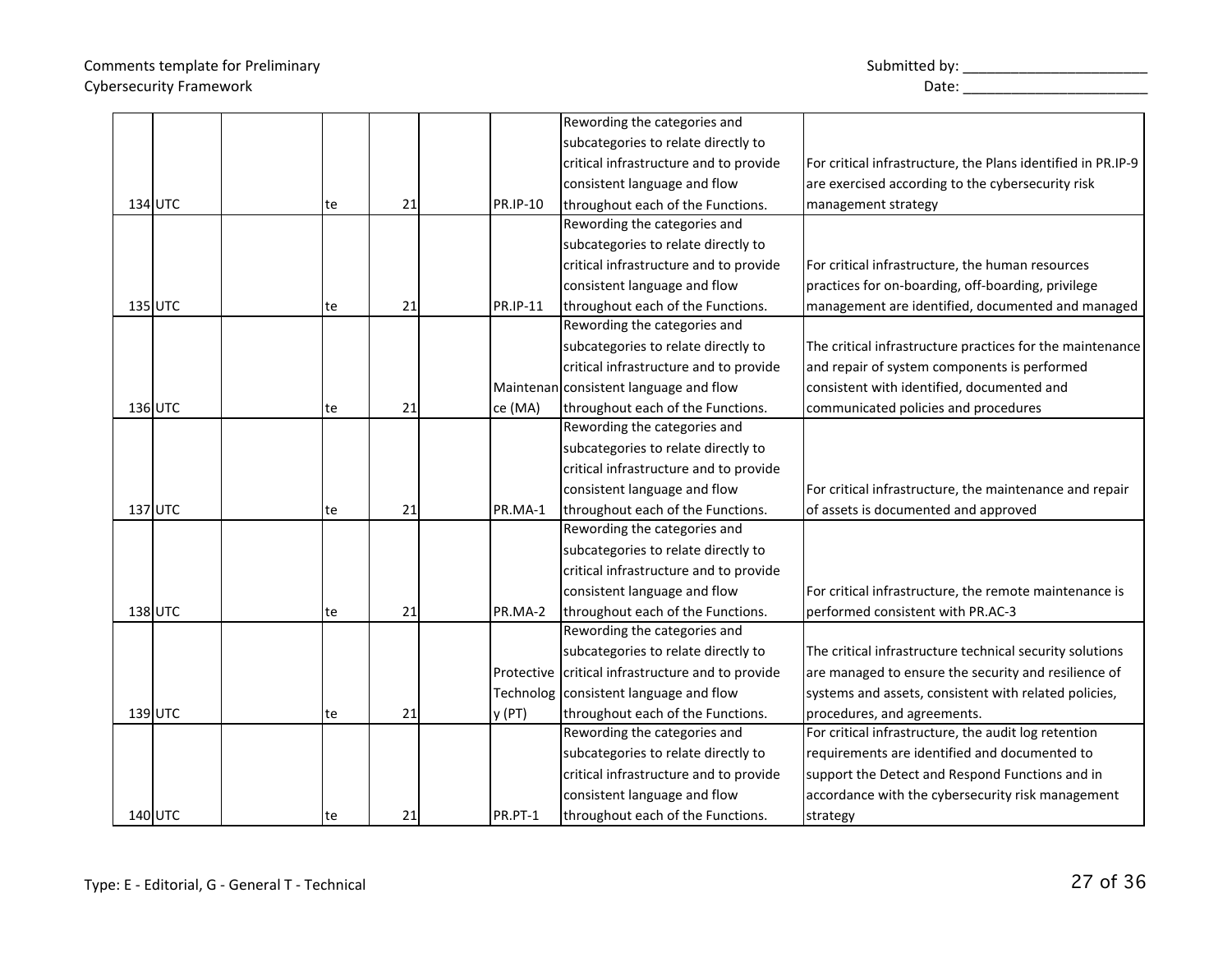|           |    |    |         | Rewording the categories and                     |                                                              |
|-----------|----|----|---------|--------------------------------------------------|--------------------------------------------------------------|
|           |    |    |         | subcategories to relate directly to              |                                                              |
|           |    |    |         | critical infrastructure and to provide           | For critical infrastruture, the physical and logical ports   |
|           |    |    |         | consistent language and flow                     | of assets are managed according to the cybersecurity         |
| 141 UTC   | te | 21 | PR.PT-2 | throughout each of the Functions.                | risk management strategy                                     |
|           |    |    |         | Rewording the categories and                     |                                                              |
|           |    |    |         | subcategories to relate directly to              |                                                              |
|           |    |    |         | critical infrastructure and to provide           | For critical infrastructure, the physical and logical access |
|           |    |    |         | consistent language and flow                     | to assets are managed according to the cybersecurity         |
| 142 UTC   | te | 21 | PR.PT-3 | throughout each of the Functions.                | risk management strategy                                     |
|           |    |    |         | Rewording the categories and                     |                                                              |
|           |    |    |         | subcategories to relate directly to              |                                                              |
|           |    |    |         | critical infrastructure and to provide           | For critical infrastructure, the communication network       |
|           |    |    |         | consistent language and flow                     | connections are secured according to the cybersecurity       |
| 143 UTC   | te | 21 | PR.PT-4 | throughout each of the Functions.                | risk management strategy                                     |
|           |    |    |         | Rewording the categories and                     |                                                              |
|           |    |    |         | subcategories to relate directly to              |                                                              |
|           |    |    |         | Anomalies critical infrastructure and to provide | The critical infrastructure potential impacts associated     |
|           |    |    |         | and Events consistent language and flow          | with anomolous communication is detected in a timely         |
| 144 UTC   | te | 22 | (AE)    | throughout each of the Functions.                | manner to support the Respond Function                       |
|           |    |    |         | This requirement does not appear to              |                                                              |
| $145$ UTC | te | 22 | DE.AE-2 | be different from ID.AM-3.                       | Remove this requirement.                                     |
|           |    |    |         | Rewording the categories and                     |                                                              |
|           |    |    |         | subcategories to relate directly to              |                                                              |
|           |    |    |         | critical infrastructure and to provide           | For critical infrastructure, the detected cybersecurity      |
|           |    |    |         | consistent language and flow                     | events are analyzed to understand attack targets and         |
| 146 UTC   | te | 22 | DE.AE-2 | throughout each of the Functions.                | methods                                                      |
|           |    |    |         |                                                  | For critical infrastructure, the data associated with        |
|           |    |    |         |                                                  | cybersecurity events is correlated from diverse              |
| $147$ UTC | te | 22 | DE.AE-3 | Wonder if this should tie back to ISAC?          | information sources                                          |
|           |    |    |         | Rewording the categories and                     |                                                              |
|           |    |    |         | subcategories to relate directly to              |                                                              |
|           |    |    |         | critical infrastructure and to provide           |                                                              |
|           |    |    |         | consistent language and flow                     | For critical infrastructure, the detected cybersecurity      |
| 148 UTC   | te | 22 | DE.AE-4 | throughout each of the Functions.                | events are analyzed to determine their impacts               |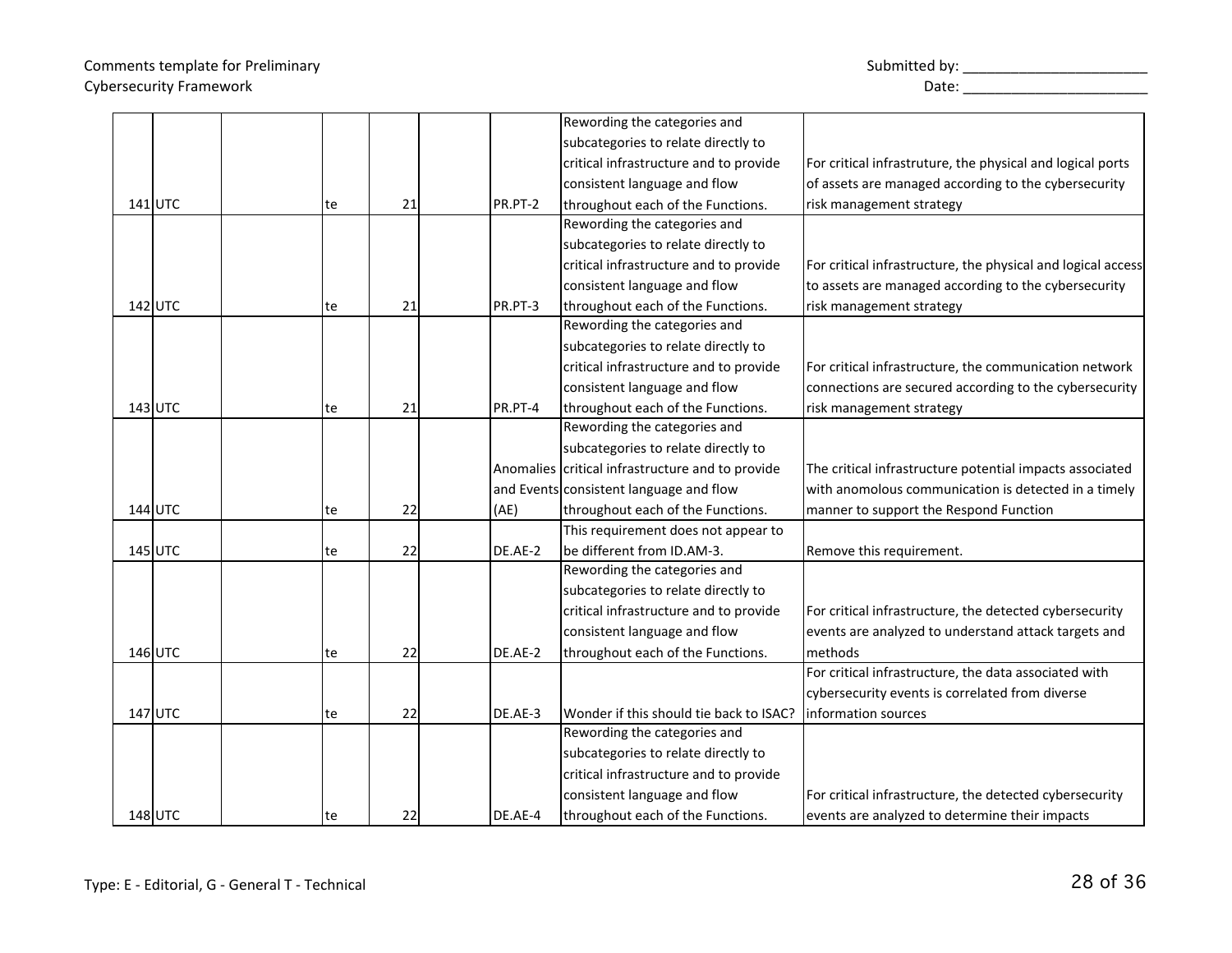|           |    |    |           | Rewording the categories and           |                                                           |
|-----------|----|----|-----------|----------------------------------------|-----------------------------------------------------------|
|           |    |    |           | subcategories to relate directly to    | For critical infrastructure, the alerts to suppport       |
|           |    |    |           | critical infrastructure and to provide | incident handling and the Respond Function are            |
|           |    |    |           | consistent language and flow           | identified, documented and managed according to the       |
| 149 UTC   | te | 22 | DE.AE-5   | throughout each of the Functions.      | cybersecurity risk management strategy                    |
|           |    |    | Security  | Rewording the categories and           |                                                           |
|           |    |    | Continuou | subcategories to relate directly to    |                                                           |
|           |    |    |           | critical infrastructure and to provide | The critical infrastructure assets are continuously       |
|           |    |    | Monitorin | consistent language and flow           | monitored to identify cybersecurity events and to verify  |
| 150UTC    | te | 22 | $g$ (CM)  | throughout each of the Functions.      | the effectiveness of the Protect Function measures.       |
|           |    |    |           | Rewording the categories and           |                                                           |
|           |    |    |           | subcategories to relate directly to    | For critical infrastructure, the communication networks   |
|           |    |    |           | critical infrastructure and to provide | are continuously monitored to detect potential            |
|           |    |    |           | consistent language and flow           | cybersecurity events according to the cybersecurity risk  |
| $151$ UTC | te | 22 | DE.CM-1   | throughout each of the Functions.      | management strategy                                       |
|           |    |    |           | Rewording the categories and           |                                                           |
|           |    |    |           | subcategories to relate directly to    | For critical infrastructure, the physical environment is  |
|           |    |    |           | critical infrastructure and to provide | continuously monitored to detect potential cyber-         |
|           |    |    |           | consistent language and flow           | physical events according to the cybersecurity risk       |
| $152$ UTC | te | 22 | DE.CM-2   | throughout each of the Functions.      | management strategy                                       |
|           |    |    |           | Rewording the categories and           |                                                           |
|           |    |    |           | subcategories to relate directly to    | For critical infrastructure, the personnel activity is    |
|           |    |    |           | critical infrastructure and to provide | continuously monitored to detect potential                |
|           |    |    |           | consistent language and flow           | cybersecurity events according to the risk management     |
| $153$ UTC | te | 22 | DE.CM-3   | throughout each of the Functions.      | strategy                                                  |
|           |    |    |           | Rewording the categories and           |                                                           |
|           |    |    |           | subcategories to relate directly to    |                                                           |
|           |    |    |           | critical infrastructure and to provide | For critical infrastructure, the methods to detect        |
|           |    |    |           | consistent language and flow           | malicious code are identified, documented and             |
| 154 UTC   | te | 22 | DE.CM-4   | throughout each of the Functions.      | managed                                                   |
|           |    |    |           | Rewording the categories and           |                                                           |
|           |    |    |           | subcategories to relate directly to    |                                                           |
|           |    |    |           | critical infrastructure and to provide |                                                           |
|           |    |    |           | consistent language and flow           | For critical infrastructure, the methods to detect mobile |
| $155$ UTC | te | 23 | DE.CM-5   | throughout each of the Functions.      | code are identified, documented and managed               |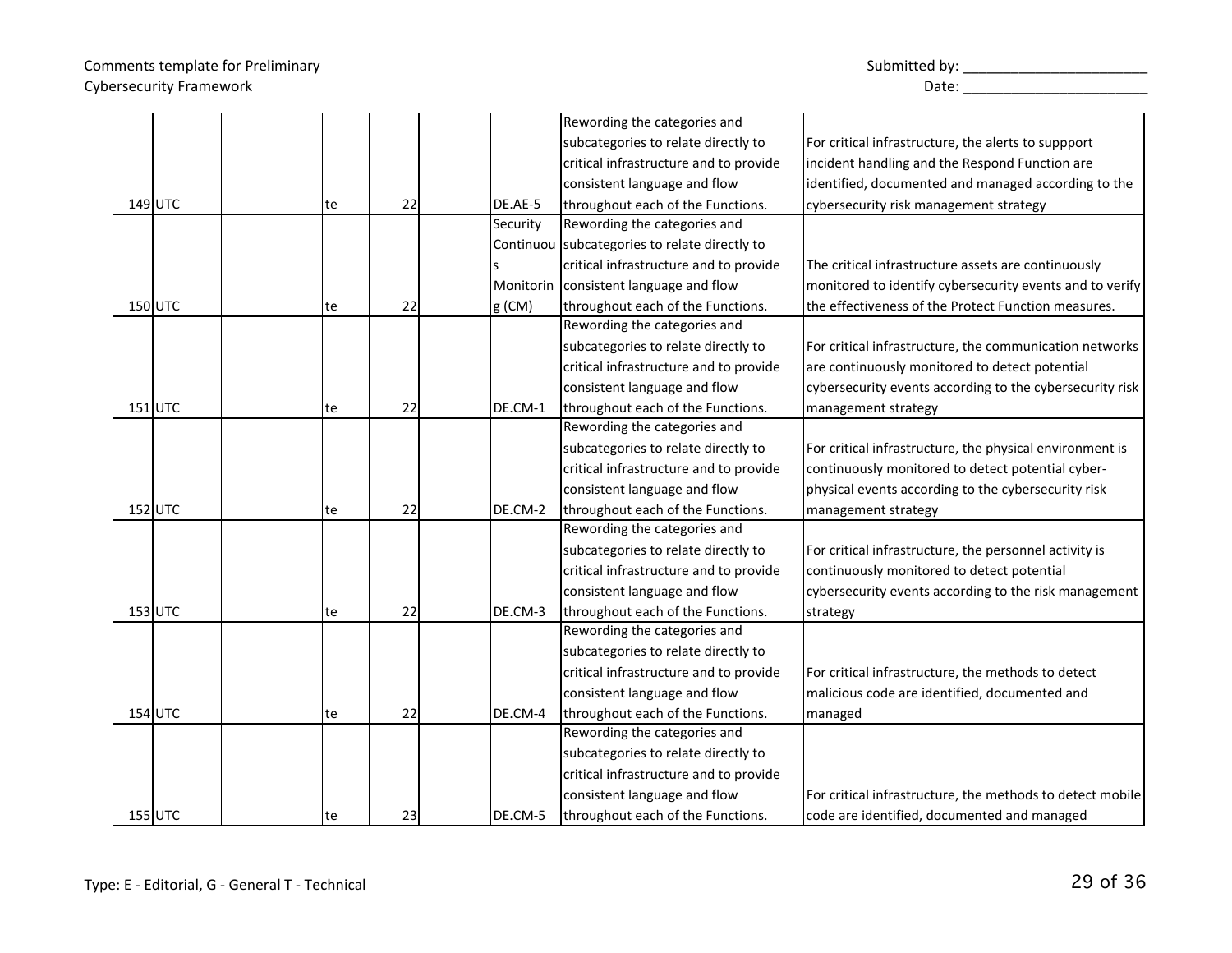|           |     |    |                  | Rewording the categories and           |                                                            |
|-----------|-----|----|------------------|----------------------------------------|------------------------------------------------------------|
|           |     |    |                  | subcategories to relate directly to    |                                                            |
|           |     |    |                  | critical infrastructure and to provide | critical infrastructure, the methods to monitor external   |
|           |     |    |                  | consistent language and flow           | service provers are identified, documented and             |
| 156 UTC   | te  | 23 | DE.CM-6          | throughout each of the Functions.      | managed                                                    |
|           |     |    |                  | Rewording the categories and           |                                                            |
|           |     |    |                  | subcategories to relate directly to    |                                                            |
|           |     |    |                  | critical infrastructure and to provide |                                                            |
|           |     |    |                  | consistent language and flow           | NOT SURE WHAT RESOURCES THIS REFERS TO? -                  |
| $157$ UTC | te  | 23 | DE.CM-7          | throughout each of the Functions.      | application processes? People?                             |
|           |     |    |                  | Rewording the categories and           |                                                            |
|           |     |    |                  | subcategories to relate directly to    |                                                            |
|           |     |    |                  | critical infrastructure and to provide | For critical infrastructure, the cybersecurity             |
|           |     |    |                  | consistent language and flow           | vulnerability assessments are performed accoring to        |
| 158 UTC   | te  | 23 | DE.CM-8          | throughout each of the Functions.      | the cybersecurity risk management strategy                 |
|           |     |    |                  | Rewording the categories and           |                                                            |
|           |     |    |                  | subcategories to relate directly to    |                                                            |
|           |     |    | <b>Detection</b> | critical infrastructure and to provide | The critical infrastructure detection processes and        |
|           |     |    | Processes        | consistent language and flow           | procedures are maintained and tested to ensure timely      |
| 159 UTC   | te  | 23 | (DP)             | throughout each of the Functions.      | and adequate awareness of anomolous events                 |
|           |     |    |                  | Rewording the categories and           |                                                            |
|           |     |    |                  | subcategories to relate directly to    |                                                            |
|           |     |    |                  | critical infrastructure and to provide | For critical infrastructure, the cybersecurity personnel   |
|           |     |    |                  | consistent language and flow           | roles and responsibilities for detection are identified,   |
| 160UTC    | te  | 23 | DE.DP-1          | throughout each of the Functions.      | documented, communicated and managed                       |
|           |     |    |                  | Rewording the categories and           |                                                            |
|           |     |    |                  | subcategories to relate directly to    |                                                            |
|           |     |    |                  | critical infrastructure and to provide | For critical infrastructure, the detection activities      |
|           |     |    |                  | consistent language and flow           | comply with legal, regulatory, privacy and civil liberties |
| $161$ UTC | te  | 23 | DE.DP-2          | throughout each of the Functions.      | requirements                                               |
|           |     |    |                  | Rewording the categories and           |                                                            |
|           |     |    |                  | subcategories to relate directly to    |                                                            |
|           |     |    |                  | critical infrastructure and to provide |                                                            |
|           |     |    |                  | consistent language and flow           | For critical infrastructure, the detection activities are  |
| $162$ UTC | lte | 23 | DE.DP-3          | throughout each of the Functions.      | identified, documented, exercised and managed              |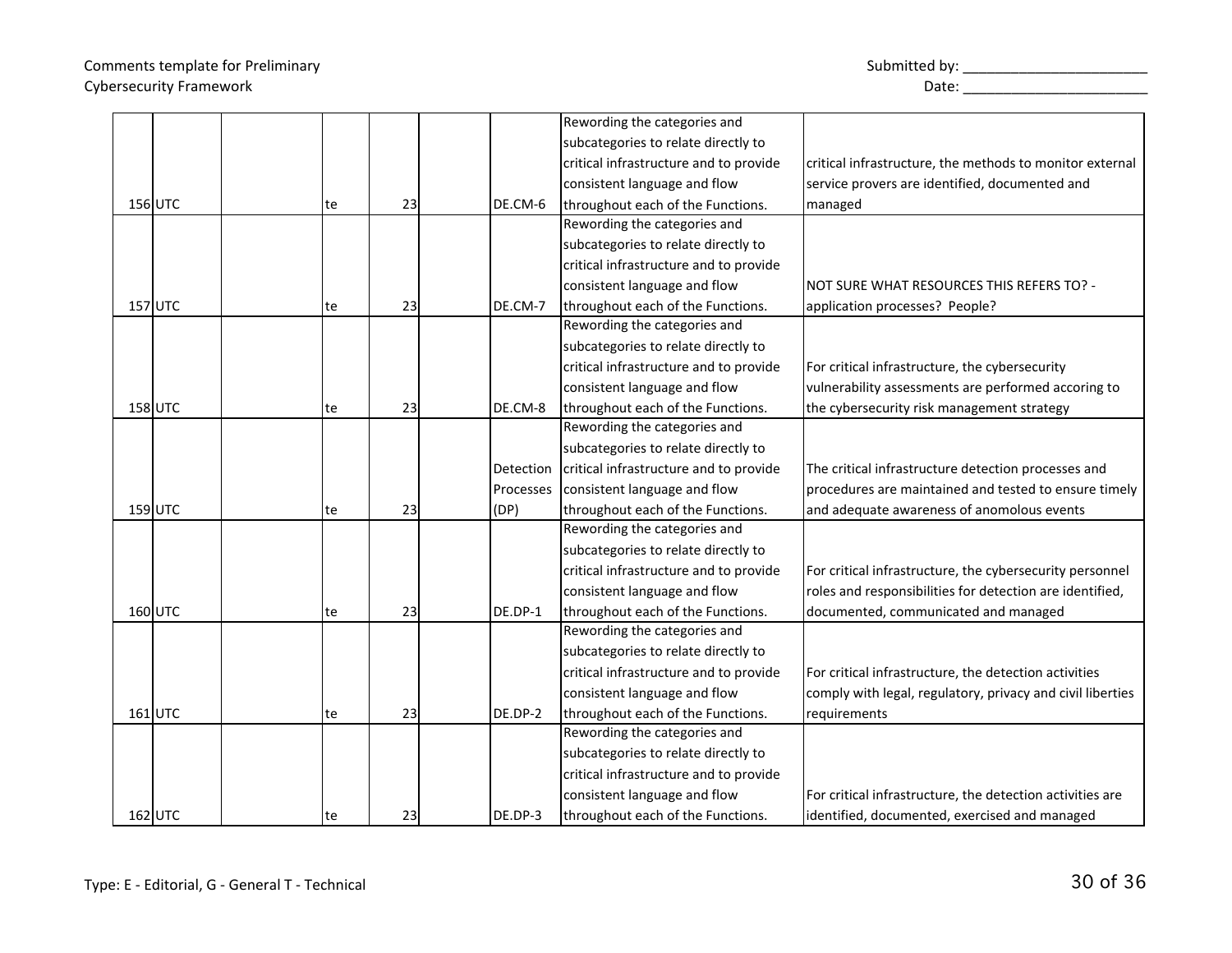|           |    |    |           | Rewording the categories and                    |                                                          |
|-----------|----|----|-----------|-------------------------------------------------|----------------------------------------------------------|
|           |    |    |           | subcategories to relate directly to             |                                                          |
|           |    |    |           | critical infrastructure and to provide          | For critical infrastructure, the detected cyberseucrity  |
|           |    |    |           | consistent language and flow                    | event information is communicated as part of identified  |
| $163$ UTC | te | 23 | DE.DP-4   | throughout each of the Functions.               | and documented information sharing practices             |
|           |    |    |           | Rewording the categories and                    |                                                          |
|           |    |    |           | subcategories to relate directly to             |                                                          |
|           |    |    |           | critical infrastructure and to provide          | For critical infrastructure, the detection processes are |
|           |    |    |           | consistent language and flow                    | continuously improved according to the cybersecrity      |
| $164$ UTC | te | 23 | DE.DP-5   | throughout each of the Functions.               | risk management strategy                                 |
|           |    |    |           | Removed "and tested" because PR.IP-             |                                                          |
|           |    |    |           | 10 did the exercising of the Plans. Also        |                                                          |
|           |    |    |           | change the name of the Category to              |                                                          |
|           |    |    |           | "Response Plan" since the "planning"            | The critical infrastructure response processes and       |
|           |    |    | Response  | actually also occurred in the Protect           | procedures are implemented to ensure timely response     |
| $165$ UTC | te | 24 | Plan (RP) | Function.                                       | of detected cybersecurity events                         |
|           |    |    |           | Rewording the categories and                    |                                                          |
|           |    |    |           | subcategories to relate directly to             |                                                          |
|           |    |    |           | critical infrastructure and to provide          | For critical infrastructure, the Response Plans          |
|           |    |    |           | consistent language and flow                    | maintained in PR.IP-10 are implemented during or after   |
| $166$ UTC | te | 24 | RS.RP-1   | throughout each of the Functions.               | a detected cybersecurity event                           |
|           |    |    |           | Rewording the categories and                    |                                                          |
|           |    |    |           | subcategories to relate directly to             | The critical infrastructure response activities are      |
|           |    |    |           | Communic critical infrastructure and to provide | coordinated with internal and external stakeholders to   |
|           |    |    | ations    | consistent language and flow                    | include external support from federal, state and local   |
| $167$ UTC | te | 24 | (CO)      | throughout each of the Functions.               | law enforcement                                          |
|           |    |    |           | Rewording the categories and                    |                                                          |
|           |    |    |           | subcategories to relate directly to             |                                                          |
|           |    |    |           | critical infrastructure and to provide          | For critical infrastructure, the personnel roles and     |
|           |    |    |           | consistent language and flow                    | responsibilities for reporting cybersecurity events are  |
| 168 UTC   | te | 24 | RS.CO-1   | throughout each of the Functions.               | lidentified, documented, communicated and managed        |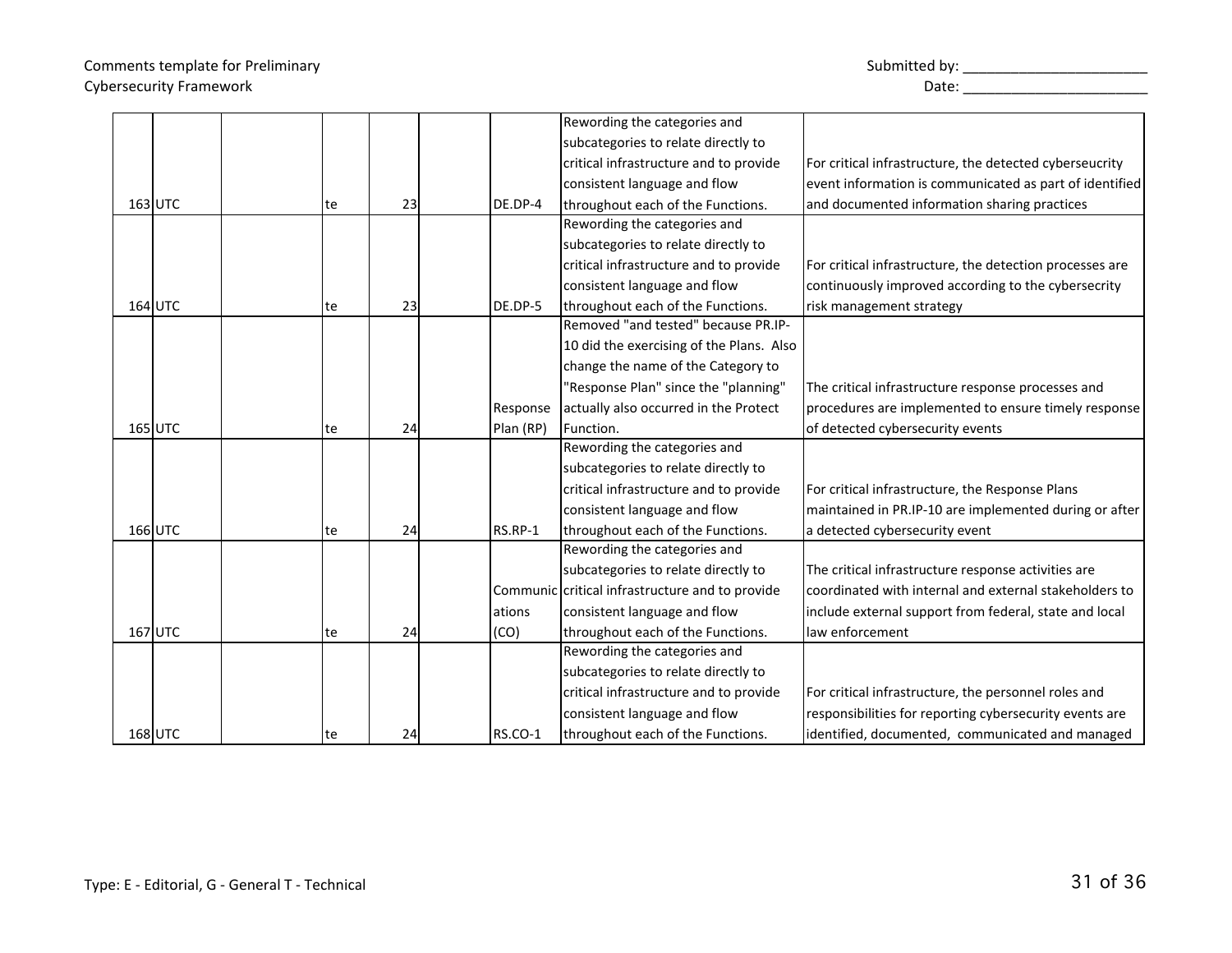## Comments template for Preliminary and the state of the state of the Submitted by: \_\_\_\_\_\_\_\_\_\_\_\_\_\_\_\_\_\_\_\_\_\_\_\_\_\_\_\_ Cybersecurity Framework **Example 20** and the Cybersecurity Framework Date:

|           |     |    |          | Rewording the categories and           |                                                             |
|-----------|-----|----|----------|----------------------------------------|-------------------------------------------------------------|
|           |     |    |          | subcategories to relate directly to    |                                                             |
|           |     |    |          | critical infrastructure and to provide | For critical infrastructure, the requirements for           |
|           |     |    |          | consistent language and flow           | reporting detected cybersecurity events are identified,     |
| $169$ UTC | te  | 24 | RS.CO-2  | throughout each of the Functions.      | documented, communicated and managed                        |
|           |     |    |          | Rewording the categories and           | For critical infrastructure, the cybersecurity, privacy and |
|           |     |    |          | subcategories to relate directly to    | civil liberties detection, response, and breach reporting   |
|           |     |    |          | critical infrastructure and to provide | requirements are identified, documented,                    |
|           |     |    |          | consistent language and flow           | communicated and managed according to the Response          |
| 170 UTC   | te  | 24 | RS.CO-3  | throughout each of the Functions.      | Plans created in PR.IP-10                                   |
|           |     |    |          |                                        | For critical infrastructure, the coordination with internal |
|           |     |    |          | Rewording the categories and           | and external stakeholders (e.g. business partners,          |
|           |     |    |          | subcategories to relate directly to    | information sharing and analysis centers, government        |
|           |     |    |          | critical infrastructure and to provide | entities) includes cybersecurity, privacy and civil         |
|           |     |    |          | consistent language and flow           | liberties considerations in accordance with Response        |
| $171$ UTC | te  | 24 | RS.CO-4  | throughout each of the Functions.      | Plans created in PR.IP-10                                   |
| 172 UTC   | te  | 24 | RS.CO-5  | Included this language in RS.CO-4      | Remove this requirement.                                    |
|           |     |    |          | Rewording the categories and           |                                                             |
|           |     |    |          | subcategories to relate directly to    |                                                             |
|           |     |    |          | critical infrastructure and to provide | The critical infrastructure establishes regular analysis of |
|           |     |    | Analysis | consistent language and flow           | cybersecurity detection capabilities to support the         |
| 173 UTC   | te  | 24 | (AN)     | throughout each of the Functions.      | Response and Recovery Functions.                            |
|           |     |    |          | Rewording the categories and           |                                                             |
|           |     |    |          | subcategories to relate directly to    |                                                             |
|           |     |    |          | critical infrastructure and to provide | For critical infrastructure, the alerts and notifications   |
|           |     |    |          | consistent language and flow           | from cybersecurit detection systems are investigated        |
| 174 UTC   | te  | 24 | RS.AN-1  | throughout each of the Functions.      | according to the risk management strategy                   |
|           |     |    |          | Rewording the categories and           |                                                             |
|           |     |    |          | subcategories to relate directly to    |                                                             |
|           |     |    |          | critical infrastructure and to provide |                                                             |
|           |     |    |          | consistent language and flow           | For critical infrastructure, the impacts of a cybersecurity |
| 175 UTC   | lte | 24 | RS.AN-2  | throughout each of the Functions.      | incident are analyzed, documented and communicated          |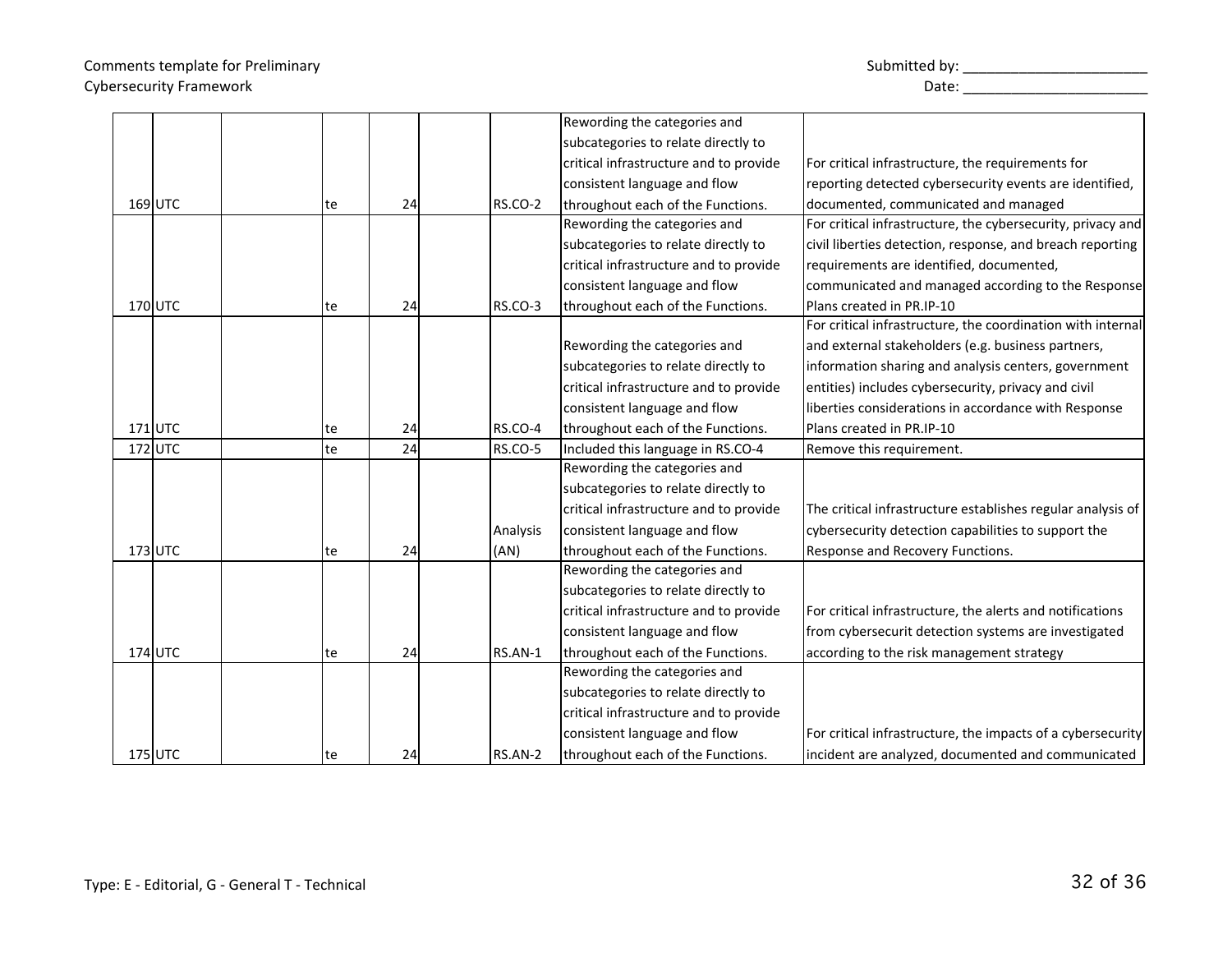|           |    |    |           | Rewording the categories and              |                                                                                              |
|-----------|----|----|-----------|-------------------------------------------|----------------------------------------------------------------------------------------------|
|           |    |    |           | subcategories to relate directly to       | For critical infrastructure, the analysis of evidence                                        |
|           |    |    |           | critical infrastructure and to provide    | associated with a cybersecurity incident includes                                            |
|           |    |    |           | consistent language and flow              | internal or external forensic analysis according to the                                      |
| 176 UTC   | te | 24 | RS.AN-3   | throughout each of the Functions.         | cybersecurity risk management strategy                                                       |
|           |    |    |           | Rewording the categories and              |                                                                                              |
|           |    |    |           | subcategories to relate directly to       |                                                                                              |
|           |    |    |           | critical infrastructure and to provide    | For critical infrastructure, the cybersecurity incidents                                     |
|           |    |    |           | consistent language and flow              | are classified consistent with the Response Plans                                            |
| 177 UTC   | te | 25 | RS.AN-4   | throughout each of the Functions.         | created in PR.IP-10                                                                          |
|           |    |    |           | Rewording the categories and              |                                                                                              |
|           |    |    |           | subcategories to relate directly to       | The critical infrastructure activities for mitigating a                                      |
|           |    |    |           | critical infrastructure and to provide    | cybesecurity incident are performed to prevent                                               |
|           |    |    |           | Mitigation   consistent language and flow | expansion of an event, mitigate its effects and eradicate                                    |
| 178 UTC   | te | 25 | (MI)      | throughout each of the Functions.         | lthe incident                                                                                |
|           |    |    |           | Possibly this should be a requirement     |                                                                                              |
|           |    |    |           | in the PR.IP-10 as an element of the      | For critical infrastructure, the Response Plans are                                          |
|           |    |    |           |                                           | Response Plans or in the RP category of implemented to contain the expansion of a            |
| 179 UTC   | te | 25 | RS.MI-1   | Response?                                 | cybersecurity incident                                                                       |
|           |    |    |           | Possibly this should be a requirement     |                                                                                              |
|           |    |    |           | in the PR.IP-10 as an element of the      | For critical infrastructure, the Response Plans are                                          |
|           |    |    |           |                                           | Response Plans or in the RP category of implemented to eradicate expansion and exposure of a |
| 180UTC    | te | 25 | RS.MI-2   | Response?                                 | cybersecurity incident                                                                       |
|           |    |    |           | Rewording the categories and              |                                                                                              |
|           |    |    |           | subcategories to relate directly to       | The critical infrastructure response activities are                                          |
|           |    |    |           | critical infrastructure and to provide    | improved by incorporating lessons learned from                                               |
|           |    |    | Improvem  | consistent language and flow              | exercising the Response Plans or from actual detected                                        |
| $181$ UTC | te | 25 | ents (IM) | throughout each of the Functions.         | cybersecurity incidents                                                                      |
|           |    |    |           | Rewording the categories and              |                                                                                              |
|           |    |    |           | subcategories to relate directly to       | For critical infrastructure, the Response Plans from                                         |
|           |    |    |           | critical infrastructure and to provide    | PR.IP-10 incorporate lessons learned from exercising                                         |
|           |    |    |           | consistent language and flow              | the Respons Plans or from actual detected                                                    |
| 182 UTC   | te | 25 | RS.IM-1   | throughout each of the Functions.         | cybersecurity incidents                                                                      |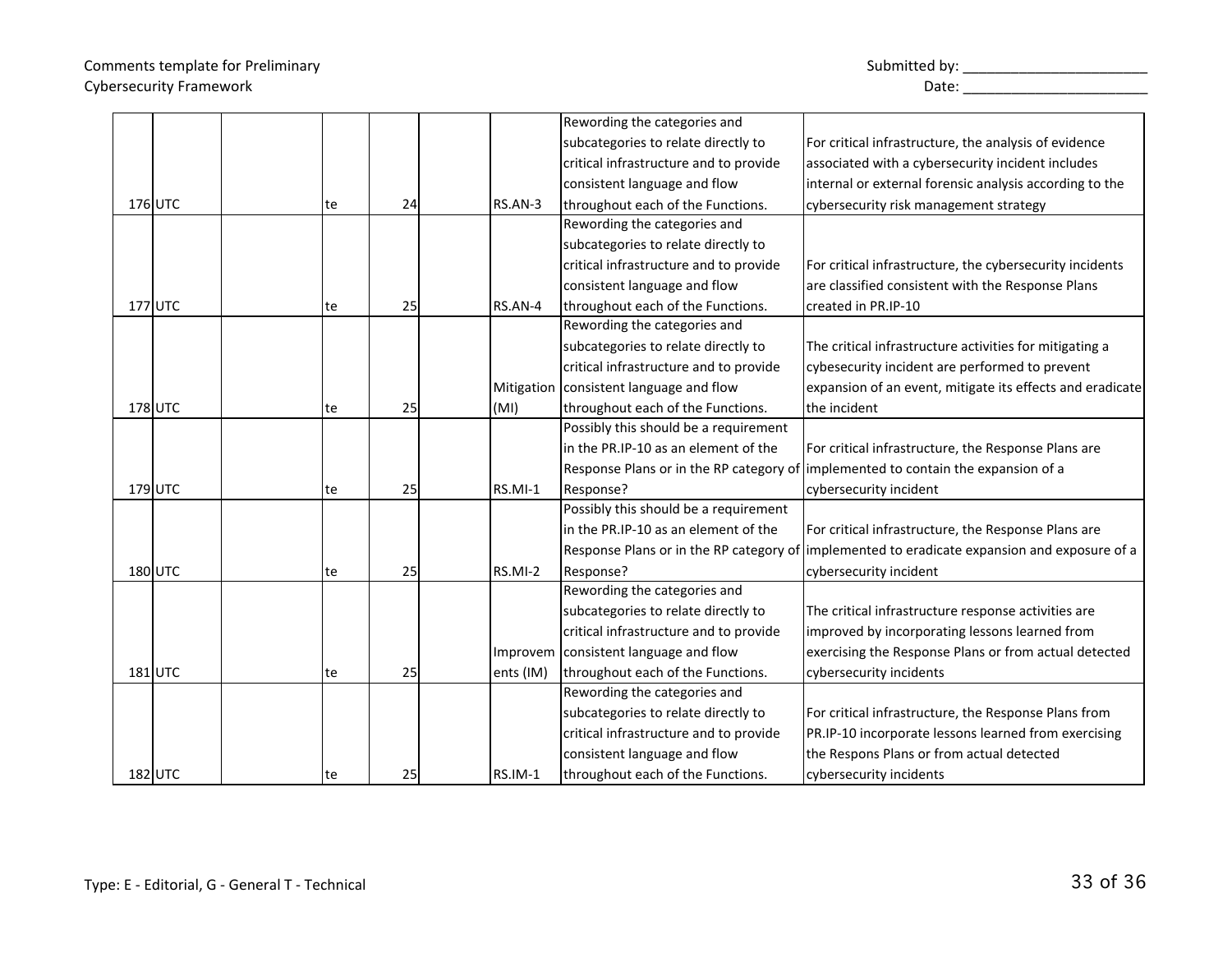# Comments template for Preliminary and the state of the state of the Submitted by: \_\_\_\_\_\_\_\_\_\_\_\_\_\_\_\_\_\_\_\_\_\_\_\_\_\_\_\_ Cybersecurity Framework Date: \_\_\_\_\_\_\_\_\_\_\_\_\_\_\_\_\_\_\_\_\_\_\_

Type: E - Editorial, G - General T - Technical

|                |    |    |           | Rewording the categories and           |                                                            |
|----------------|----|----|-----------|----------------------------------------|------------------------------------------------------------|
|                |    |    |           | subcategories to relate directly to    |                                                            |
|                |    |    |           | critical infrastructure and to provide | For critical infrastructure, the Respose plans from PR.IP- |
|                |    |    |           | consistent language and flow           | 10 are updated from exercising the Response Plans or       |
| 183 UTC        | te | 25 | RS.IM-2   | throughout each of the Functions.      | from actual detected cybersecurity incidents               |
|                |    |    |           | Removed "tested" because PR.IP-10 did  |                                                            |
|                |    |    |           | the exercising of the Plans. Also      |                                                            |
|                |    |    |           | change the name of the Category to     |                                                            |
|                |    |    |           | 'Response Plan" since the "planning"   | The critical infrastructure recovery processes and         |
|                |    |    | Recovery  | actually also occurred in the Protect  | procedures are implemented to ensure timely response       |
| 184 UTC        | te | 25 | Plan (RP) | Function.                              | of detected cybersecurity events                           |
|                |    |    |           | Rewording the categories and           |                                                            |
|                |    |    |           | subcategories to relate directly to    |                                                            |
|                |    |    |           | critical infrastructure and to provide | For critical infrastructure, the Recovery Plans            |
|                |    |    |           | consistent language and flow           | maintained in PR.IP-10 are implemented during or after     |
| 185 UTC        | te | 25 | RC.RP-1   | throughout each of the Functions.      | a detected cybersecurity event                             |
|                |    |    |           | Rewording the categories and           |                                                            |
|                |    |    |           | subcategories to relate directly to    | The critical infrastructure recovery activities are        |
|                |    |    |           | critical infrastructure and to provide | improved by incorporating lessons learned from             |
|                |    |    | Improvem  | consistent language and flow           | exercising the Response Plans or from actual detected      |
| 186 UTC        | te | 25 | ents (IM) | throughout each of the Functions.      | cybersecurity incidents                                    |
|                |    |    |           | Rewording the categories and           |                                                            |
|                |    |    |           | subcategories to relate directly to    | For critical infrastructure, the Recovery Plans from PR.IP |
|                |    |    |           | critical infrastructure and to provide | 10 incorporate lessons learned from exercising the         |
|                |    |    |           | consistent language and flow           | Respons Plans or from actual detected cybersecurity        |
| <b>187 UTC</b> | te | 25 | RC.IM-1   | throughout each of the Functions.      | lincidents                                                 |
|                |    |    |           | Rewording the categories and           |                                                            |
|                |    |    |           | subcategories to relate directly to    |                                                            |
|                |    |    |           | critical infrastructure and to provide | For critical infrastructure, the Respose plans from PR.IP- |
|                |    |    |           | consistent language and flow           | 10 are updated from exercising the Response Plans or       |
| 188 UTC        | te | 25 | RC.IM-2   | throughout each of the Functions.      | from actual detected cybersecurity incidents               |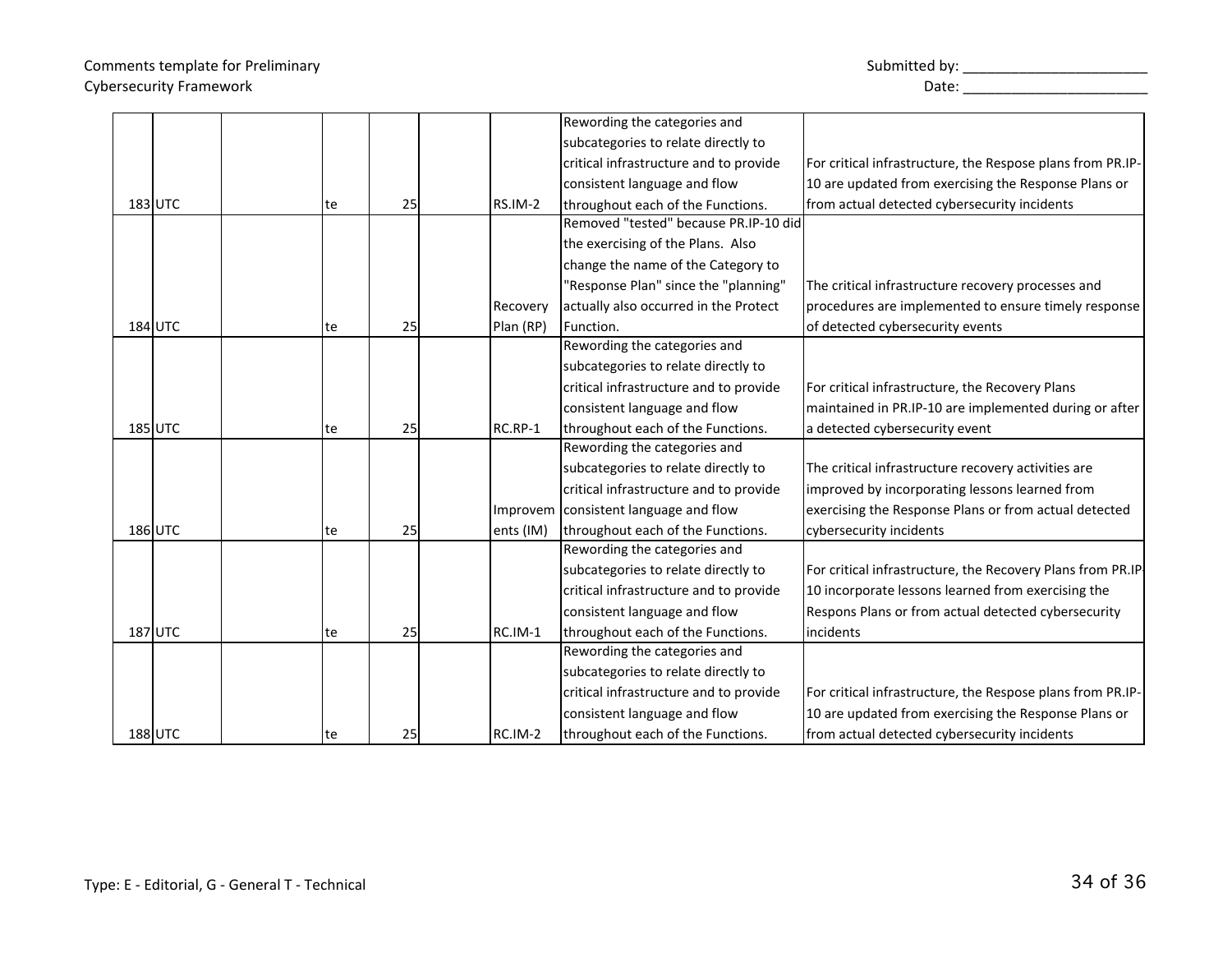## Comments template for Preliminary example that the state of the Submitted by: \_\_\_\_\_\_\_\_\_\_\_\_\_\_\_\_\_\_\_\_\_\_\_\_\_\_\_\_\_\_\_\_ Cybersecurity Framework **Example 20** and the Cybersecurity Framework and the Date:

|           |      |    |            |             | Rewording the categories and                    | The critical infrastructure recovery activities are                                            |
|-----------|------|----|------------|-------------|-------------------------------------------------|------------------------------------------------------------------------------------------------|
|           |      |    |            |             | subcategories to relate directly to             | coordinated with internal and external stakeholders to                                         |
|           |      |    |            |             | Communic critical infrastructure and to provide | include external support from federal, state and local                                         |
|           |      |    |            | ations      | consistent language and flow                    | law enforcement, information sharing and analysis                                              |
| 189 UTC   | te   | 25 |            | (CO)        | throughout each of the Functions.               | centers, CSIRTs, vendors, etc.                                                                 |
|           |      |    |            |             | Rewording the categories and                    |                                                                                                |
|           |      |    |            |             | subcategories to relate directly to             |                                                                                                |
|           |      |    |            |             | critical infrastructure and to provide          | For critical infrastructure, the requirements for                                              |
|           |      |    |            |             | consistent language and flow                    | managing public relations and reputation are identified,                                       |
| $190$ UTC | te   | 25 |            | RC.CO-1     | throughout each of the Functions.               | documented, communicated and managed                                                           |
|           |      |    |            |             | Integrated this requirements into               |                                                                                                |
|           |      |    |            |             | RC.CO-1. Public Relations includes              |                                                                                                |
| $191$ UTC | te   | 25 |            | RC.CO-2     | reputation management                           | Remove this requirement.                                                                       |
|           |      |    |            |             | This text and Table 2 is a great                |                                                                                                |
|           |      |    |            |             | introduction to the Framework Core. It          |                                                                                                |
|           |      |    |            |             | would help to acclimate the reader to           |                                                                                                |
|           |      |    |            | Appendix    |                                                 | the details that appear once they arrive Move these lines to 395 - into the Section 3.0 How to |
| 192UTC    | te   |    | 27 478-484 | A, Table 2  | lat the Framework Core section                  | Use the Framework                                                                              |
|           |      |    |            |             | Unclear how these areas became high             |                                                                                                |
|           |      |    |            |             | priority, suggest that they are more            |                                                                                                |
|           |      |    |            |             | potential areas for improvement that            |                                                                                                |
| $193$ UTC | te   | 36 |            | $497$ App C | have been listed and described.                 | delete "high-priority," replace with "potential"                                               |
|           |      |    |            |             |                                                 |                                                                                                |
|           |      |    |            |             | How these were "identified" is unclear.         |                                                                                                |
|           |      |    |            |             | suggest edits to be consisistent with           |                                                                                                |
|           |      |    |            |             | these areas are a discussion starting           | replace "currently identifed" with "listed and discussed                                       |
| $194$ UTC | te   | 36 |            | $498$ App C | point, more work needs to be done.              | below."                                                                                        |
| $195$ UTC | ed   | 36 |            | 498 App C   |                                                 | change "These intitial" to "The following"                                                     |
|           |      |    |            |             | A list and description is not really a          |                                                                                                |
|           |      |    |            |             | roadmap, but a starting point for               |                                                                                                |
| 196 UTC   | lte. | 36 |            | $498$ App C | discussion.                                     | change "roadmap" to "discussion starting point"                                                |